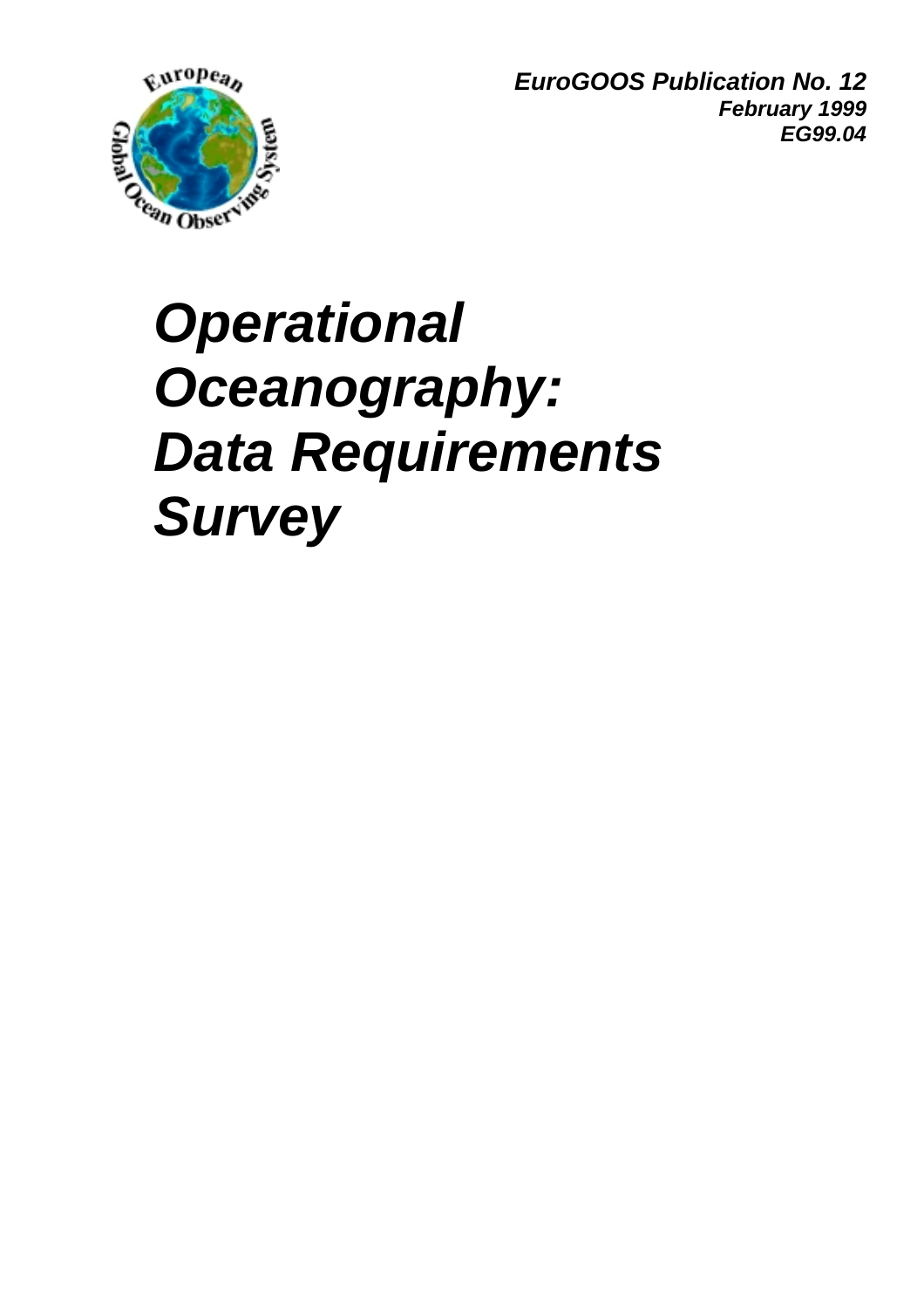Published by:

EuroGOOS Office, Room 346/18 Southampton Oceanography Centre Empress Dock, Southampton SO14 3ZH, UK Tel: +44 (0)1703 596 242 or 262 Fax: +44 (0)1703 596 399 E-mail: N.Flemming@soc.soton.ac.uk WWW: http://www.soc.soton.ac.uk/OTHERS/EUROGOOS/

© EuroGOOS 1999

First published 1999

ISBN 0-904175-36-7

To be cited as:

Fischer, J and N C Flemming (1999) "Operational Oceanography: Data Requirements Survey", EuroGOOS Publication No. 12, Southampton Oceanography Centre, Southampton. ISBN 0-904175-36-7.

#### *Cover picture*

**Large image:** "A water perspective of Europe", courtesy of Swedish Meteorological and Hydrological Institute. The white lines show the watershed boundaries between the different catchment areas flowing into the regional seas of Europe.

*Inset image:* Height of the sea surface in the north Atlantic and Arctic simulated by the OCCAM global ocean model, courtesy of David Webb, James Rennell Division, Southampton Oceanography Centre.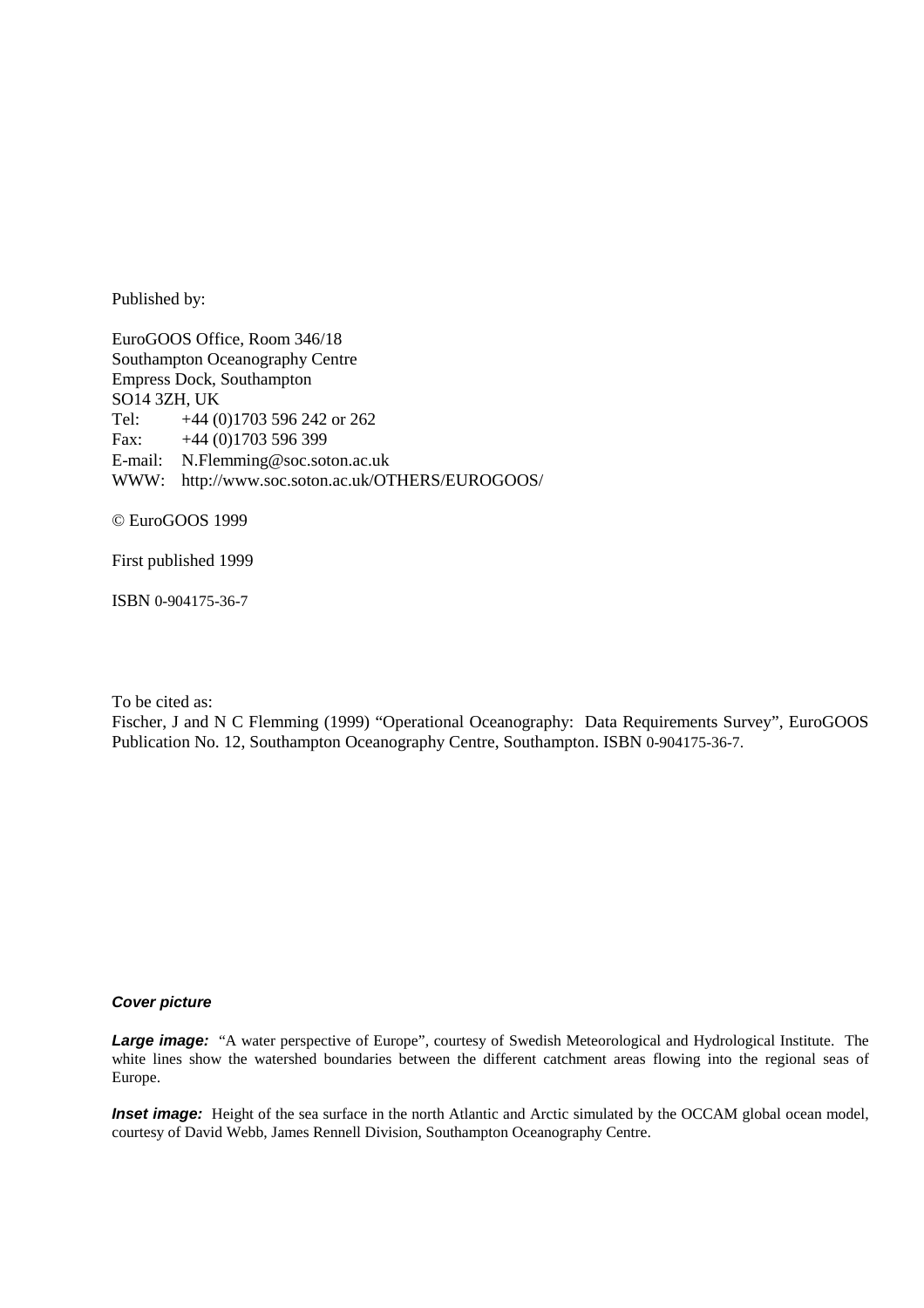# *Operational Oceanography: Data Requirements Survey*

by J Fischer and N C Flemming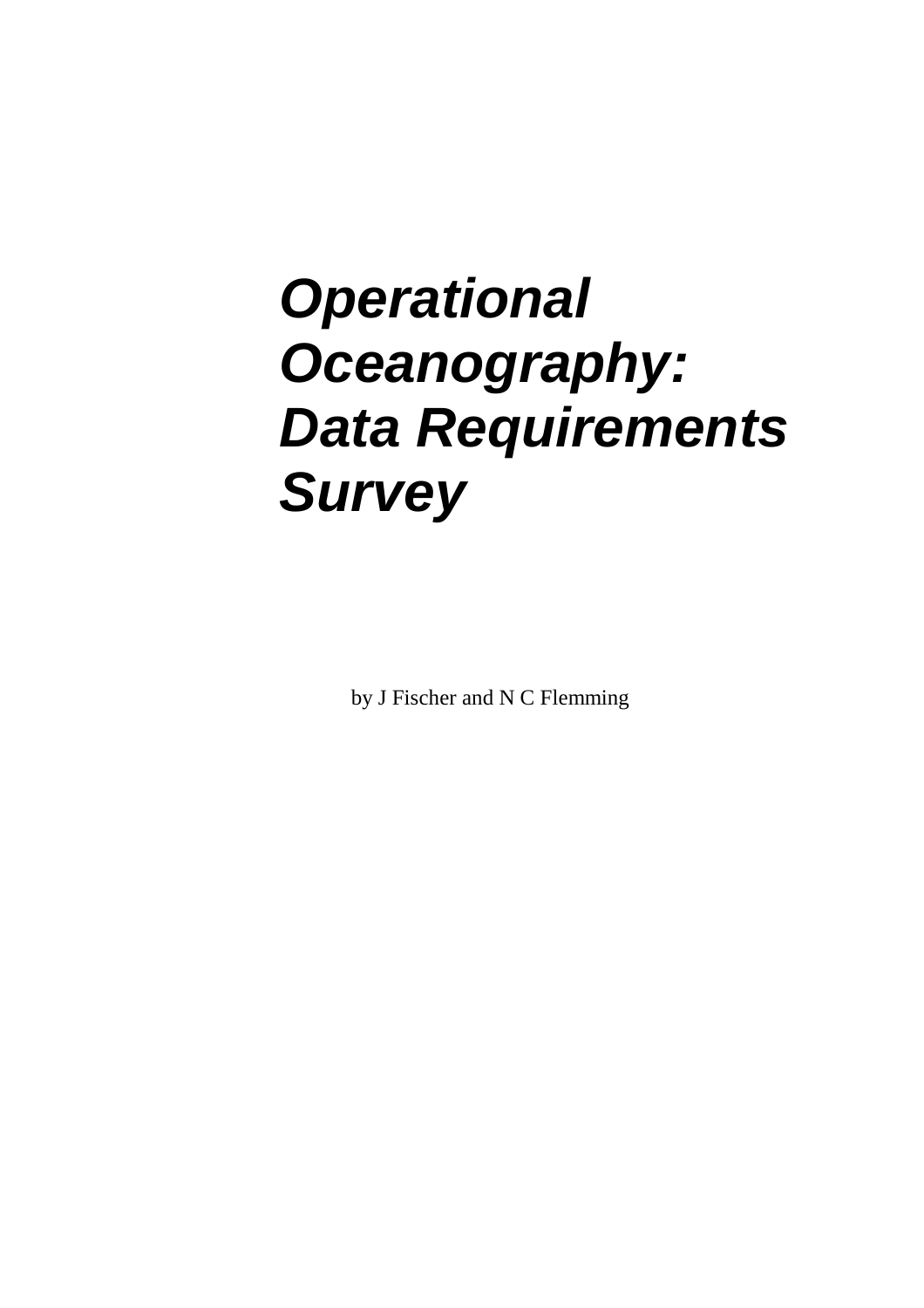# **EuroGOOS Personnel**

| <b>Chairman</b>           | D Tromp                     | RIKZ, The Netherlands               |
|---------------------------|-----------------------------|-------------------------------------|
| <b>Officers</b>           | H Cattle                    | Met. Office, UK                     |
|                           | H Dahlin                    | SMHI, Sweden                        |
|                           | D Kohnke                    | BSH, Germany                        |
|                           | P Marchand                  | <b>IFREMER, France</b>              |
|                           | S Vallerga                  | CNR, Italy                          |
|                           | C Tziavos (Chairman TPWG)   | NCMR, Greece                        |
|                           | D Prandle (Chairman SAWG)   | POL, UK                             |
| <b>Honorary President</b> | J D Woods                   |                                     |
| <b>Task Team Chairmen</b> | C Le Provost                | <b>Atlantic Task Team</b>           |
|                           | O Johannessen               | <b>Arctic Task Team</b>             |
|                           | E Buch                      | <b>Baltic Task Team</b>             |
|                           | N Pinardi                   | Mediterranean Task Team             |
|                           | L Droppert                  | North West Shelf Task Team          |
| <b>Secretariat</b>        | N C Flemming (Director)     | Southampton Oceanography Centre, UK |
|                           | J Fischer (Deputy Director) | University of Kiel, Germany         |
|                           | S M Marine (Secretary)      | Southampton Oceanography Centre, UK |

# **Existing or forthcoming EuroGOOS Publications:**

| 1.  | Strategy for EuroGOOS 1996                                | ISBN 0-904175-22-7 |
|-----|-----------------------------------------------------------|--------------------|
| 2.  | EuroGOOS Annual Report 1996                               | ISBN 0-904175-25-1 |
| 3.  | The EuroGOOS Plan 1997                                    | ISBN 0-904175-26-X |
| 4.  | The EuroGOOS Marine Technology Survey                     | ISBN 0-904175-29-4 |
| 5.  | The EuroGOOS brochure, 1997                               |                    |
| 6.  | The Science Base of EuroGOOS                              | ISBN 0-90417530-8  |
| 7.  | Proceedings of the Hague Conference, 1997, Elsevier       | ISBN 0-444-82892-3 |
| 8.  | The EuroGOOS Extended Plan                                | ISBN 0-904175-32-4 |
| 9.  | EuroGOOS Atlantic Workshop report                         | ISBN 0-904175-33-2 |
| 10. | EuroGOOS Annual Report, 1997                              | ISBN 0-904175-34-0 |
| 11. | Mediterranean Forecasting System report                   | ISBN 0-904175-35-9 |
| 12. | <b>Operational Oceanography: Data Requirements Survey</b> | ISBN 0-904175-36-7 |
| 13. | The EuroGOOS Technology Plan Working Group Report         | ISBN 0-904175-37-5 |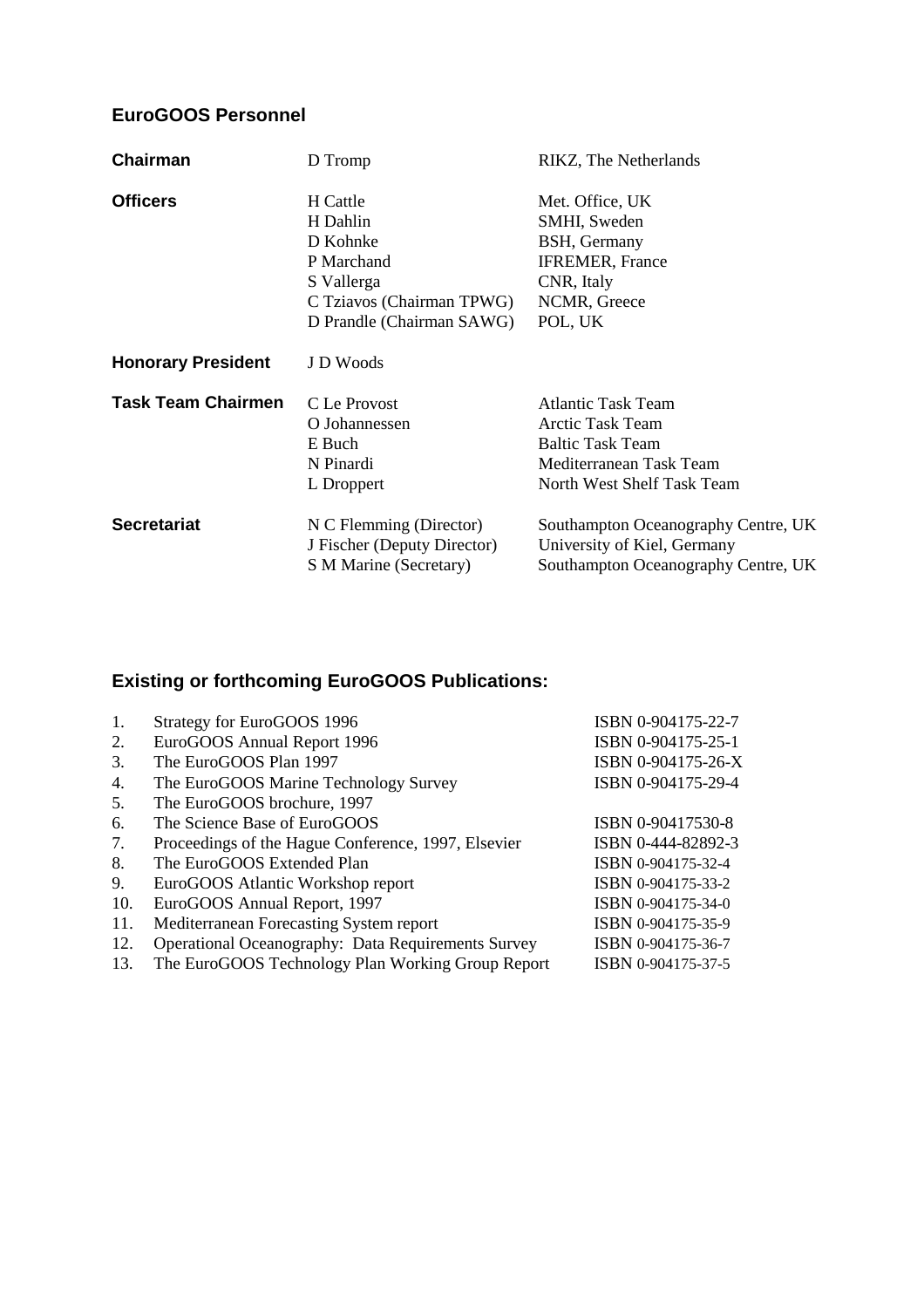# *Contents*

| 1.  |                                                                |  |
|-----|----------------------------------------------------------------|--|
| 1.1 |                                                                |  |
| 1.2 |                                                                |  |
| 1.3 |                                                                |  |
| 1.4 |                                                                |  |
| 1.5 |                                                                |  |
| 2.  | Respondents to the EuroGOOS Data Requirements Survey (ERS)  14 |  |
| 2.1 |                                                                |  |
| 2.2 |                                                                |  |
| 3.  |                                                                |  |
| 3.1 |                                                                |  |
| 3.2 |                                                                |  |
| 4.  | Links between Applications and Variables requested  31         |  |
| 4.1 |                                                                |  |
| 4.2 |                                                                |  |
| 4.3 |                                                                |  |
| 4.4 |                                                                |  |
| 5.  |                                                                |  |

## **Annexes**

| -1. | References                      |
|-----|---------------------------------|
| 2.  | Survey questionnaire and tables |
| 3.  | Acronyms                        |

- 4. EuroGOOS Member addresses
- 5. Tables, extended versions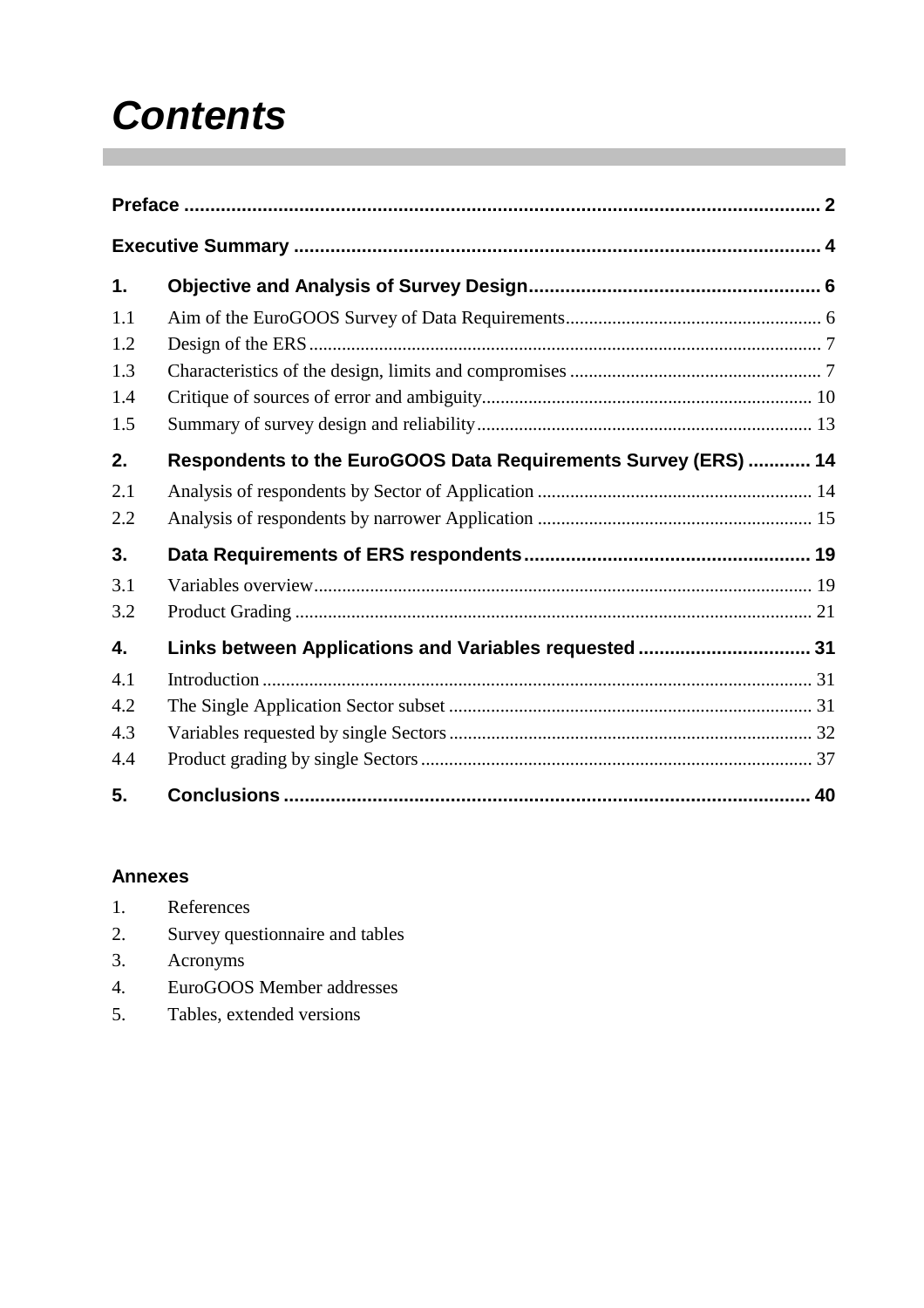# *Preface*

EuroGOOS is the Association of European national agencies for developing operational oceanographic systems and services in European seas, and for promoting European participation in the Global Ocean Observing System (GOOS). EuroGOOS was set up in December 1994. In 1999 it has 31 Members from 16 countries, and Associate Membership from several key European multi-national bodies.

EuroGOOS has published its Strategy (1996) and an outline implementation Plan (1997), as well as special reports on its Science Basis (1998), Atlantic Workshop (1998) and Technology Survey (1998) and Mediterranean Forecasting System (1998).

The design of a permanent operational oceanographic observing system depends upon scientific understanding of marine physical and biological processes, possession of competent technology, and a knowledge of what is required by potential users of the information. During the last decade various expert committees and workshops have defined the measurements which are needed by government and UN Agencies to make marine weather forecasts, climate models and forecasts, and those needed for control of pollution. It is more difficult to determine the full range of marine data forecasts and models needed by the whole variety of governmental services, like resource management and environmental protection, as well as of commercial industries and services which work on the sea and the coast, and the requirements on the coasts and in estuaries at the local level. This is the purpose of this report.

The objective of EuroGOOS is to promote the design and implementation of an observing system which will provide Europe with the most useful and economic array of data products derived from a co-ordinated and minimal pattern of observations. Ideally the maximum number of potential users will be provided with the widest possible variety of products from the simplest possible deployment of instrumentation. This requires assimilation of the observed measurements into numerical models in order to produce gridded data outputs.

There are of course many obstacles to achieving this ideal outcome. It is impossible to obtain all the information needed to give perfect knowledge of the market, and perfect knowledge of the economic and social benefits from using the improved information in each Sector of the market. This report is only one input to aid the design of GOOS and EuroGOOS. Other groups in EuroGOOS are examining ways of improving our knowledge of the actual economic scale of marine activities in Europe, and how they would benefit from improved forecasts.

The present report gives the most complete survey and analysis so far conducted of the full range of potential customers for marine operational data, based on an open-ended survey in which they had the option to chose any Variable which might be useful to them. A survey of this kind is a sociological exercise, not a scientific experiment, and the results need to be interpreted with a careful attention to the context of each piece of information. There is no single dominant customer for marine environmental data, and thus the survey data set is multi-dimensional, with dozens of customers requiring dozens of different Variables in dozens of different combinations and characteristics. Only very few Variables and products identified in this survey are needed by most of the total market and it would be naïve to expect that one could identify the typical or average customer for a particular Variable or product. Used with judgement and care, this survey does show very clearly the range of customers for each product, and the range of characteristics which they require for different applications. The internal consistency of the survey results confirm the reliability of the information.

Readers who wish to have access to the original national survey results should contact their EuroGOOS Member representative at the relevant national agency listed on the cover of this report, and Annexe 4.

Thanks are due to Giuseppe Cutugno, Erik Buch, Gregorio Parrilla, Frans van Dongen, and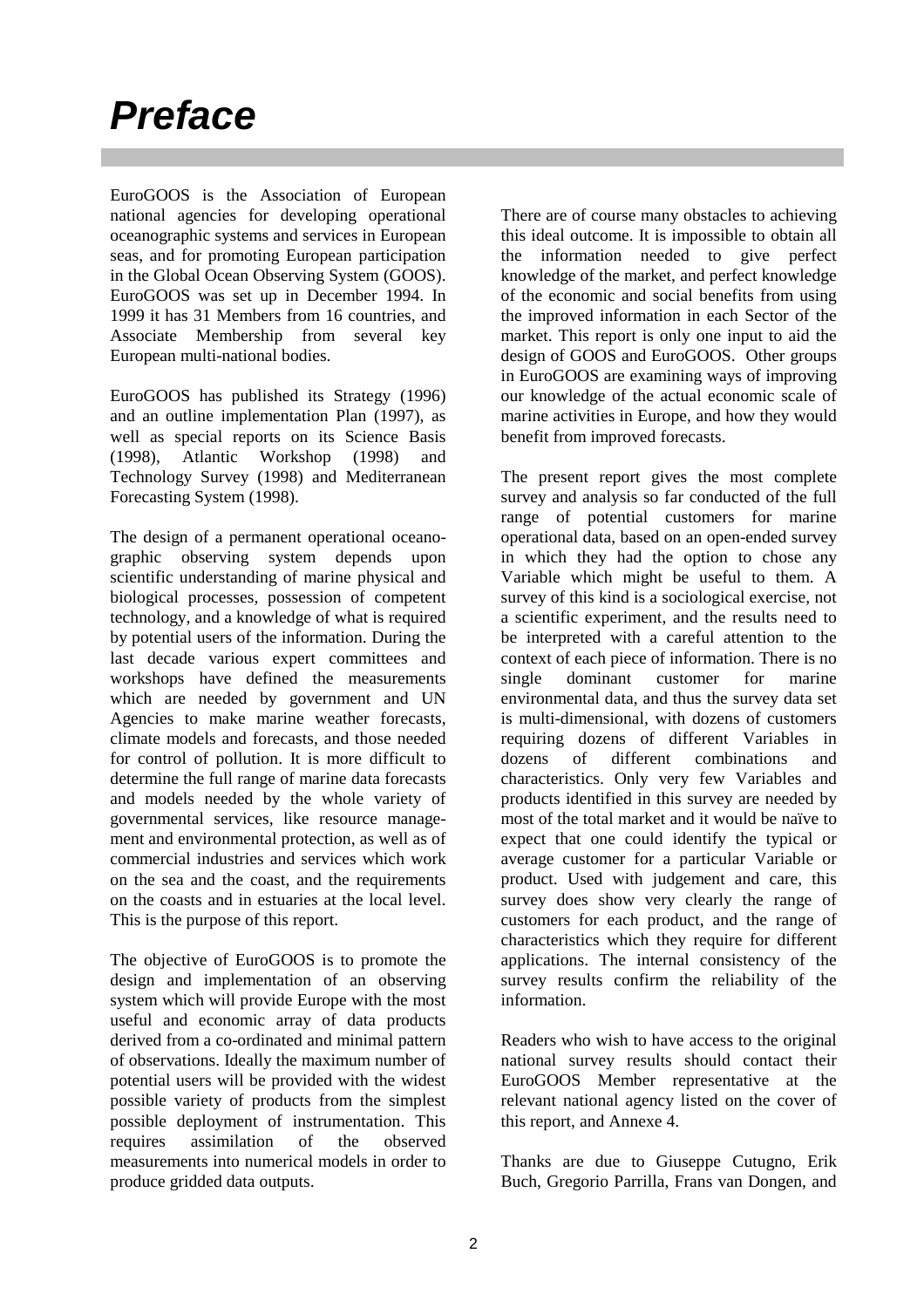Christos Tziavos for running the survey in their respective countries, and to Emanuel Paris for conducting the first stage of the multi-national data analysis. Sally Marine designed the data base on ACCESS and prepared the discs for use by national organisers.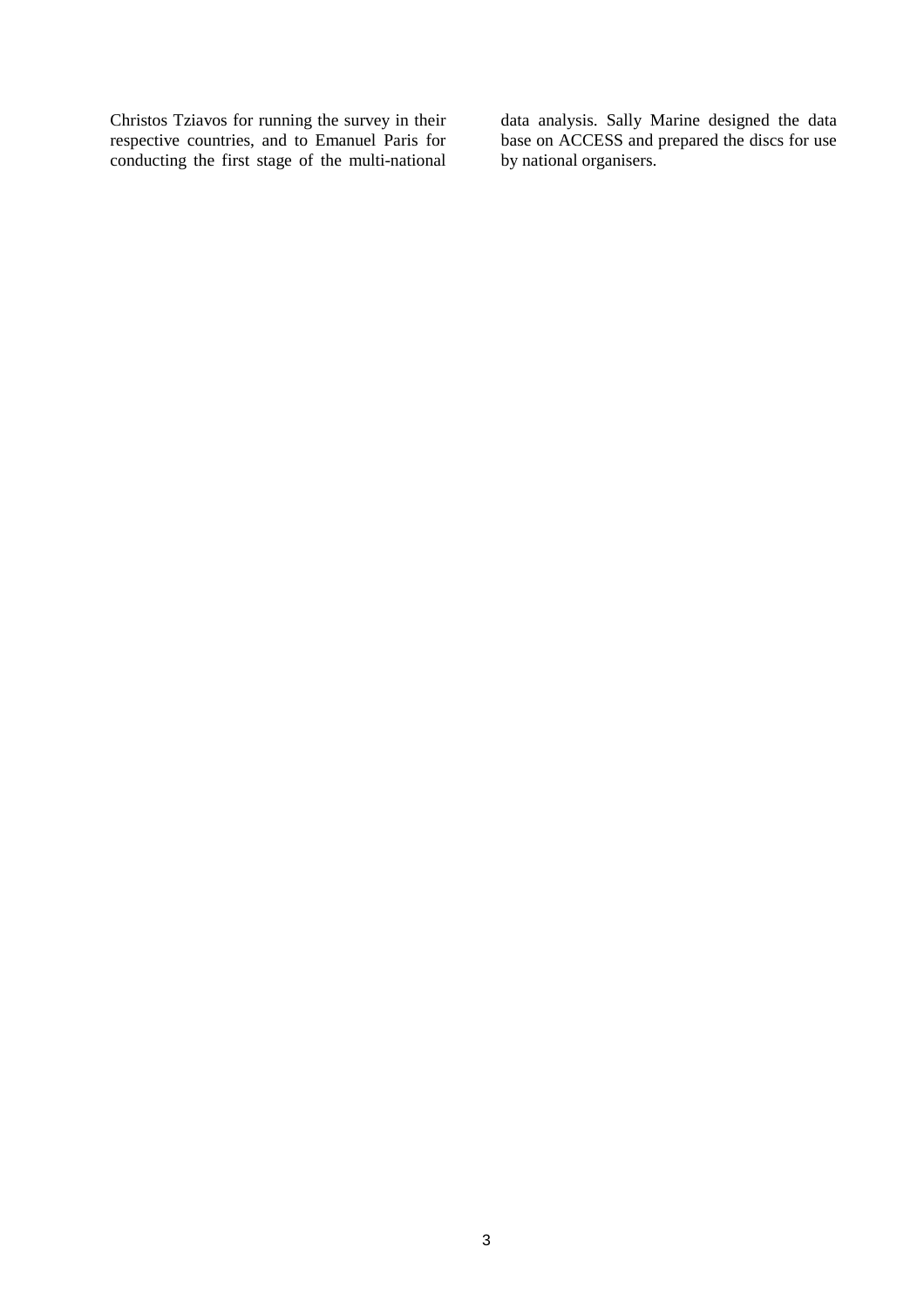# *Executive Summary*

A survey questionnaire was distributed in 6 countries giving a balanced north-south sample of operational marine data requirements from 155 organisations. The design of the questionnaire itself, the list of 116 Applications Sectors and 136 measured Variables is checked for bias, and the responses are checked for bias in the selection of respondents, and for carelessness or ignorance in completion of the forms. The results indicate a strong demand for operational data from a well-informed user community which includes research organisations, marine services, environmental management bodies, building, transport, defence, engineering and offshore oil and gas companies and their contractors, aquaculture and fishing industry, and others. The demand for data products is dominated by the physical parameters of the coastal seas and upper ocean, but phytoplankton, chlorophyll, nutrients, and oxygen concentrations all appear as requirements in the top 40 ranking.

We describe the data requirements in terms of the data set (Variables, geographic coverage, accuracy, spatial, vertical and temporal resolution, and forecast period) as it would be delivered to the user. In most cases the delivery would occur after data analysis, processing, modelling, or creation of a gridded high resolution product. Only 20% of users require raw observational data on average, although this varies with the topic. The characteristics of the data requirements therefore describe in general the output from models, not the accuracy or resolution of the observing system which produced the data input to the models. The design of an observing system which can satisfy the requirements expressed in this survey depends upon specifying the model software and data input to that model which will produce the required output.

The user community responding included every Application in the EuroGOOS list, excepting only deep sea mineral mining and extraction of minerals from seawater. The respondents expressed a requirement for every Variable listed in the questionnaire, with a strong gradient from the most frequent requirements

(over 50% of respondents) to the least required (2% of respondents).

We identify correlations and trends as between countries, and between Variables, user applications, geographical scales, accuracy requirements, and other characteristics of the data set. In all cases there is a wide spread of choices selected by respondents because they have genuinely different needs. This spread is not an error about a presumed mean for an ideal user, but is a real reflection of the wide range of applications and geographical environments. A data supplier wishing to market data products can therefore see what proportion of the total potential market would be satisfied by a product of given specifications. A more detailed analysis can show what characteristics of the data are required by single industries or Application Sectors.

This report will be useful to operators of data services and value-added companies who wish to assess the present and future demand for different data products. While physical Variables and derived products dominate the ranking, descriptions of the ecosystem, water quality, chemistry, and sediment characteristics are close behind, and evidence from this survey and other studies by EuroGOOS confirm the steady growth in importance of ecosystem and water quality modelling and forecasting.

EuroGOOS Member Agencies with responsibility for the development of observing systems in the different regional seas of Europe can use the results to help in the design of observing networks and models.

There is an implied connection between the results of this survey and the EuroGOOS economic studies which show the importance of different marine industries and services to Europe. At a very simple level this survey demonstrates that every marine activity in Europe has a demand for improved operational marine data, and would therefore benefit economically from the provision of those data. The more complex exercise of connecting individual industries and applications to their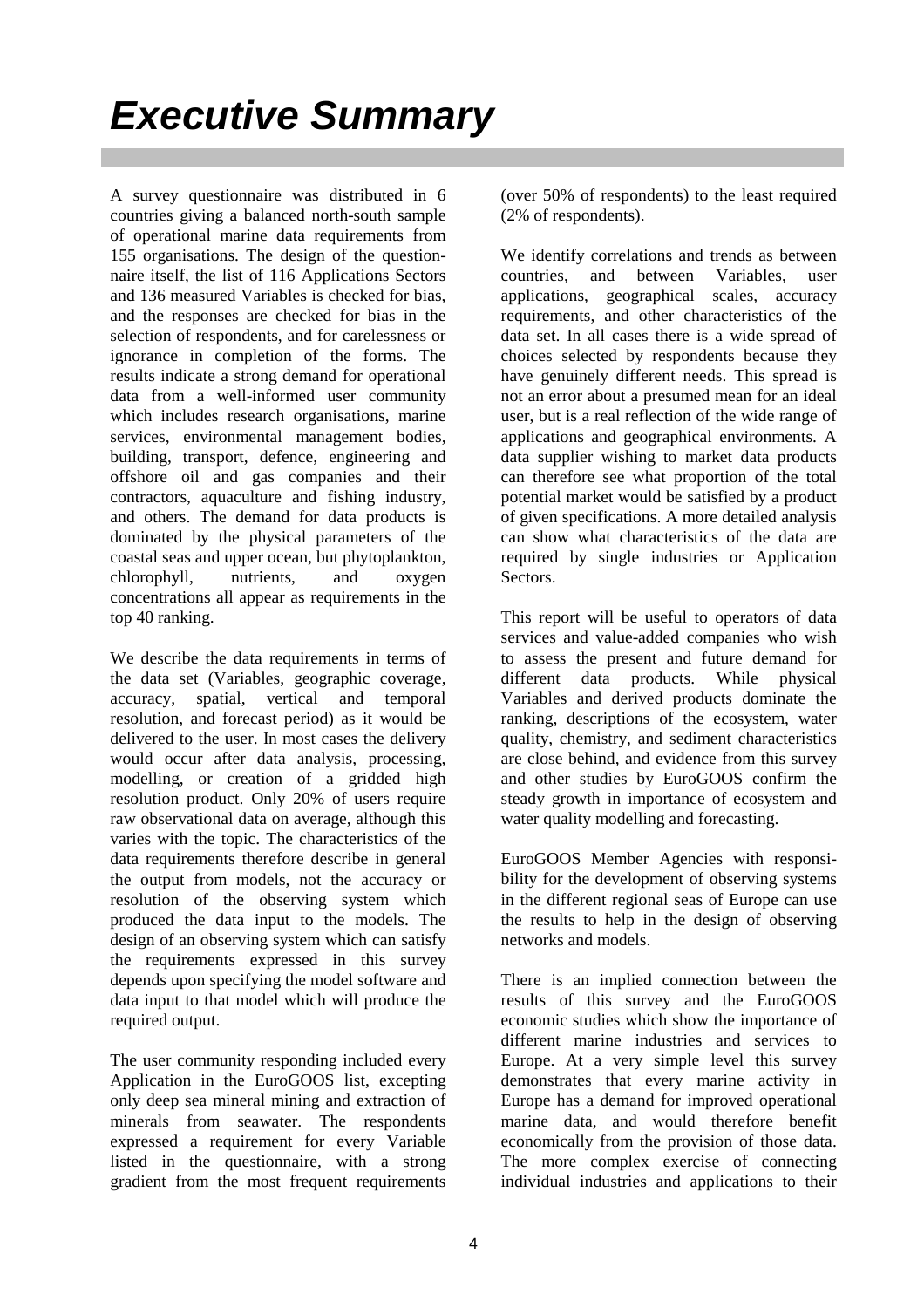data requirements, and hence to the benefit which would be expected to result from investment in different observations and services will be developed cautiously. Since each Variable is required in a different way, with different sensitivity, by many industries and applications, the total benefit from improving the accuracy or resolution of that data set is the aggregate of many economic calculations. Within 5 years it is probable that the demand for operational data will have evolved and changed sufficiently for a reassessment to be carried out, identifying new priorities and ranking.

We recommend that the results of this survey should be available electronically to organisations wishing to work on the data in more detail, and that the national data sets should be made available in more detail to approved customers where possible. An improved survey should be repeated in 3-5 years time. The data and results of this survey should be used as inputs to the EuroGOOS Products Working Group. The Technology Plan Working Group and the Science Advisory Working Group should consider the implications of data requirements for the design of observation and modelling systems.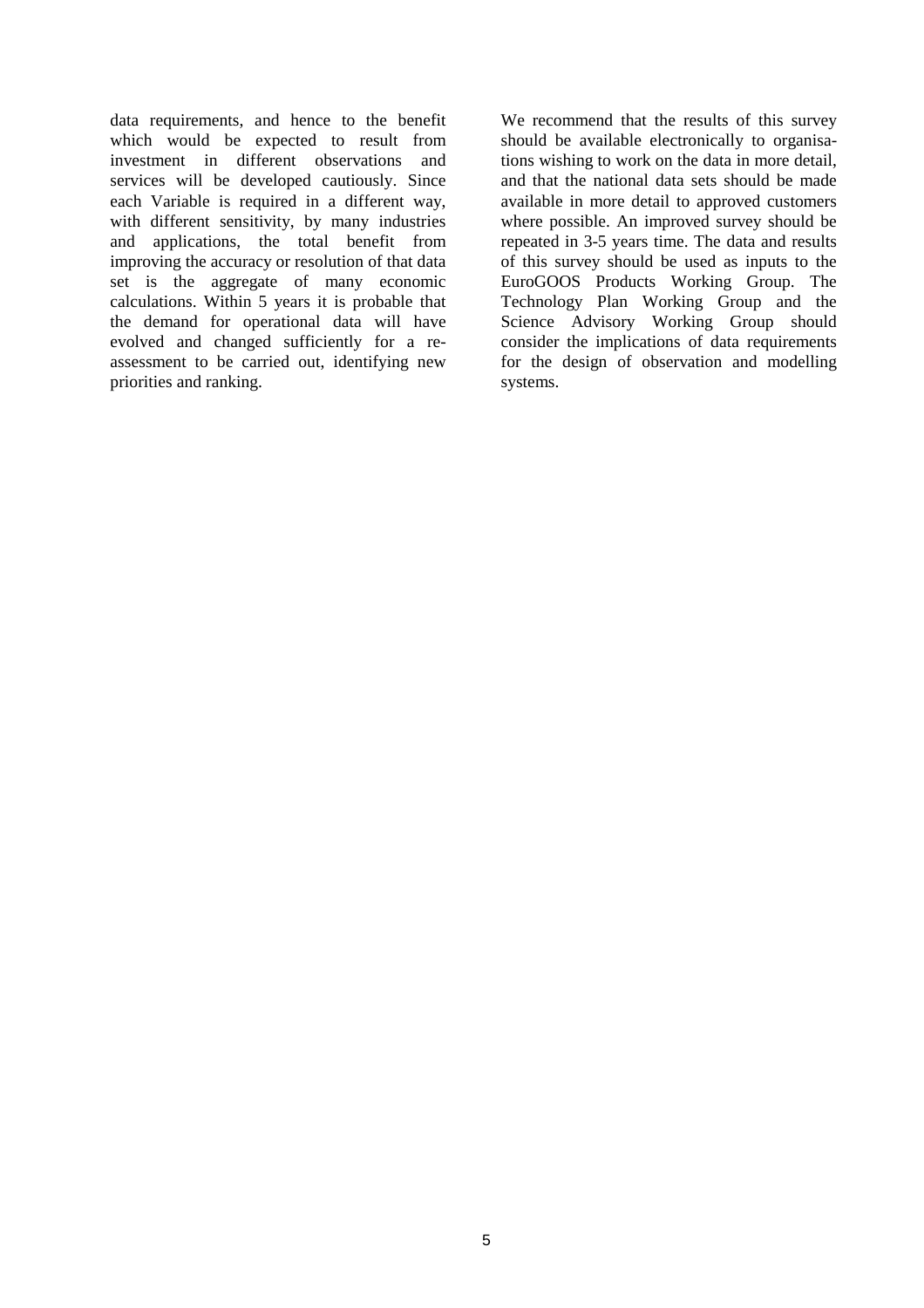# **1.1 Aim of the EuroGOOS Survey of Data Requirements**

The aim of the EuroGOOS Requirements Survey (ERS) is to identify the classes of applications and uses for operational data on the marine environment, to identify what products and Variables are required, and to define the accuracy, resolution, space and time scales, forecast periods, and types of products needed. This information is one input amongst other which help to design the observing system most appropriate to Europe, to develop the products needed, and make economic and social decisions about priorities for marine observations.

The ERS has been carried out in response to a need expressed at EuroGOOS Plenary Meetings in 1995 (Sopot, and Dublin) to quantify the user demand and requirement for operational data products. The importance of the Survey was stressed in the EuroGOOS Strategy (1996) and the EuroGOOS Plan (1997). The results of the survey give a preliminary market analysis of requirements by obtaining the views of 155 data using agencies, institutes, and companies in 6 countries. This should be considered in parallel with the political and social priorities established by consideration of public good, and long term planning to cope with factors like climate change. The end-user market considered in this survey is more diverse and fragmented than the governmental requirements, and the survey design takes account of this.

This survey of operational marine data needs is, by definition, additional to the political or social objectives defined by international bodies, UN agencies, and government agencies, which lead to consequential operational data requirements. There is overlap, because the same agencies may provide data commercially to end users as well as for government policy and UN agency purposes. For example, climate research can be identified as a political priority by key decisionmakers, and it also ranks high as an application by the respondents to this survey.

Operational data products are defined as those which are delivered on the basis of repeated measurements and analysed through some kind of routine process, usually a computer numerical model, resulting in a description or forecast of the marine environment, including physical, biogeochemical, and biological parameters. This is distinct from other kinds of environmental knowledge or experiment, where data are obtained from a targeted area and time to solve a specific problem or answer a specific scientific or engineering question. For a fuller definition see EuroGOOS Publication No.1. 1996, p.10.

This survey does not evaluate the political or social importance of different data types or application. A customer requiring a forecast in order to increase the profits of a tourist centre is treated in the same way as a forecasting centre requiring data to prevent coastal floods and save lives. Each respondent, at the present level of analysis, is just a consumer of data products. Social and political priorities can be established separately by political or administrative meetings, and scientific workshops. The purpose of the present survey is to identify the stated requirement for operational data, as stated by the users and their intermediaries and data providers. Many of the respondents to this survey are commercial organisations which could pay for data products, and this factor will help to justify the investment in the observing system.

Other groups in GOOS or EuroGOOS will work "upstream" from these product descriptions to help design the observing and modelling system required. Similarly, the Products Working Group of EuroGOOS will use these specifications to help define marketable products which are of maximum value to users. The Regional Seas Task Teams of EuroGOOS can identify those products which are most required in their sea areas. The Economics Working Group of EuroGOOS can link the economic scale and value of different marine industries and services in Europe to the data required by that activity, and hence start the process of evaluating the economic return from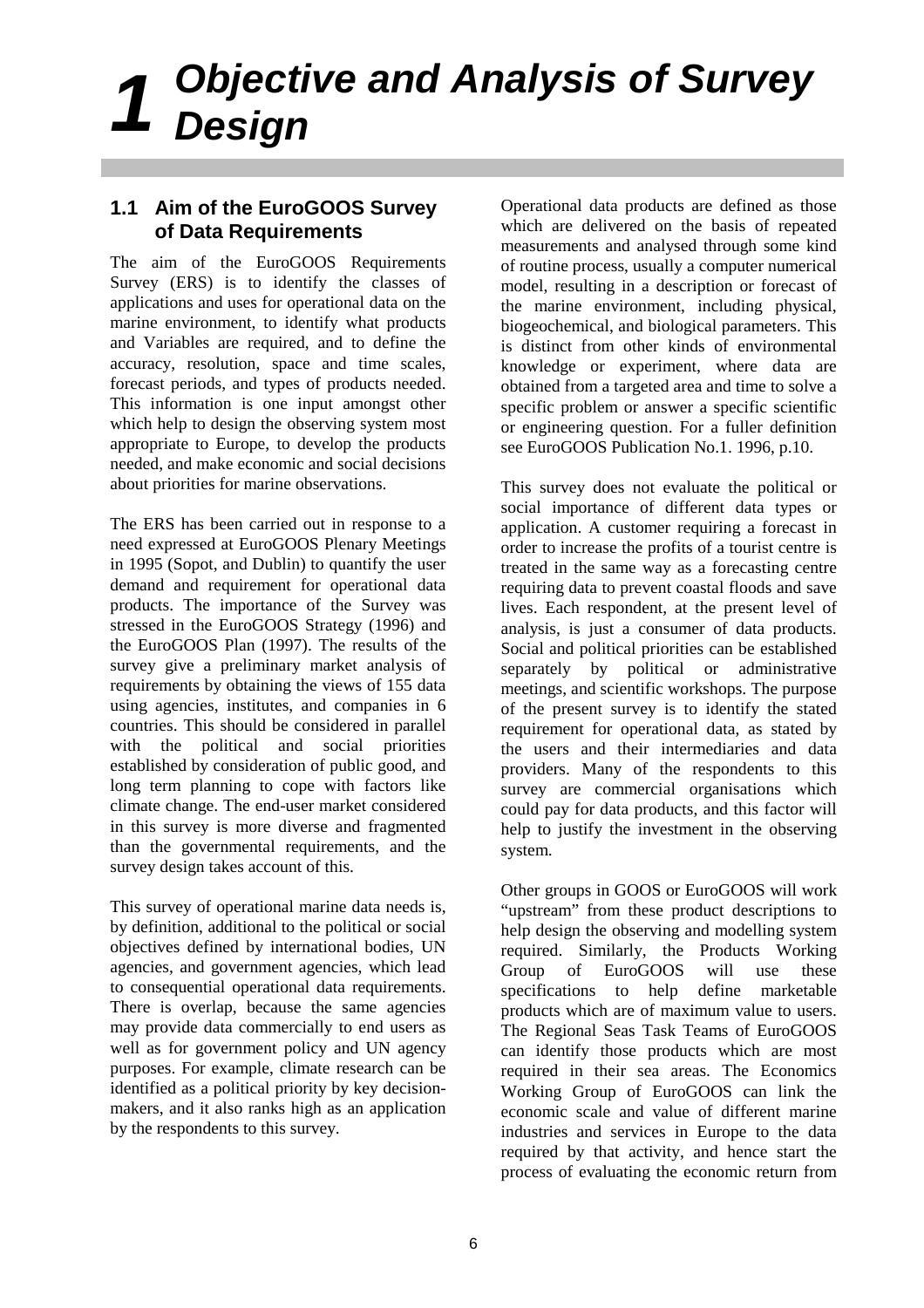investment in different observing systems, technologies, and products.

There are other analyses, workshops, (OOSDP 1995; IOC, GOOS 1998; Unninayar & Schiffer, 1997) of data required to meet specific research objectives, but no other survey, so far as we know, of the commercial and small company requirements by hundreds or thousands of end users. Since many of the respondents to the ERS are value-added and service organisations, they represent a substantial multiple of users over the actual number of responses. The data base used for this analysis includes data previously published from the UK survey in 1993 (IACMST 1993), and the Spanish EuroGOOS Survey published in Spain (AINCO-Interocean & Parrilla 1997)

This report includes an analysis of potential sources of error and bias, an analysis of the respondents and the applications for which they require marine data products, followed by analysis of the Variables required, the characteristics of the data, and finally a correlation between Application and data type. We conclude with some recommendations, and a forward look for ways to extract further information from the data set if needed, and ways to improve future surveys.

# **1.2 Design of the ERS**

During 1993-94 The UK IACMST conducted a survey of UK organisations requiring operational marine data. (IACMST 1993) . The survey methodology was subsequently adapted and used by the SeaNet group (1995) and ESA (ESA 1995). The ESA Survey used a subset of the questionnaire design to obtain data requirements from 70 respondents working in the coastal zone. The techniques of the survey had therefore been well tested and published by the time that EuroGOOS decided to undertake a wider survey on a European scale in 1995. Some terms were added to include industries and services in the Mediterranean area, and to increase the range of terms available to describe the coastal zone and hinterland.

The enquiry addressed to the respondent in this survey relates to the characteristics of the product received by the customer. This could be a single ship wanting a storm-free route, or a

meteorological office wanting gigabytes of data to assimilate into a model.

The specifications of accuracy, resolution, etc. described in this report refer to the data product required by the customer, not the specification of the observing system which generates the raw data. This must always be borne in mind. In general, the raw data observations will be obtained with high instrumental accuracy on a coarser sampling grid than the output from models. A forecast for an end user will usually specify a Variable to a fairly coarse accuracy, for example 0.1 degree centigrade, but showing predicted values on a fine resolution grid and with short time intervals. The more sophisticated user who requires raw or processed data to run a predictive model will want high accuracy and will conduct their own analysis. There is therefore a great range of customers who require different types of product from the same Variable and for quite different applications. There is no attempt to discover or define the ideal or "average product". The various tables in this report show that if the product has or exceeds a certain specification, then it will satisfy a certain proportion of the market.

This range of users and range of requirements are facts of the market. The range of responses described in this document is, so far as possible, a description of that market, and is not a range of error about an imaginary mean. The range or spread of requirements is a genuine and measurable characteristic of the market. The analysis is structured to show the range of requirements for each type of data Variable and product.

If the highest required accuracy and resolution can be obtained with present science and technology, there is no problem. If not, the tables show what proportion of the market, and which Applications, would be serviced by a given level of achievement.

# **1.3 Characteristics of the design, limits and compromises**

Key characteristics of the survey design have been selected to try and eliminate bias, maximise the efficiency and simplicity for the respondent, and to facilitate coding of the replies and analysis of data. These factors will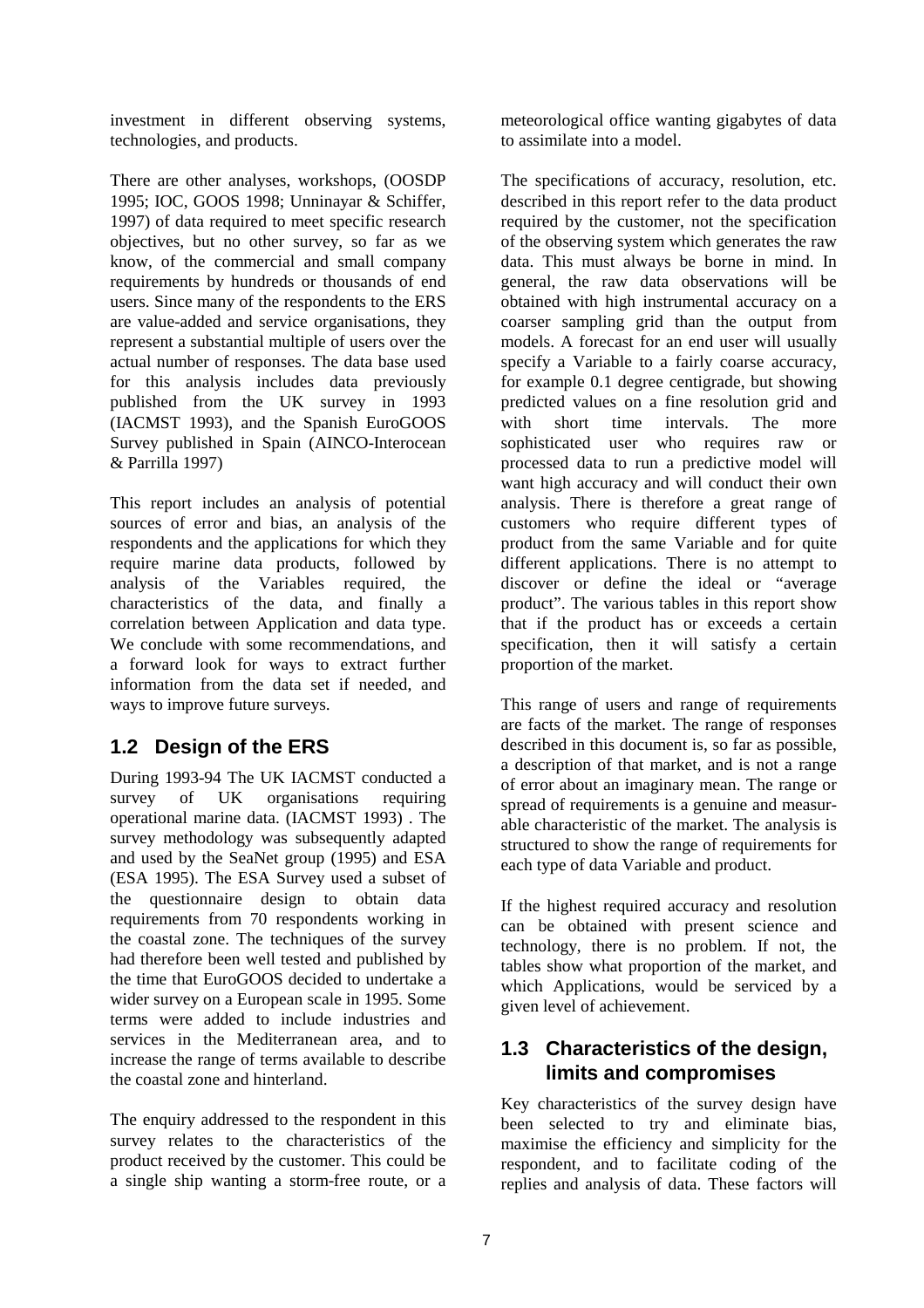be explained before we consider analysis of results.

### **1.3.1 Fixed lists of terminology**

The questionnaire includes fixed lists of terms which the respondent uses to define his/her own organisation, his/her applications and activities for which he/she requires data, and the data Variables required. There are 116 Application terms to choose from, and 136 Variables (disregarding "Data Structure" and "Hinterland" in the context of this analysis; see Annexe 2, Table 1 and Annexe 2, Table 2). The use of fixed lists means that terms and responses are strictly comparable between all respondents, between surveys in different countries, and between surveys conducted by other organisations using the same lists. It also makes the response easier and quicker for the respondent.

The lists are designed to be comprehensive and unbiased in the sense that there is no subject or sub-division of a subject which could not be fitted into either a narrow category or one of the broad generic categories. There is no assumption that any topic is more important than another, and no topics have been included or excluded because they are assumed to be important or negligible. The sub-division of terms does however include a bias, since there are more specific terms in those areas where experience indicates that there are many specialised activities and industries. The removal of this bias in the analysis would require difficult assumptions and judgements, since it could only be removed by aggregating terms into new groupings so that they all appeared to have the same level of importance. It seems best to handle the terms at the logical level where sub-division is related to the level of general activity.

The construction of the lists of terms was based on various catalogues and indexes already in use to give, so far as possible, a complete coverage of marine science and applications. Broad categories such as "Marine Biology" are included to provide a catch-all category for those respondents whose Application is not included at a more detailed level. The catch-all generic categories may be ticked by respondents who also tick more detailed terms, and thus they

appear to be ranked high. We have considered ways of eliminating this artefact, but it would probably require further arbitrary judgements or guesses as to respondents' intentions. We have therefore not corrected for this factor.

### **1.3.2 Effect of price of data**

There is no enquiry about the price that the respondent would be prepared to pay. Experience of such surveys and enquiries has shown that no respondent is prepared to make admission or commitment about prices payable in written responses. It is almost impossible to define the exact product in such a way that people can assess what they are being asked to pay for, and different classes of customers have quite different expectations of price. Research bodies expect data free, while commercial companies expect to pay, but wish to bargain down the price as low as possible. They are not prepared to give away their bargaining position in writing.

Respondents were warned in the covering notes that they should state requirements for accuracy and resolution which are reasonable, and that requests for unrealistic quality will inevitably mean that research will take many years before that accuracy can be achieved. Internal checks on the data, and comparison between quality expected, and the quality presently delivered by EuroGOOS agencies, shows that respondents have acted carefully in this respect. They have not requested absurd performance because of the lack of a price factor.

The UK Inter-Agency Committee on Marine Science and Technology (IACMST) has conducted small workshops and study groups with 5-10 participants from narrow industrial and commercial Sectors, and in these circumstances people are prepared to discuss prices, and the economic benefit which they would expect from the use of data. This is an alternative or complementary technique to the present survey, and each workshop of 1-2 days only provides information on the needs of one industrial Sector and even one activity, such as construction of sea-walls, or beach replenishment (WHOI 1993). Similar techniques were used by Hauk Powell (National Research Council 1989).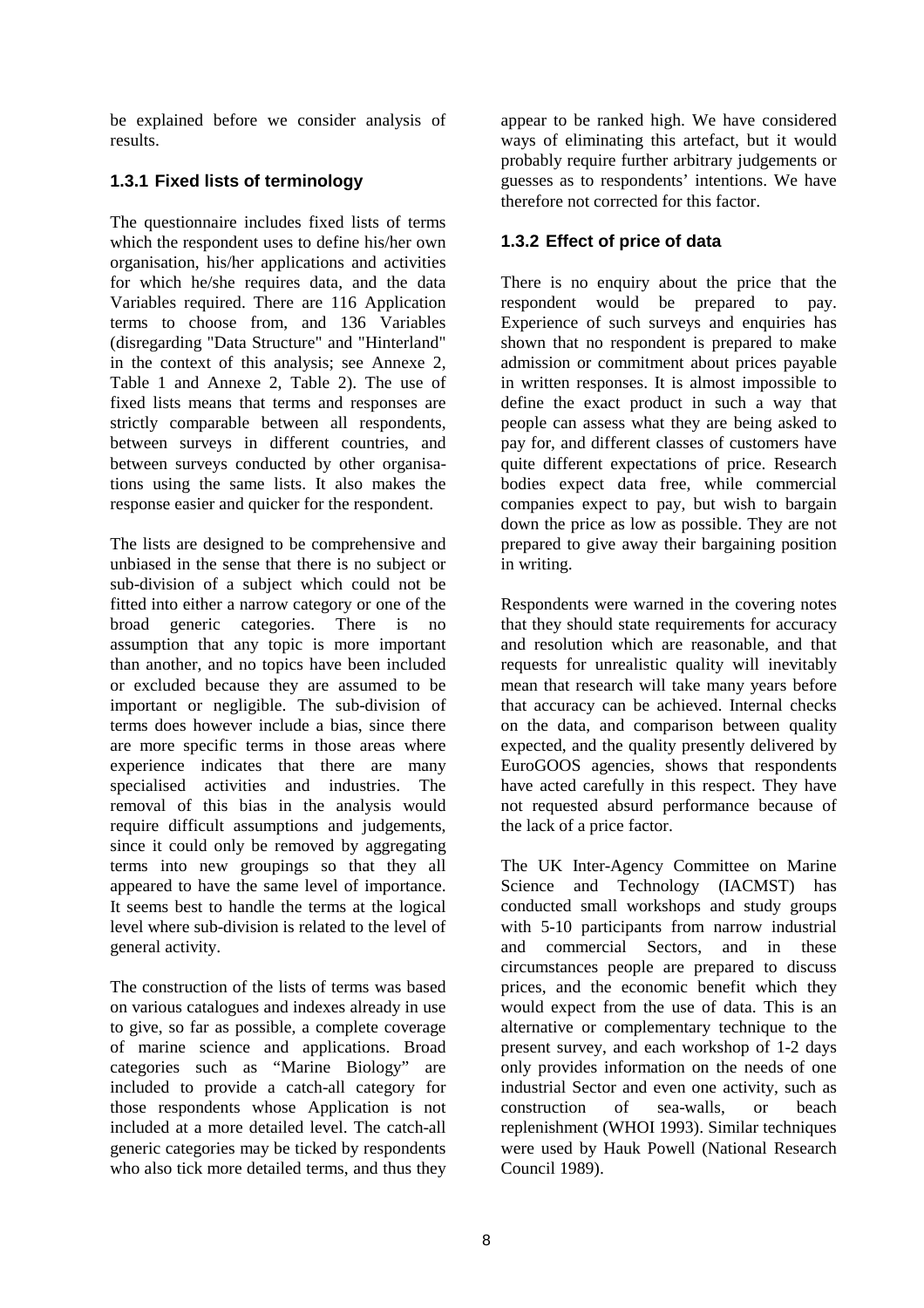#### **1.3.3 Complexity versus simplicity**

However one defines the range of Variables to be measured in the sea and included in data products, a practical list is bound to include many tens of terms, possibly over 100, and even many hundreds if one were to include extensive lists of chemical elements, chemical compounds, or biological species. The requirement for wave data can be defined in one word, or as many different parameters of the wave energy directional spectrum through time. Thus any questionnaire has to make simplifying assumptions. In this survey the table of Variables also includes some observational methods such as XBT or CTD.

To be useful in the design of the ERS the disaggregation of terms must be sufficient to relate the responses to single observing instruments or computer models. This results in a list of 136 Variables, including some composite terms which bracket and include other terms. These can be used as headings to simplify the preliminary analysis in broad groups (see Annexe 2, Table 2).

Similarly, the classification of applications and the activities of organisations could be treated in a dozen or so broad Sectors, or many tens of more precise activities. The same solution has been adopted, with 116 Application Sectors grouped into 12 broad categories (Annexe 2, Table 1).

This permits the matching of narrow definitions of user applications to narrow requirement for data, which is the most efficient use of the survey data.

This level of sophistication and complexity presupposes a level of informed expertise in the respondent. The questionnaire is unlikely to be answered by a harbour master or a trawler skipper, who would probably regard it as too fancy and unrealistic. To obtain the data demand directly from such people would require a narrow one-to-one response, and it would be necessary to have thousands of replies to build up a clear case. Almost certainly, such a survey could only be conducted by interviews, as

people would be unlikely to respond to written questions. This would be expensive and slow.

The respondents to the ERS are therefore the specialist agencies, commercial companies, value-added organisations, researchers, and the environmental experts from large commercial companies such as oil and gas or construction or shipping companies, who are going to process data for delivery to many tens or thousands of further customers or users. This fact is compatible with the observation that the statistics of the responses become stable within each country after only a few tens of respondents have replied. We can also deduce that the great majority of respondents who take the trouble to read and understand the questionnaire are responsible individuals, and are unlikely to provide frivolous answers.

#### **1.3.4 Associated characteristics of the Variables and Variable data set**

For each Variable the respondent was able to report the scale at which they wish to obtain and use the data (estuarine to global); the accuracy and precision (0.1% to 10%); the horizontal spatial resolution, vertical resolution, and temporal resolution; the type of data (raw observations to complete analysis and statistics), the forecast period, the medium of delivery, and the acceptable delay or latency of delivery. (See Questionnaire form, Annexe 2, Form A).

The correlation between application, Variable, and characteristics of the Variable data set are potentially important in the design of a service. The number of potentially identifiable correlations is almost infinite, and this report presents some major correlations and connections. Others could be extracted from the data base to answer specific questions.

In order to avoid excessive complexity and work in completing the questionnaire the respondents were invited to list all their applications as a Sector, and the Variables they require as aggregated groups where groups of Variables have the same characteristics in terms of accuracy, geographical scale, etc. If this were not the case the respondents would have had 10- 20 times as much work to carry out. The effect of aggregating the Applications and Variables is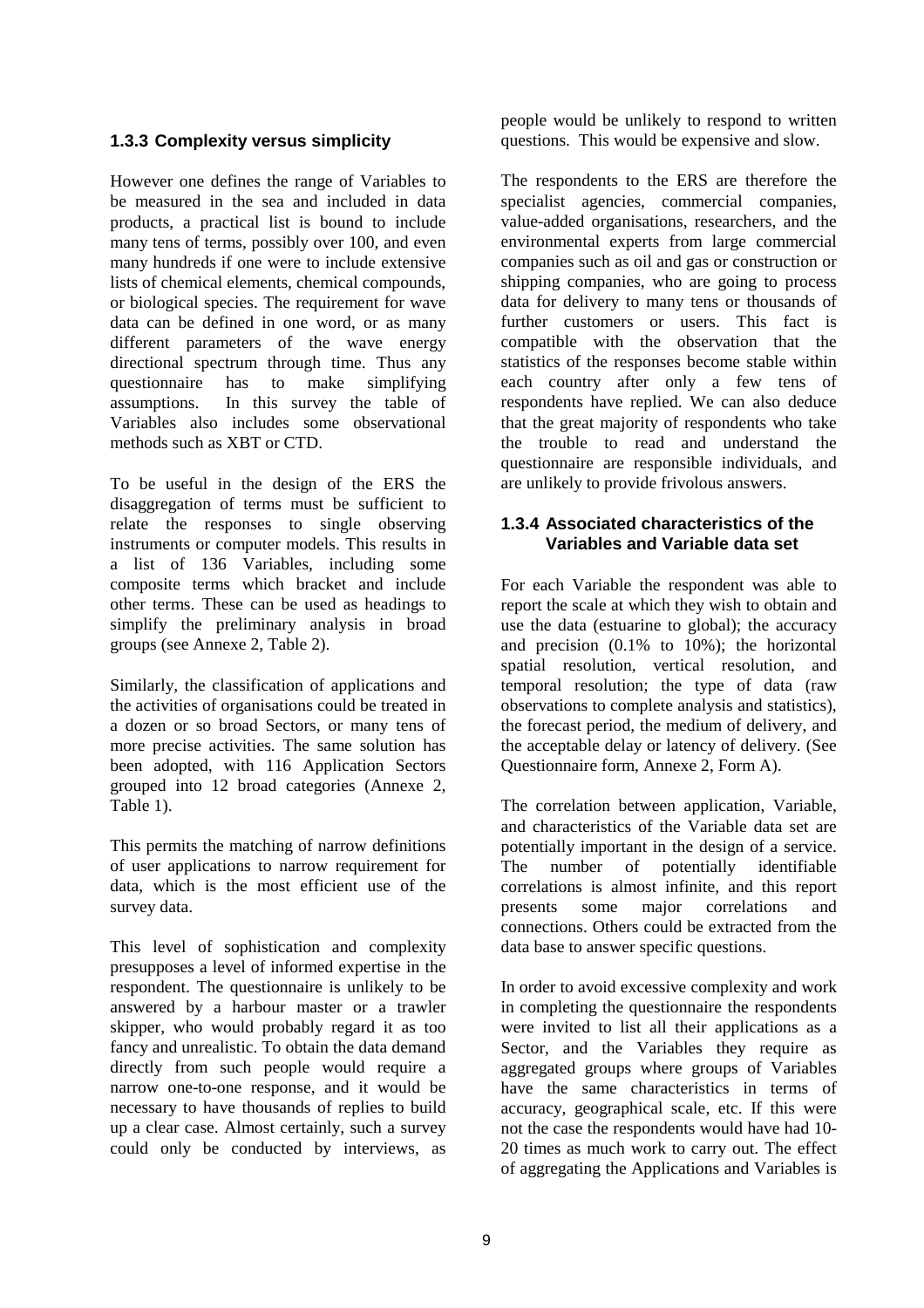that the analysis is unable to detect direct causal connection unless the respondent has listed only one Application Sector. This is in fact the case for 55 respondents, and this sample provides the opportunity for some more detailed analysis (see Chapter 4).

### **1.3.5 Data base system**

An ACCESS data base was created and the software provided on disc to each EuroGOOS Member conducting the survey. The questionnaire forms were translated by Members where needed, and the technical terminology checked backwards and forwards between English and the translated language several times. In Greece, respondents where provided with the forms both in Greek and English. Each country was free to conduct their own national analysis, which also included the addresses and identifications of the respondents. By agreement, this information was not included in the multi-national analysis.

# **1.4 Critique of sources of error and ambiguity**

#### **1.4.1 Bias in the sample of respondents**

Each EuroGOOS Member conducting the survey generated its own mailing list. The six countries which conducted the survey are Denmark, Greece, Italy, Netherlands, Spain, and UK. This gives a reasonable balance between northern shelf seas, the Atlantic, and the Mediterranean. It would have been preferable to have one more country further north, and a large central country such as France or Germany, but the regional spread is just adequate from the point of view of likely requirements. It is weak from the point of view of assessing total economic implications and scales of industries in the whole of Europe. This will have to be complemented in later economic studies.

Bias can be caused through the mailing list itself containing a high proportion of those organisations which have easily identifiable addresses, such as university departments and government agencies. Members were advised strongly to construct robust and broad-based mailing lists by using marine trade exhibition catalogues, industrial trade associations, and operational and service agencies, in addition to

the obvious public service contacts. The list of Applications Sectors (Fig. 2.1 and Table 2.1) provides a guidance as to the type of organisations which should be on the mailing list.

A second bias could be introduced if the recipients of the questionnaire self-selected a biased subset who were motivated to reply. It is possible that those people who have the most theoretical and "paper-oriented" life, or who have the fewest short-term commercial pressures, are likely to reply. On the other hand, if the survey is well-designed, many people in the commercial and industrial Sectors might perceive that the survey offers them the only chance they are ever going to get to influence the future design of a marine observing and service system which could improve their profits. This could be strong motivation.

Of the 116 Applications which respondents could use to describe their activities they reported a total of 110 Applications (Table 2.1). Only 6 Applications are not represented by the respondents, and these are all grouped in the marine minerals section, such as Deep Ocean Manganese Nodule Mining, Desalination, Phosphate and Bromine extraction. The ranked list of Applications reported by all respondents is shown in Fig. 2.2. The combined list for all countries is very broadly representative, covering all industries, services and sectors. Disaggregated at the national level the spread is more uneven, but these differences often reflect real national differences.

The mix of research, governmental, and commercial respondents is excellent, with all types of Application appearing in the first 20 of the ranked table (Table 2.1). Ten of the top 20 Applications fall into the Research Applications Sector, and the others include Commercial Services, Transport (Port Operations), Construction and Building, Commercial Consultancy, and Environmental protection. While this does suggest a possible bias in the sample towards research organisations, it is probable that research bodies and individual researchers are amongst the most intensive users of marine environmental data.

The list can be checked for internal consistency to see if the differences between countries, or the placing of individual applications is logical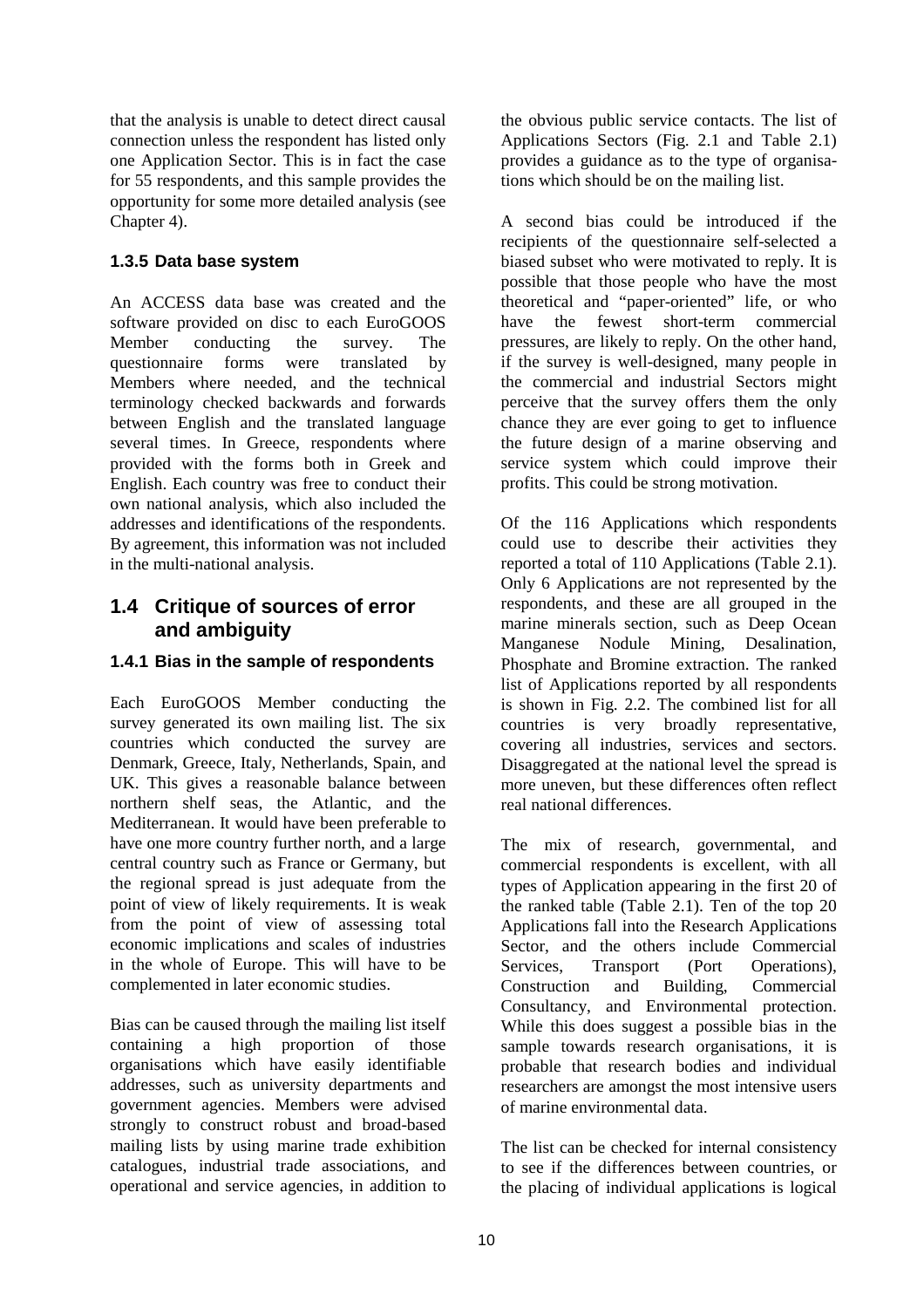or anomalous. For example, certain activities such as remote sensing research, shipping operations, data services, navigational safety and, climate research would probably occur more or less proportionately in each country, and this is the case. On the other hand port construction is shown to be important in all countries except the Netherlands, which is clearly a lack of response from an important Sector.

Certain contrasts are apparent. Denmark reports a high ranking level of port construction, port operations, and dredging. This is reasonable, even if the effect is exaggerated. Fisheries, fish farming, and shellfish farming all show Spain ranked the highest, which is correct. Tunnel construction shows Denmark high, which is correct. UK ranks highest for military vessel and submarine construction, military ASW oceanography, and for offshore oil and gas prospecting, which is probably correct. In spite of some obvious gaps, the comparative values suggest that the responses are representing the real pattern of applications.

The absolute ranking of different Applications is also instructive, though somewhat problematical. For example, offshore oil and gas is a huge industry in value, but the number of companies is very small. Oil and gas production therefore ranks low in numbers of respondents. As if to emphasis this effect, those activities provided by contractors to the oil and gas companies, offshore prospecting, pipelaying, construction of platforms, diving, submersibles and ROVs, rate higher. Many aspects of research rank high, and this is partly a reflection of the real emphasis on the use of data which is inherent in this activity, but also probably biased by the ease of identifying this Sector, and their tendency to reply. The commercial and engineering activities which rank high all ring true: met-ocean services, port operations, environmental services, consulting engineering, coastal defences, oil pollution control, etc.

Fisheries rank low amongst the respondents, as does marine tourism, and in both cases this is either a failure to identify the interested parties, or a failure to reply. Economic analysis confirms the obvious fact that both these industries are large. On the other hand, both these Sectors may have a low utilisation or up-take of data, or have a low awareness of the data potentially available.

Ocean Thermal Energy Conversion (OTEC), tidal energy, and wave energy all rank low, which is probably a reflection of the true state of affairs. Wind energy ranks higher, which is correct.

In summary, the total assemblage of Applications Sectors represented by the respondents very broadly covers all the activities which one could realistically expect to be carried out in Europe. The frequency of occurrence of different Applications reflects common-sense and reasonable trends as between countries, and between absolute ranking in total. Viewed in detail at the national level there are obvious gaps and deficiencies or exaggerations caused by the small numbers.

It is difficult to envisage what it would mean to produce a perfectly balanced survey sample, or to try and correct or weight the present sample. Should the response rate or number of respondents in an ideal sample be proportional to the number of practitioners, the economic value of their industry, the volume of data they would require, how much they would pay for the data, or the sensitivity of their activity to the use of the data? How should we weight those activities which have a large environmental conservation value? Clearly there is no ideal sample, and, in view of the previous discussion, it is therefore reasonable to accept the present sample as a practical and useful cross-section of the potential users of operational marine data.

## **1.4.2 Reliability of translation**

In the UK, Denmark, and Netherlands the survey was run in English. In Spain, Greece, and Italy the questionnaire was translated. The translation was carried out by experts in oceanography and engineering, and texts were compared and discussed in detail with checks against the original English. It is unlikely that errors arose from this source. During the national collection of responses the coordinators discussed terminology with the EuroGOOS Office to check categories and coding.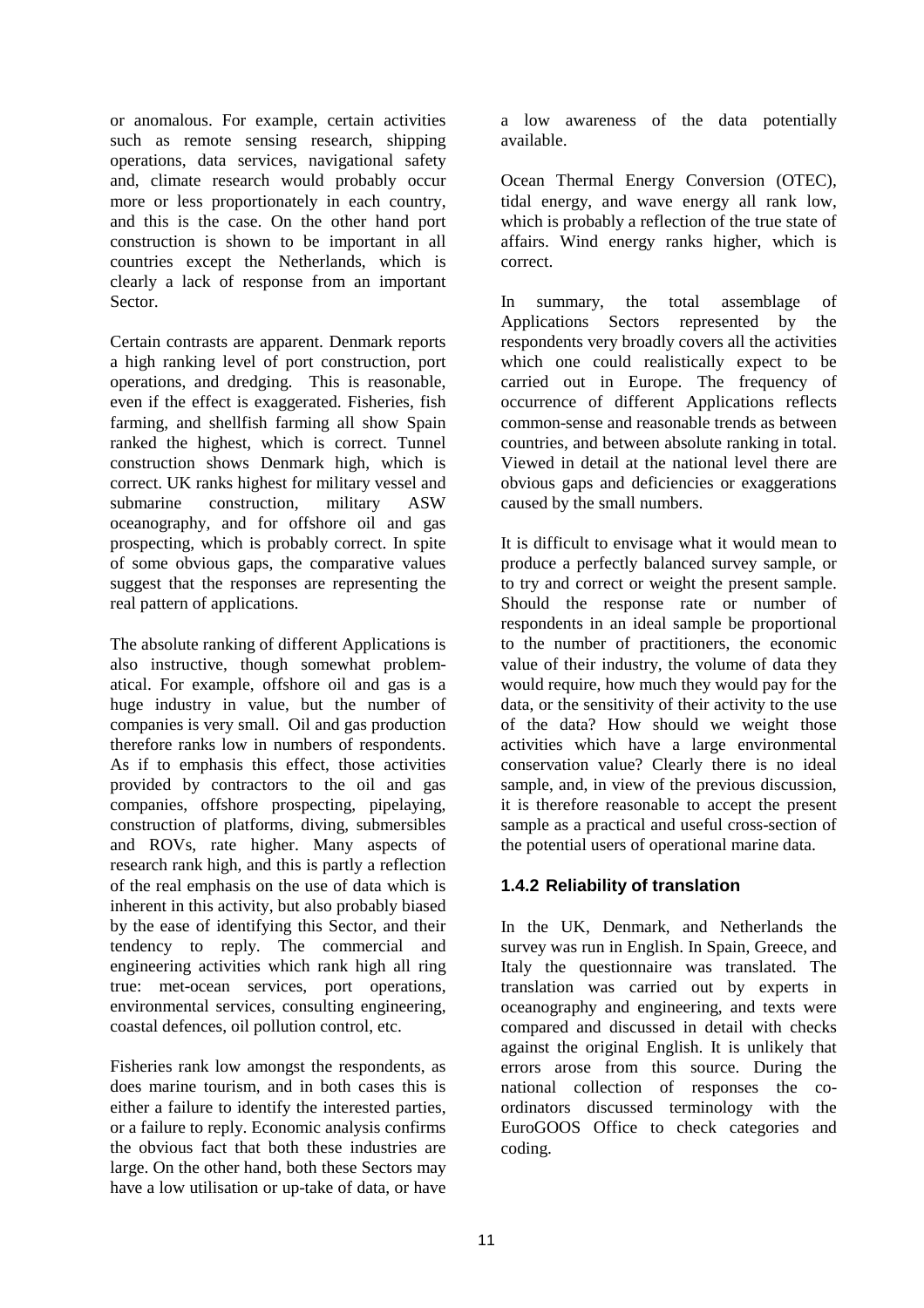#### **1.4.3 Bias because of terms, choice of limits**

Terms such as "Shelf seas", "Oceanic", "Coastal" require the respondent to make decisions which, at the boundary, may go either way. In the absence of extensive notes defining every term, the person who works at 1000m on the continental slope may classify their Application as either of two categories. Similarly, when choosing between "Data Consultancy" of "Data Services", people may make arbitrary choices. There is no evidence that these choices were influenced by anything other than random selection. There is therefore an inevitable fuzziness or "noise" added to the data, but this should not create systematic bias.

The tables of choice for levels of accuracy and preferred scales of resolution might be taken as building in a bias. The full range was intended to be so wide that all reasonable choices would fall within the range, and there would be no tendency to bunch the choices into one value. In general, the choices seem to have been used sensibly. Thus if a respondent requests data products with a resolution less than 1km, this is always associated with a scale of geographical interest at the estuarine or coastal. People requesting chemical data products opt for a 10% accuracy as acceptable, while some customers for temperature data require 0.1% accuracy. This is reasonable.

The categories of Forecast Period have the shortest period set at " up to 10 days" which fails to resolve the different products with very short forecast periods which are becoming increasingly important. However, the category of "Nowcast" for data product type should catch general interest in diagnostic or analysed descriptions of the present state.

#### **1.4.4 Broad and narrow terms**

Some terms in the list of Applications and Variables are inherently broader than others. This was deliberate in order to catch the activities which could not be fitted exactly into the narrow terms, since the list could not be infinitely long, and we wished to avoid a free text "other" category. This has the effect that the generic broad terms have, in some cases,

attracted a lot of responses, which moves them up the ranking. Some of the respondents have ticked both generic and narrow terms in the same group, and thus it could be logical to delete their ticking of the generic term, thus reducing its ranking. Conversely, as an experiment, related narrow terms could be bundled together within the nearest generic term, to check on the effect on ranking. This type of check has not been carried out systematically, but in the subsequent analysis the data are studied both at the level of the major groups headings, and at the fully disaggregated level. This treatment has the advantage of identifying broad trends with large numbers, and then focussing on detailed correlations.

#### **1.4.5 Mixing of terms and crosscontamination**

As explained in section 1.3.4, respondents were allowed to bundle together both Application terms and required Variable terms onto single response forms. In some cases this created apparently absurd correlations. Thus, if a respondent entered upper ocean temperature profiles, nutrient data, and wind stress onto the same form, they might also indicate that they required the data with a vertical resolution of 10m. This is a useful characteristic of 2 of the data types, but not applicable to the third. This is the principle example of this type of error. Where this type of pseudo-correlation occurs, the ranking has been deleted from the tables published in this report.

#### **1.4.6 Internal consistency of choice of Variables**

A further check on the reasonableness of the responses is to note that certain Variables are chosen preferentially in certain geographical regions or by certain industries. Thus Denmark, UK and Netherlands show an interest in aspects of sea ice, while the Mediterranean countries show almost none. The Mediterranean respondents show a high relative interest in precipitation and thermal properties of the upper ocean. Spain shows a high interest in estuaries and the properties of estuarine water bodies relevant to fish and shellfish farming. These correlations are just what one would expect, and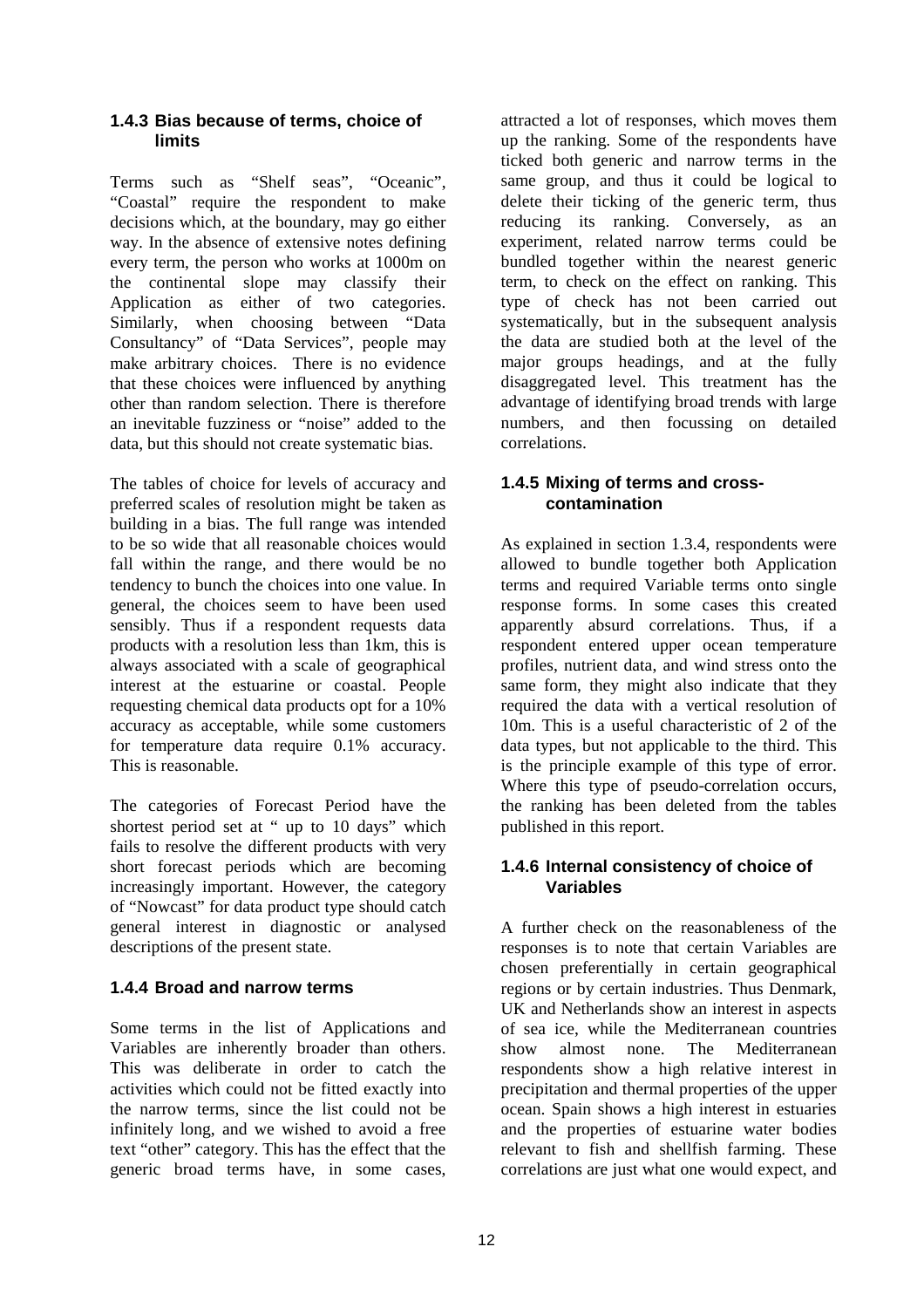confirm the consistency and general reliability of the respondents. The only repeated inconsistency in the survey results is the crosscontamination factor for vertical resolution mentioned in section (1.4.5). This can be eliminated. Many trends and correlations are identical as between countries, although the surveys were carried out by different coordinators, in different languages, and with totally independent populations of respondents.

# **1.5 Summary of survey design and reliability**

The survey is complex, and multi-dimensional. Attempts to find one-to-one correlations will therefore tend to produce a spread of results caused by the variation of other factors. Users of the survey should therefore apply commonsense and caution when making judgements about priorities. The evidence regarding the design of the survey, the reliability of the respondents, and the internal consistency of the replies, indicates that the data base compiled from the responses is overwhelmingly correct, and represents a realistic picture of the relative demand for operational oceanographic data in Europe. The replies have been prepared conscientiously by the respondents, based on a good knowledge of their requirements. The sample of respondents covers all the prevalent activities and applications in Europe, with the exception only of deep sea mineral mining and extraction of minerals from seawater.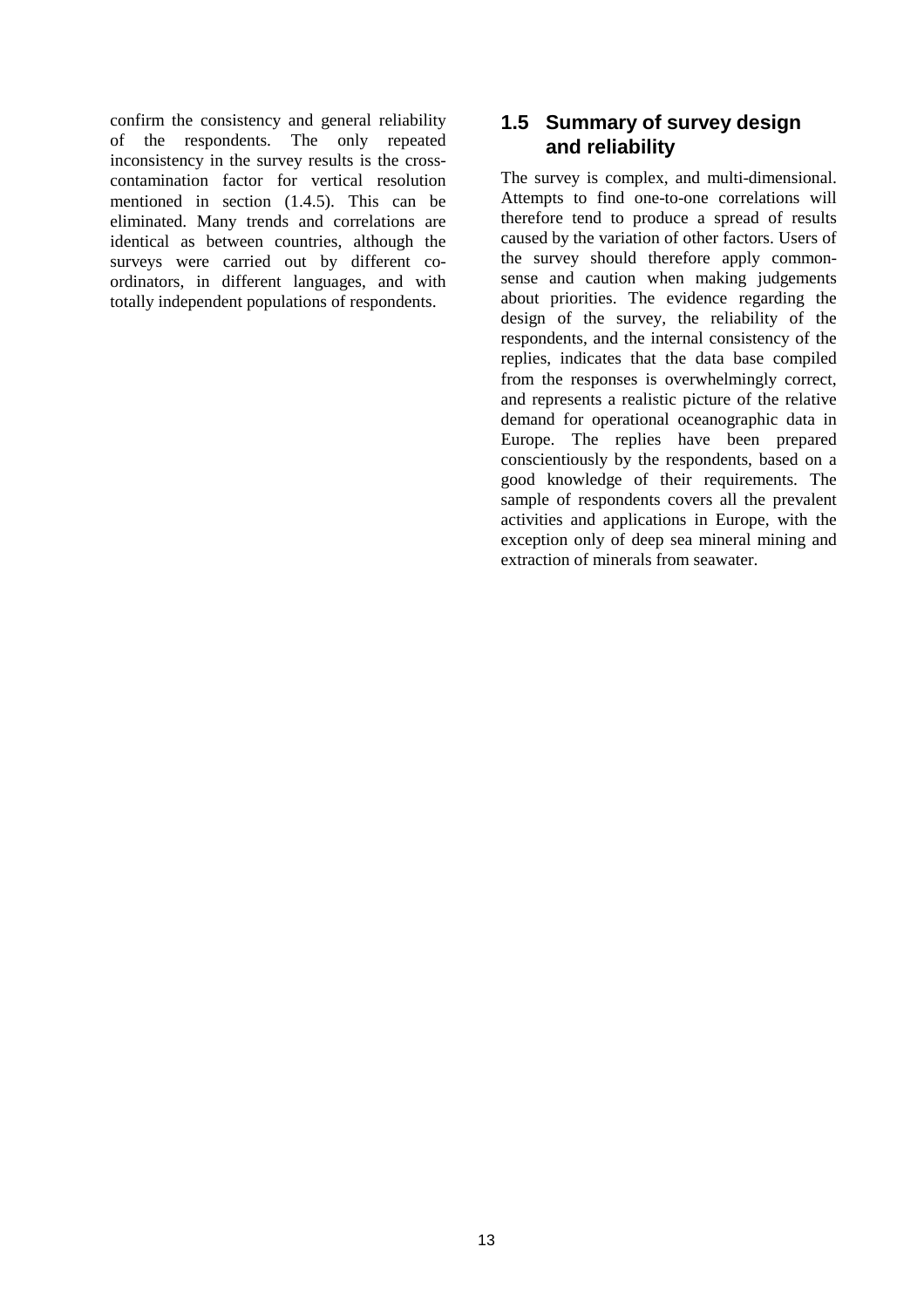# *2 Respondents to the EuroGOOS Data Requirements Survey (ERS)*

The EuroGOOS Requirement Survey (ERS) was completed in 1998. 155 companies and agencies from Denmark (31), United Kingdom (41), Greece (10), Italy (20), The Netherlands (20), and Spain (33) responded to the very comprehensive questionnaires (Fig.2.1; see Annexe 2 for full text of questionnaires). The return rate of distributed questionnaires was 20% in the UK, 21% in The Netherlands, 18% in Spain, 14% in Greece, and 30% in Denmark. Italy was in a similar range.

This Chapter analyses the population of respondents and their Applications for which they need oceanographic data.



**Figure 2.1.** *Number of ERS respondents and degree of specialisation by countries. White: 1 Sector of Application; grey: 2-3 Sectors of Application.; black: 4-9 Sectors of Application. Number of respondents with one single Sector is given by the small number within the circles, total respondents of each country by the larger number besides the circles.*

### **2.1 Analysis of respondents by Sector of Application**

Activities of respondents are arranged in 12 Sectors of Applications (Fig. 2.2). Each respondent could identify as many Applications relevant to their activities as they wished.

Fig.2.2 lists the number of respondents for the different Sectors of Application (each Sector

counting only once per respondent, no matter how many Applications within a Sector are selected).



**Figure 2.2.** *Frequency of selection of Sectors of Applications in the ERS by number (no) and percentage (%) of all respondents. Numbers surpass 155 and percentages exceed 100 due to selection of more than one Sector by most respondents).*

More than 35% of the respondents identify only one of the Sectors as relevant for them, about 22% include two, another 18% three, and 25% of the respondents indicate that more than three and up to nine different Sectors of Applications are relevant to their activities. ERS respondents from north European countries tend to be more specialised (averaging 2 Sectors) then those from south European countries (averaging 3 to 4 different Sectors) (Fig.2.1).

The Sectors with the most respondents are Research (about 60% of respondents), Services (42%), Environment, Building, and Transport (all about 1 third)  $(Fig.2.2)$ . Not many respondents are active in the areas of Tourism, Mineral Exploitation, Hinterland, Food, Energy, Defence, and Equipment (all less than 15%).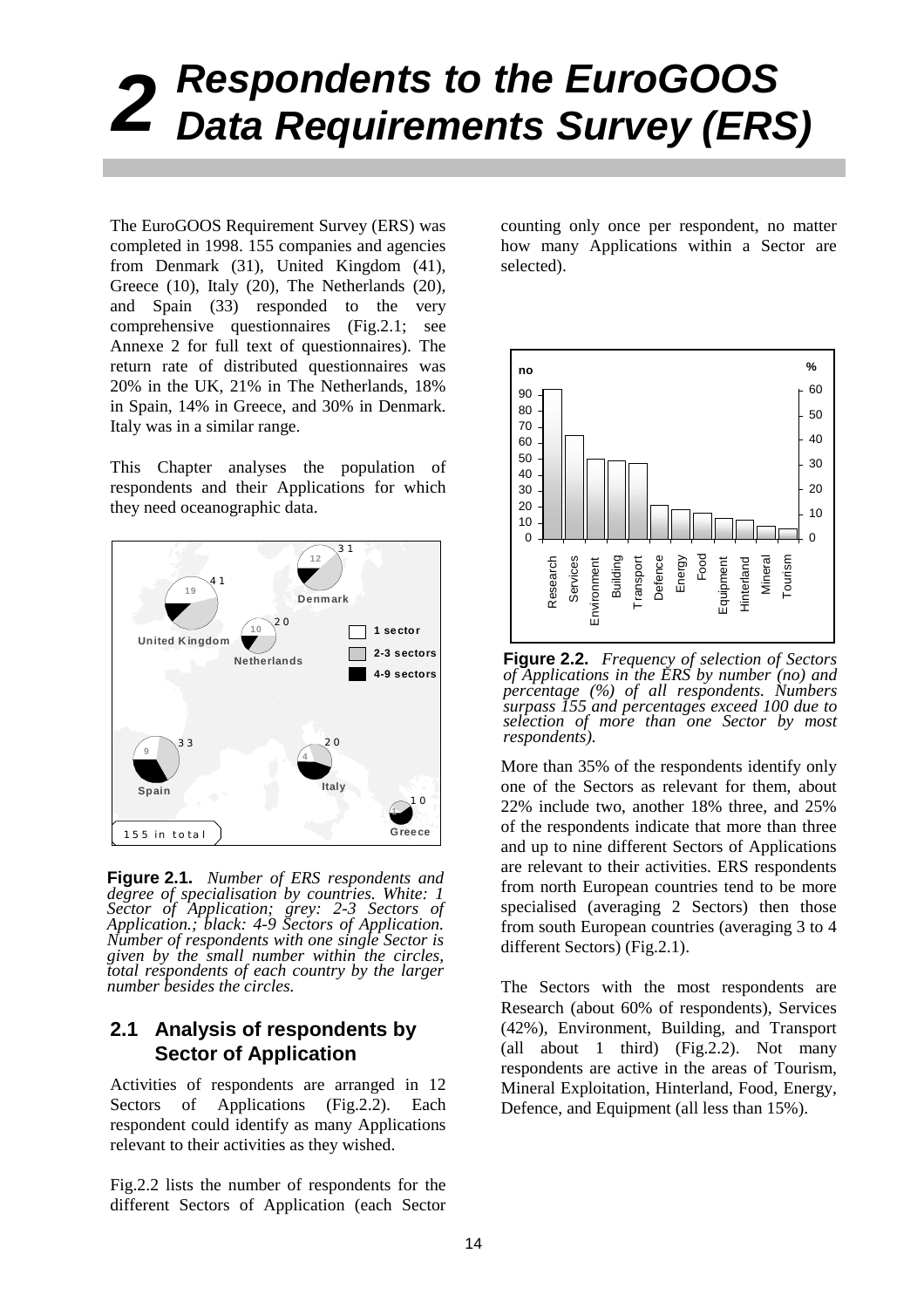

**Figure 2.3.** *Distribution of broad Sectors of Application selected by ERS respondents (100% = number of respondents within each* country)

Respondents from different countries tend to have slightly differing focus areas (Fig.2.3, Table 2.1). In Greece, relative numerical importance of Sectors of Application was generally high as most of the 10 respondents identified more than 3 Sectors as part of their activities. Danish respondents, for example, are mostly dealing with Transport (especially Port operations, see Table 2.1) and only relatively little with Research. Environment plays a more common role among respondents from south Europe (40-50%) than among those from north Europe (15-30%). Another striking feature is the relatively low number of respondents from the "Food" Sector in almost every country except Spain (27%). In section 1.4.1, these differences are discussed more thoroughly with the conclusion that the frequency of occurrence of different Application Sectors reflects reasonable trends as between countries, and between absolute ranking in total, with a few anomalies caused by biased sampling.

# **2.2 Analysis of respondents by narrower Application**

ERS respondents can be further described by the frequency of individual Applications (Table 2.1.). In some cases, respondents do not specify their activities but prefer to refer only to a Sector of Application. In Table 2.1, those

generic answers are displayed under the column "Application" and set off in bold lettering. For the purpose of this analyses, they are treated exactly like the other, specific Application answers.

Almost all Applications listed in the questionnaire are selected by at least one respondent. The only 6 exceptions are Applications shown under "Mineral Extraction" including "Deep ocean, Mn, hydrothermal muds, crusts", "Placer minerals, diamonds, tin, etc.", "Salts extraction, magnesia, bromine", "Desalination", "Phosphate", and "Coal, subsea" that are not among the activities of any respondent. In the ERS, Mineral Extraction, if specified, is restricted to "Aggregate, sand, gravel".

Research institutions have quite evenly distributed activities and often a broad focus reflected by a preference for general terms, such as "Oceanography", "Environmental sciences", "Data centre", "Basic and strategic research", "Climate change", and "Marine biology". The least mentioned activity among research institutions is "Shipping/naval architecture".

Applications within the "Service" Sector tend to be somewhat more defined than within "Research". Almost one fifth of all respondents are active in "Metocean survey, mapping, hydrographic surveys". However, more generic answers like "Project management, non-defence, consultancy", "Data consultancy", and "Data services" are found among the top four Applications within this Sector. "Weather forecasting" and "Remote sensing" rank at 5 and 6.

Within the Sector "Environment" there are again some general descriptors like "Environmental quality control", "Environmental data services", "Environmental protection/preservation", and "Environmental forecasts" that figure among the top five Applications. Applications referring to Pollution control (oil, estuarine, non-oil) rank between 4 and 7 whereas "Flood protection" ranges fairly low on rank 9 within this Sector.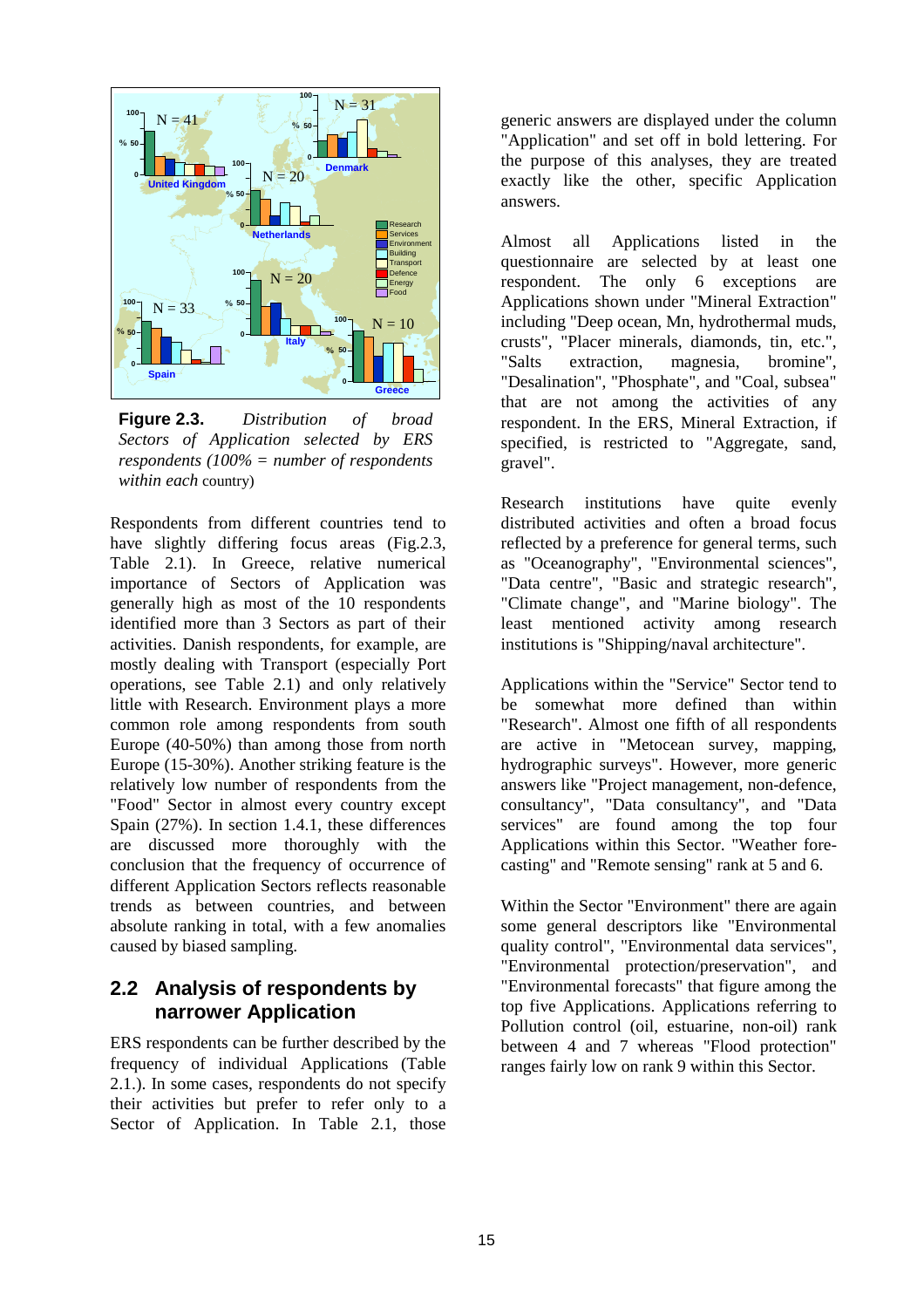|  | <b>Table 2.1. Frequency of Applications</b> |  |  |
|--|---------------------------------------------|--|--|
|--|---------------------------------------------|--|--|

| <b>Sector</b>   | <b>Application</b>                                            | $%$ GB                  | % NL            | $%$ DK          | %E              | % l         |                 | % GR % Total    |
|-----------------|---------------------------------------------------------------|-------------------------|-----------------|-----------------|-----------------|-------------|-----------------|-----------------|
|                 | Oceanography                                                  | 32                      | 15              | 13              | 52              | 25          | 30              | 29              |
|                 | <b>Environmental sciences</b>                                 | 22                      | 15              | 10              | 30              | 15          | 10              | 19              |
|                 | Coastal modelling                                             | 17                      | 5               | 6               | 27              | 25          | 20              | 17              |
|                 | Ocean modelling                                               | 15                      | 10              | 16              | 27              | 20          | 0               | 17              |
|                 | Remote sensing                                                | 20                      | 15              | 6               | 12              | 20          | 30              | 15              |
|                 | Data centre                                                   | 12                      | 25              | 3               | 21              | 5           | 20              | 14              |
| Research        | Shelf seas modelling                                          | 20                      | 10              | 6               | 18              | 10          | 10              | 14              |
|                 | Basic and strategic research                                  | 12                      | 20              | 3               | 24              | 10          | 0               | 13              |
|                 | Climate change                                                | 17                      | 5               | 6               | 15              | 20          | 10              | 13              |
|                 | Marine biology                                                | 17                      | 0               | 6               | 33              | 0           | 0               | 13              |
|                 | <b>Estuarine modelling</b>                                    | 17<br>7                 | 0<br>10         | 10<br>3         | 18<br>9         | 5<br>20     | 0<br>30         | 11<br>10        |
|                 | Acoustics, electronics<br>marine weather forecasting          | $\overline{2}$          | 15              | 10              | 12              | 10          | 10              | 9               |
|                 | Polar research                                                | 12                      | 0               | 6               | 9               | 20          | 0               | 9               |
|                 | Fisheries                                                     | 10                      | 0               | 6               | 15              | 0           | 0               | 7               |
|                 | Climate forecasting                                           | $\overline{7}$          | 5               | 6               | 12              | 0           | 10              | 7               |
|                 | Civil engineering                                             | 5                       | 0               | 0               | 12              | 5           | 20              | 6               |
|                 | shipping/naval architecture                                   | 2                       | 5               | 0               | 3               | 10          | 10              | 4               |
|                 | Metocean survey, mapping, hydrographic surveys                | 15                      | $\overline{20}$ | $\overline{26}$ | $\overline{18}$ | 20          | $\overline{20}$ | 19              |
|                 | Project management, non-defence, consultancy                  | 12                      | 15              | 10              | 15              | 5           | 20              | 12              |
|                 | Data consultancy                                              | 10                      | 25              | 3               | 12              | 10          | 10              | 11              |
|                 | Data services                                                 | 10                      | 20              | 3               | 15              | 10          | 10              | 11              |
|                 | Weather forecasting                                           | 10                      | 15              | 3               | 12              | 5           | 30              | 10              |
|                 | Remote sensing                                                | $\mathbf 0$             | 15              | 3               | 9               | 25          | 30              | 10              |
|                 | Data transmission, telecommunications                         | 5                       | 15              | 0               | 12              | 5           | 30              | 8               |
| <b>Services</b> | Inspection, maintenance, repair                               | $\overline{2}$          | 5               | 10              | 12              | 10          | 0               | 7               |
|                 | Climate forecasting                                           | $\overline{\mathbf{c}}$ | 10              | 3               | 15              | 0           | 10              | 6               |
|                 | Ship routing                                                  | 5                       | 10              | 3               | 3               | 0           | 30              | 6               |
|                 | Diving, including suppliers                                   | $\mathbf 0$             | 0               | 3               | 18              | 5           | 0               | 5               |
|                 | <b>Services</b>                                               | 2                       | 5               | 0               | 15              | 5           | 0               | 5<br>4          |
|                 | Salvage, towing<br>Certification                              | $\overline{2}$<br>2     | 5<br>5          | 6<br>0          | 6<br>3          | 0<br>0      | 0<br>10         | 3               |
|                 | Insurance                                                     | $\overline{2}$          | 0               | 3               | 3               | 0           | 10              | 3               |
|                 | Environmental quality control                                 | 10                      | 5               | 13              | $\overline{27}$ | 30          | $\overline{30}$ | $\overline{17}$ |
|                 | Environmental data services                                   | 10                      | 10              | 3               | 21              | 15          | 30              | 13              |
|                 | <b>Environmental protection/preservation</b>                  | $\overline{7}$          | 5               | 6               | 24              | 20          | 0               | 12              |
|                 | Oil pollution control                                         | 17                      | 5               | 10              | 15              | 10          | 0               | 12              |
|                 | <b>Environmental forecasts</b>                                | 15                      | 0               | 3               | 18              | 15          | 0               | 10              |
|                 | Estuarine pollution                                           | 15                      | 0               | 0               | 18              | 15          | 10              | 10              |
| Environment     | Non-oil pollution control                                     | 15                      | 0               | 0               | 15              | 10          | 10              | 9               |
|                 | Species protection                                            | 10                      | 0               | 3               | 15              | 5           | 10              | 8               |
|                 | Flood protection                                              | 10                      | 0               | 6               | 3               | 10          | 0               | 6               |
|                 | Marine reserves                                               | 10                      | 0               | 3               | 6               | 5           | 10              | 6               |
|                 | Safe waste disposal                                           | 10                      | 0               | 3               | 6               | $\mathbf 0$ | 10              | 5               |
|                 | Clean beaches                                                 | 7                       | 0               | 0               | 12              | 0           | 0               | 5               |
|                 | <b>Health hazards</b>                                         | 5<br>$\overline{7}$     | 0<br>0          | 0<br>0          | 12              | 0           | 0               | 4               |
|                 | Amenity evaluation<br>Port construction                       | $\overline{5}$          | $\mathbf 0$     | 29              | 0<br>18         | 0<br>5      | 0<br>20         | 2<br>13         |
|                 | Consulting engineering                                        | 10                      | 10              | 16              | 18              | 5           | 10              | 12              |
|                 | Coastal defences                                              | 10                      | $\mathbf 0$     | 13              | 12              | 15          | 30              | 12              |
|                 | Dredging                                                      | 5                       | 5               | 19              | 9               | 0           | 20              | 9               |
|                 | Land reclamation                                              | $\sqrt{2}$              | 5               | 13              | 15              | 0           | 10              | 8               |
|                 | Barrage construction                                          | 2                       | 0               | 6               | 18              | 10          | 0               | 7               |
|                 | Offshore construction, platforms, etc.                        | 5                       | 5               | 6               | 3               | 10          | 20              | 6               |
|                 | Building, construction, and engineering                       | $\mathbf 0$             | 10              | 6               | 12              | 0           | 10              | 6               |
| <b>Building</b> | Pipelining, trenching, burial                                 | $\overline{2}$          | 10              | 3               | 9               | 0           | 20              | 6               |
|                 | Cables, manufacture and operations, laying                    | $\sqrt{2}$              | 10              | 3               | 6               | 5           | 10              | 5               |
|                 | Tunnel construction                                           | $\sqrt{2}$              | 5               | 13              | 0               | 0           | 10              | 5               |
|                 | Corrosion prevention, paint, antifouling, etc                 | $\mathbf 0$             | 0               | 6               | 0               | 10          | 20              | 4               |
|                 | Marine propulsion, efficient ship, automatic ships, DP, props | $\pmb{0}$               | 10              | 0               | 0               | 10          | 10              | 3               |
|                 | Outfalls/intakes                                              | 2                       | 5               | 6               | 3               | 0           | 0               | 3               |
|                 | Heavy lifting, cranes, winches                                | 0                       | 5               | 6               | 3               | 0           | 0               | 3               |
|                 | Ship-building, non-defence, all kinds                         | $\pmb{0}$               | 5               | 0               | 0               | 0           | 10              | 1               |
|                 | Components, hydraulics, motors, pumps, batteries, etc.        | 0                       | 0               | 0               | 0               | 5           | 0               | 1               |

*Table 2.1 continues next page*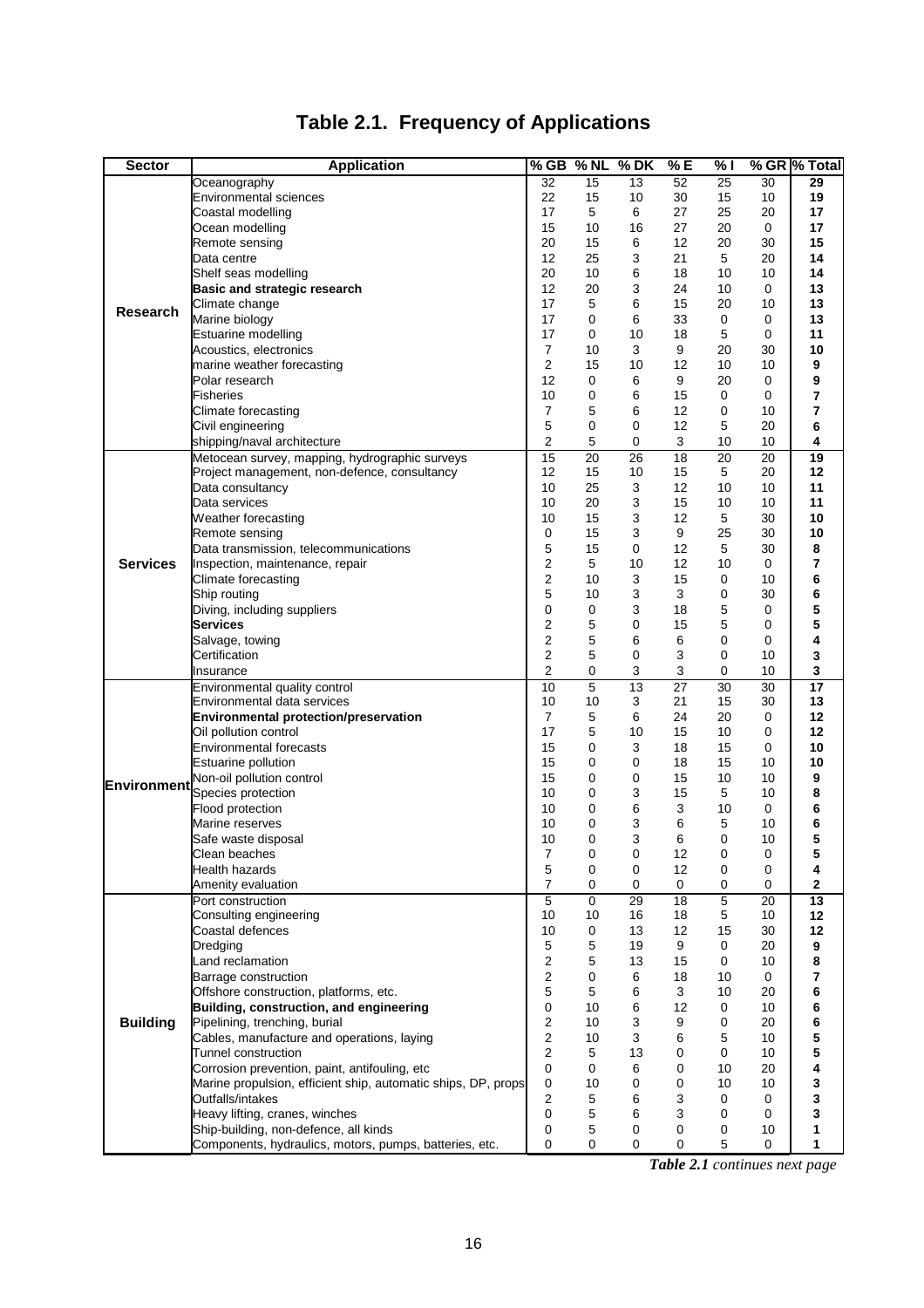| <b>Sector</b>    | <b>Application</b>                                                                                |                     |                     | % GB % NL % DK | %E              | $%$ l          |                       | % GR % Total |
|------------------|---------------------------------------------------------------------------------------------------|---------------------|---------------------|----------------|-----------------|----------------|-----------------------|--------------|
|                  | Port operations                                                                                   | 7                   | 5                   | 29             | 12              | 5              | 30                    | 14           |
| <b>Transport</b> | Shipping operations                                                                               | $\overline{2}$      | 20                  | 16             | 12              | 10             | 10                    | 11           |
|                  | Navigational safety, lights etc. Electronic charts                                                | $\overline{2}$      | 15                  | 10             | 12              | 5              | 30                    | 10           |
|                  | Safety services, rescue, life preserving, fire                                                    | 5                   | 10                  | 16             | 9               | 0              | 0                     | 8            |
|                  | Submersible/submarine operations/ROVs                                                             | 7                   | $\mathbf 0$         | 0              | 6               | 10             | 20                    | 6            |
|                  | Bridges, sea channels                                                                             | 2                   | 5                   | 6              | 6               | 0              | 10                    | 5            |
|                  | <b>Transport</b>                                                                                  | $\overline{2}$      | 5                   | 3              | 12              | 0              | $\Omega$              | 5            |
|                  | Barrage roads                                                                                     | $\mathbf{0}$        | $\Omega$            | 0              | 9               | 0              | 10                    | 3            |
|                  | Tunnel subsea operations                                                                          | 0                   | 0                   | 3              | 9               | 0              | 0                     | 3            |
|                  | Causeway                                                                                          | 0                   | 0                   | 3              | 6               | 0              | $\mathbf 0$           | $\mathbf 2$  |
|                  | Hovercraft operations                                                                             | 0                   | $\mathbf 0$         | 3              | 3               | 5              | $\mathbf 0$           | $\mathbf 2$  |
|                  | Hydrofoil operations                                                                              | 0                   | 5                   | 0              | 3               | 5              | 0                     | $\mathbf 2$  |
|                  | ASW, oceanographic applications                                                                   | 15<br>12            | $\overline{5}$<br>5 | 0<br>3         | 3               | 10             | $\overline{30}$<br>10 | 8<br>7       |
|                  | Military vessels, surface and submarine                                                           | $\overline{2}$      |                     | 3              | 3               | 10<br>15       | 30                    | 6            |
|                  | Navigation, position fixing, etc.<br><b>Defence</b>                                               |                     | 5<br>5              | 6              | 3<br>6          |                | 10                    |              |
| <b>Defence</b>   |                                                                                                   | 5                   | 5                   | 3              | 3               | 5<br>5         | 30                    | 6<br>5       |
|                  | Operations and efficiency, logistics, controls, computing<br>Defence sales, equipment, components | 2<br>$\overline{c}$ | 5                   | 0              | 3               | 5              | 10                    | 3            |
|                  | Underwater weapons                                                                                | $\overline{2}$      | 5                   | 0              | 3               | 5              | 10                    | 3            |
|                  | Oil and gas exploration and prospecting, and drilling                                             | 10                  | 10                  | 3              | 3               | $\overline{5}$ | 10                    | 6            |
|                  | Wind energy, offshore installation                                                                | 2                   | 0                   | 10             | 0               | 5              | 10                    | 4            |
|                  | Oil and gas production (Oil companies only)                                                       | 5                   | 10                  | 0              | 0               | 0              | 10                    | 3            |
| <b>Energy</b>    | Wave energy                                                                                       | 5                   | $\Omega$            | $\Omega$       | 0               | 5              | $\mathbf 0$           | 2            |
|                  | <b>Energy production</b>                                                                          | 2                   | $\Omega$            | $\Omega$       | 0               | 0              | $\Omega$              | 1            |
|                  | <b>OTEC</b>                                                                                       | 2                   | 0                   | 0              | 0               | 0              | $\mathbf 0$           | 1            |
|                  | Tidal energy                                                                                      | $\overline{2}$      | 0                   | 0              | 0               | 0              | $\mathbf 0$           | 1            |
|                  | Fish farming                                                                                      | 5                   | $\overline{0}$      | 3              | $\overline{27}$ | $\overline{5}$ | $\overline{0}$        | 8            |
|                  | Fisheries, catching                                                                               | 7                   | $\Omega$            | 3              | 3               | 0              | 0                     | 3            |
|                  | Food from the sea                                                                                 | 5                   | 0                   | 0              | 6               | 0              | 0                     | 3            |
| Food             | Shellfish, crustacea, farming                                                                     | $\overline{2}$      | 0                   | 0              | 9               | 0              | $\mathbf 0$           | 3            |
|                  | Shellfisheries                                                                                    | 5                   | $\Omega$            | 0              | 6               | 0              | $\mathbf 0$           | 3            |
|                  | Fishing gear                                                                                      | $\overline{2}$      | $\Omega$            | 3              | 3               | 0              | $\Omega$              | 2            |
|                  | Marine electronics, instruments, radar, opto-electronics,                                         | 0                   | 0                   | 0              | 6               | 20             | 30                    | 6            |
| <b>Equipment</b> | <b>Buoys</b>                                                                                      | 0                   | 0                   | 0              | 12              | 5              | 30                    | 5            |
|                  | Sonar                                                                                             | 0                   | $\Omega$            | 0              | 3               | 5              | 20                    | 3            |
|                  | <b>Equipment sales</b>                                                                            | $\Omega$            | $\Omega$            | 0              | 3               | 0              | 0                     | 1            |
|                  | Land use planning or zoning                                                                       | 0                   | $\Omega$            | 3              | 18              | 10             | 10                    | 6            |
|                  | Urban management                                                                                  | 0                   | 0                   | 0              | 15              | 0              | 0                     | 3            |
|                  | Local government                                                                                  | 0                   | 0                   | 0              | 6               | 5              | 0                     | $\mathbf 2$  |
| Hinterland       | Agriculture                                                                                       | 0                   | $\Omega$            | 3              | 3               | 0              | $\Omega$              | 1            |
|                  | Wetlands management                                                                               | 0                   | 0                   | 0              | 6               | 0              | 0                     | 1            |
|                  | <b>Hinterland</b>                                                                                 | 0                   | 0                   | 0              | 3               | 0              | $\mathbf 0$           | 1            |
|                  | Public health                                                                                     | $\Omega$            | 0                   | 0              | 3               | 0              | $\mathbf 0$           | 1            |
| <b>Mineral</b>   | Aggregate, sand, gravel                                                                           | $\overline{5}$      | $\overline{5}$      | 3              | $\overline{6}$  | 5              | 0                     | 5            |
|                  | <b>Mineral extraction</b>                                                                         | 0                   | 5                   | 0              | 3               | 0              | 0                     | 1            |
| Tourism          | <b>Tourism and recreation</b>                                                                     | $\overline{0}$      | $\Omega$            | 10             | $\overline{6}$  | 5              | $\Omega$              | 4            |

**Table 2.1.** *Relative frequency of Applications ranked by totals within each Sector. 100% = total number of respondents in that country. Due to multiple selections of Applications by each respondent sums can exceed 100. Applications set off in bold letters represent non-specified, generic answers.*

Another frequent Sector of Applications among ERS respondents is "Building". Here, coastal activities like "Port construction", "Coastal defences", "Dredging", "Land reclamation", and "Barrage construction" are all found among the top of the list, complemented by "Consulting engineering" on rank 2. Offshore activities, on the other hand, are not so prominent.

The Sector "Transport" is mainly represented by "Port operations", "Shipping operations", and "Navigational safety, lights etc., electronic charts"

"Defence" applications are relatively evenly distributed with "ASW, oceanographic applications" topping the list and "Underwater weapons" at the low end.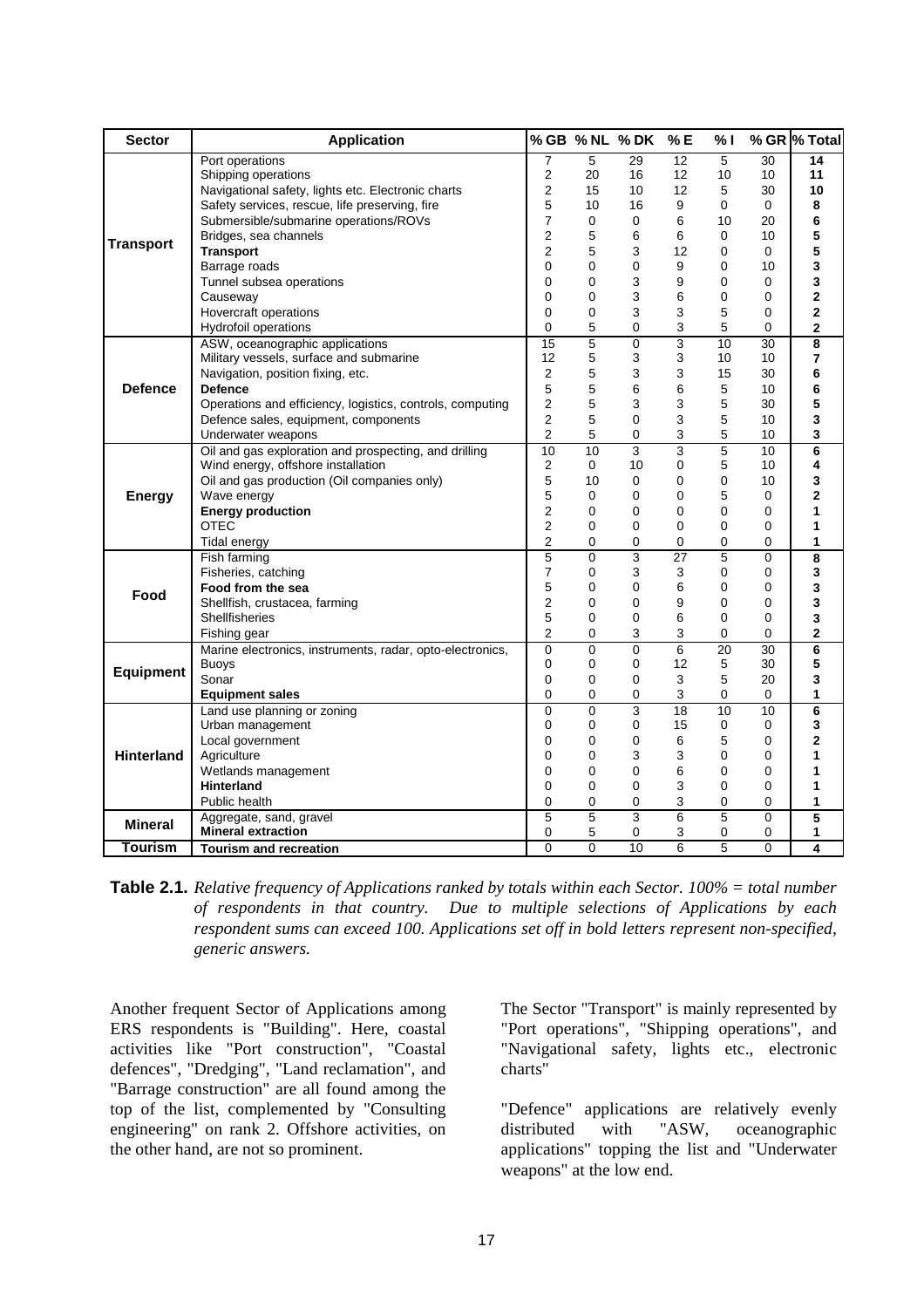More than half of those respondents dealing with "Energy" are busy with Oil and gas related activities and about one third with regenerative energies (Wind, Wave, Tidal energy).

Respondents from the "Food" Sector mainly engage in Aquaculture activities. Only about one third are involved in catch fisheries (including shellfish).

"Equipment", "Hinterland", "Mineral" and "Tourism" are all Sectors that never stand alone

as the sole activity of ERS respondents but are always accompanied by another Sector. Within the "Equipment" Sector, respondents mainly concentrate their activities on the making of marine instruments and buoys but rarely with<br>sales. "Hinterland" activities are often sales. "Hinterland" activities are often represented by "Land use planning or zoning" and in only 1 case by "public health". As mentioned above, the "Mineral" Sector is solely represented by "aggregate, sand, gravel". The "Tourism" Sector, finally is not subdivided in the questionnaire.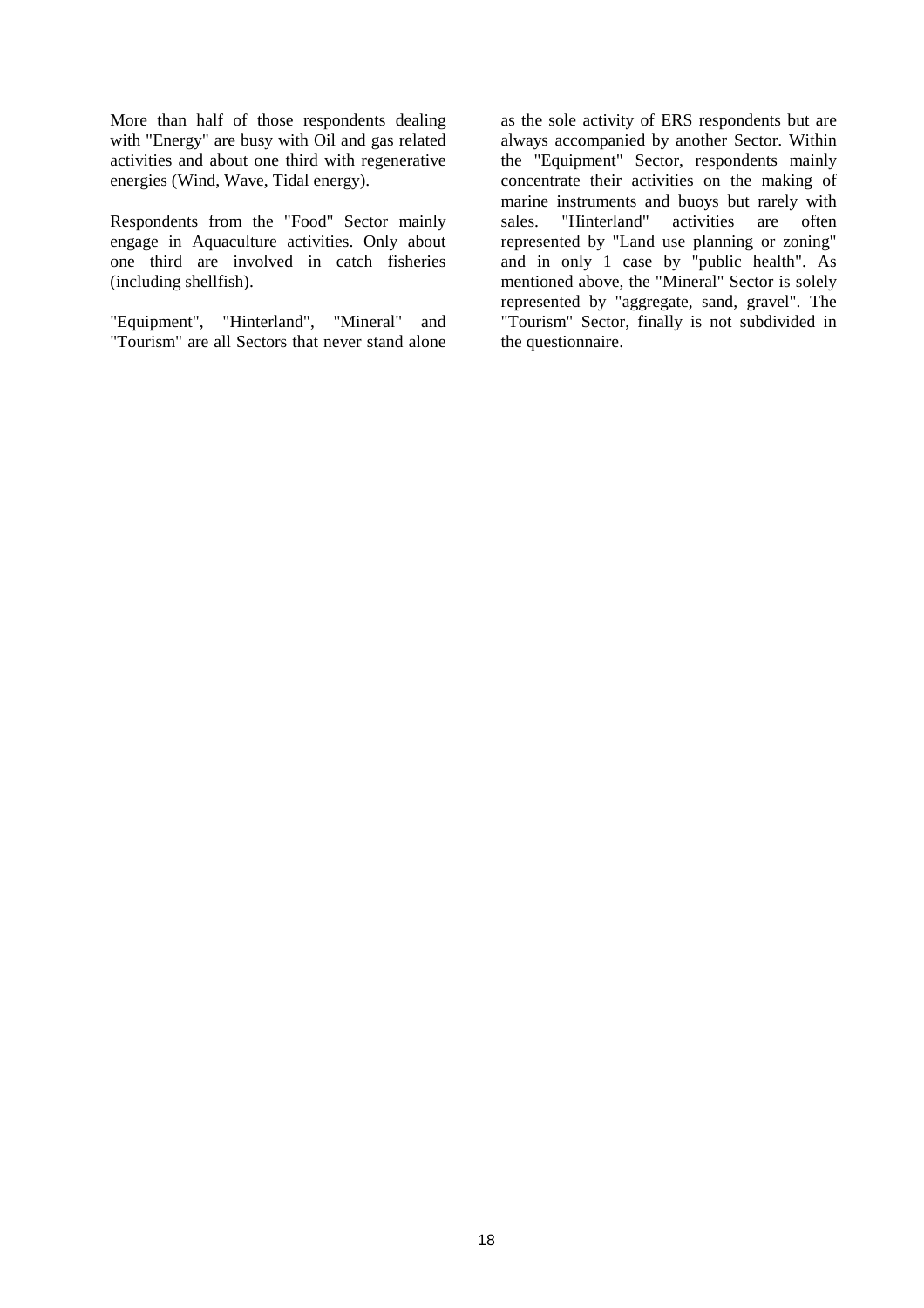#### **3.1 Variables overview**

We omitted the Variable Groups "Data Structure" and "Hinterland" from the present analysis: the first because it only includes product characteristics, and the second because it consists of terrestrial Variables. This leaves us with 12 Variable Groups and 136 single Variables (Table 3.1 and Annexe 2).

Every Variable listed in the questionnaire turns out to be relevant to at least 4 respondents and 5 Variables are requested by more than half of all respondents. 21 out of the 40 most frequently requested Variables (Table 3.2) are connected to the sea surface ("Surface Fields", "Sea Surface Topography" or "Upper Layer Fields"). Of these, Current velocity and Current direction top the list (each requested by about 60% of respondents), followed by other Surface Variables, such as several Wave characteristics, Sea surface temperature and Sea surface salinity, Wind stress, Oceanic tides, Sea level, etc. Seven of the top 40 Variables are related to "Coastal and Shelf", e.g. Bathymetric measurements and Sediment transport.

| <b>Variable Group</b>               | <b>Variables</b>                                                                                                                                                                                                                                                                                                                                                                                       |
|-------------------------------------|--------------------------------------------------------------------------------------------------------------------------------------------------------------------------------------------------------------------------------------------------------------------------------------------------------------------------------------------------------------------------------------------------------|
| <b>Surface Fields</b>               | Current Velocity; Current Direction; Wave Hs; Wave Period; Temperature; Wave direction<br>spectrum; Wind stress; Wave spectrum; Wave swell; Salinity; Precipitation; Heat flux;<br>Moisture flux; CO <sub>2</sub> ; GHGs                                                                                                                                                                               |
| <b>Sea Surface</b><br>Topography    | Hourly mean sea level; Oceanic tides; Geostrophic currents; Meteorological forcing; Monthly<br>mean sea level; Sea level anomaly; Marine geoid                                                                                                                                                                                                                                                         |
| <b>Upper Layer</b><br><b>Fields</b> | Surface currents; Salinity; Eddies; jets; fronts; Velocity fields; Upwelling velocities; XCTD<br>sections; XBT sections; Downwelling velocities; Fresh water transport; Fresh water; Salt<br>transport; Fresh water flux; Heat content; Momentum fields; Salt flux; Carbon transport;<br>Buoyancy flux; Heat flux; Heat transport; Carbon budgets; Carbon inventory; Tropical upper<br>ocean structure |
| Sea Ice                             | Albedo; Extent, boundary, leads, %; Concentration; Air, sea, ice, temperatures; Ice motion;<br>Thickness; Surface ice state; Surface ice roughness; Temperature; ; Snow on ice; Water on<br>ice                                                                                                                                                                                                        |
| <b>Ice Shelves</b>                  | Extent, Boundary; Surface ice velocity; Bottom topography; Sub-shelf ocean circulation;<br>Surface temperature; Albedo; Mass balance; Snow line; Surface state; Topography;<br>Roughness                                                                                                                                                                                                               |
| <b>Icebergs</b>                     | Distribution; Numbers; Trajectories; Area, volume                                                                                                                                                                                                                                                                                                                                                      |
| Deep Ocean                          | CTD sections; Salinity; Inter-basin straits currents; Ocean boundary currents; Ocean tracers;<br>Ht storage; Carbon storage; Water storage                                                                                                                                                                                                                                                             |
| <b>Sea Bed</b>                      | Bathymetry; Surface sediments; Gridded bathymetry; Surface outcrops; Magnetics; Gravity;<br><b>Heat flow</b>                                                                                                                                                                                                                                                                                           |
| Coastal &<br><b>Shelf</b>           | Coastal bathymetry; Coastline map; Sediment transport; Shelf bathymetry; Tidal constants;<br>River runoff; Stratification; Hinterland topography; Land non-river runoff; Tidal ellipses;<br><b>Wetlands characteristics</b>                                                                                                                                                                            |
| Biogeo-<br>chemical                 | Phytoplankton; Suspended sediments; Chlorophyll; Nitrate; Oxygen; Phosphate;<br>Zooplankton; Silicate; Trace metals; Biological pigments; Petroleum hydrocarbons; Aquatic<br>toxins; Artificial radionuclides; PAHs; Pesticides & Herbicides; Carbon dioxide; Iron; Human<br>health risks; Pathogens; Synthetic organics; Tritium; Pharmaceutical wastes                                               |
| <b>Optics</b>                       | Depth of photic zone;<br>Secchi<br><b>Transmissivity;</b><br>depth;<br><b>Bioluminescence:</b><br>disk<br><b>Phosphorescence; Incident light spectrum; RS reflected light spectrum</b>                                                                                                                                                                                                                 |
| <b>Acoustics</b>                    | Sound velocity profiles; Acoustic scattering; Ambient noise spectrum; Seabed acoustic<br>prop's; Acoustic tomography; Acoustic models (shelf); Sound ray paths; Reverberation<br>characteristics; Anthropogenic noise; Acoustic models (oceanic); Acoustic thermometry                                                                                                                                 |

**Table 3.1.** *Variable Groups and Variables included in ERS questionnaire. Variables within each Group listed in order of frequency of request by respondents*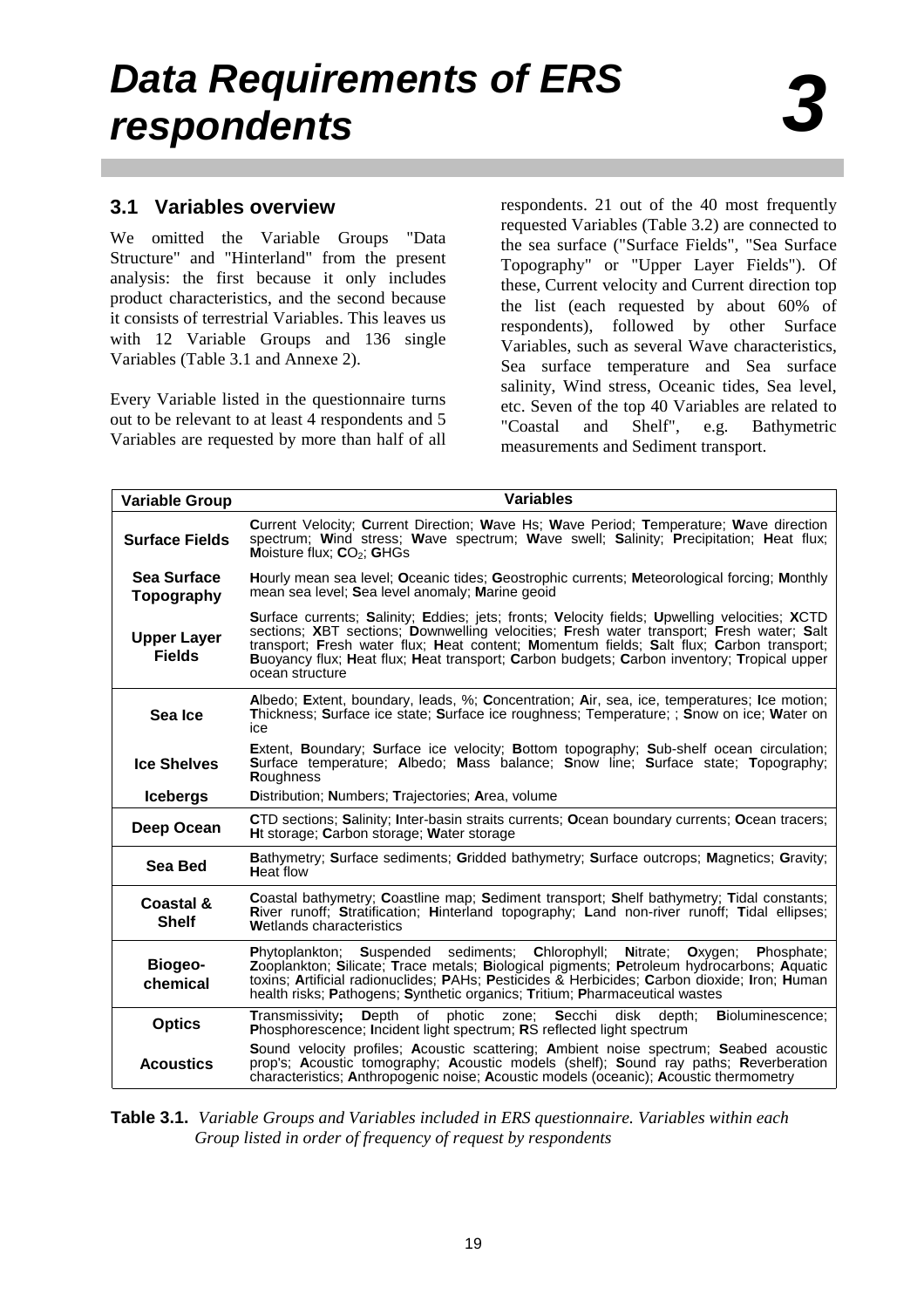"Biogeochemical" Variables are not found on the highest ranks but Phytoplankton and Chlorophyll, nutrients like Nitrate and Phosphate, as well as Oxygen and Suspended sediments are each requested by about one fifth of respondents. Finally, CTD sections are a frequent "Deep Ocean" Variable ranking at 34, and from the "Acoustics" Group Sound velocity profiles are in relatively high demand (rank 37).

The two least requested Variables are from the Optics group: Incident light spectrum and RS reflected light spectrum. Phosphorescence (3%), Bioluminescence (5%), and Secchi disk depth (6%) are other rarely requested Variables of this Group. For only 4% of the respondents Pharmaceutical wastes are of some importance and other Variables from the "Biogeochemical" group indicating pollution, like Human health

| <b>Common Variables</b>  | Group                     | No | <b>Rare Variables</b>           | Group                     | $\overline{No}$         |
|--------------------------|---------------------------|----|---------------------------------|---------------------------|-------------------------|
| <b>Current Velocity</b>  | <b>Surface Fields</b>     | 94 | Salt flux                       | <b>Upper Layer Fields</b> | 12                      |
| <b>Current Direction</b> | <b>Surface Fields</b>     | 93 | Human health risks              | Biogeochemical            | 12                      |
| Waves Hs                 | <b>Surface Fields</b>     | 85 | Pathogens                       | Biogeochemical            | 12                      |
| <b>Wave Period</b>       | <b>Surface Fields</b>     | 81 | Synthetic organics              | Biogeochemical            | 12                      |
| Sea surface temperature  | <b>Surface Fields</b>     | 79 | Anthropogenic noise             | Acoustics                 | 11                      |
| Wave direction spectrum  | Surface Fields            | 75 | Temperature                     | Sea Ice                   | 11                      |
| Sea surface Wind stress  | <b>Surface Fields</b>     | 71 | Carbon transport                | <b>Upper Layer Fields</b> | 11                      |
| Wave spectrum            | <b>Surface Fields</b>     | 68 | Sea surface GHGs                | <b>Surface Fields</b>     | 11                      |
| Wave swell               | <b>Surface Fields</b>     | 67 | Area, volume                    | Icebergs                  | 10                      |
| Coastal bathymetry       | Coastal & Shelf           | 60 | Secchi disk depth               | Optics                    | 10                      |
| Sea surface salinity     | <b>Surface Fields</b>     | 60 | Extent, boundary                | Ice Shelves               | 10                      |
| Coastline map            | Coastal & Shelf           | 58 | Buoyancy flux                   | <b>Upper Layer Fields</b> | 10                      |
| Bathymetry               | Sea Bed                   | 56 | Upper ocean heat flux           | <b>Upper Layer Fields</b> | 10                      |
| Surface currents         | <b>Upper Layer Fields</b> | 55 | Upper ocean heat transport      | <b>Upper Layer Fields</b> | 10                      |
| Hourly mean sea level    | Sea Surface topography    | 48 | Deep ocean ht storage           | Deep Ocean                | $\boldsymbol{9}$        |
| Sediment transport       | Coastal & Shelf           | 44 | Acoustic models (oceanic)       | Acoustics                 | 9                       |
| Shelf bathymetry         | Coastal & Shelf           | 41 | Snow on ice                     | Sea Ice                   | $\overline{9}$          |
| Surface sediments        | Sea Bed                   | 39 | Water on ice                    | Sea Ice                   | $\overline{9}$          |
| Oceanic tides            | Sea Surface topography    | 38 | Heat flow                       | Sea Bed                   | $\overline{9}$          |
| Geostrophic currents     | Sea Surface topography    | 35 | Tritium                         | Biogeochemical            | $\overline{9}$          |
| <b>Tidal</b> constants   | Coastal & Shelf           | 35 | Bioluminescence                 | Optics                    | 8                       |
| Upper ocean salinity     | <b>Upper Layer Fields</b> | 35 | Surface ice velocity            | <b>Ice Shelves</b>        | $\bf 8$                 |
| Precipitation            | <b>Surface Fields</b>     | 35 | Deep ocean carbon storage       | Deep Ocean                | 8                       |
| Meteorological forcing   | Sea Surface topography    | 34 | Deep ocean water storage        | Deep Ocean                | $\overline{\mathbf{8}}$ |
| Monthly mean sea level   | Sea Surface topography    | 34 | Carbon budgets                  | <b>Upper Layer Fields</b> | 8                       |
| River runoff             | Coastal & Shelf           | 34 | Carbon inventory                | <b>Upper Layer Fields</b> | 8                       |
| Phytoplankton            | Biogeochemical            | 34 | Tropical upper ocean, structure | <b>Upper Layer Fields</b> | 8                       |
| Suspended sediments      | Biogeochemical            | 34 | Bottom topography               | Ice Shelves               | $\overline{7}$          |
| Sea level anomaly        | Sea Surface topography    | 33 | Sub-shelf ocean circulation     | Ice Shelves               | $\overline{7}$          |
| Chlorophyll              | Biogeochemical            | 33 | Surface temperature             | <b>Ice Shelves</b>        | $\overline{7}$          |
| Gridded bathymetry       | Sea Bed                   | 32 | Acoustic thermometry            | Acoustics                 | $\overline{7}$          |
| Nitrate                  | Biogeochemical            | 31 | Mass balance                    | Ice Shelves               | 6                       |
| Oxygen                   | Biogeochemical            | 31 | Snow line                       | Ice Shelves               | 6                       |
| CTD sections             | Deep Ocean                | 30 | Surface state                   | Ice Shelves               | 6                       |
| Stratification           | Coastal & Shelf           | 30 | Topography                      | Ice Shelves               | 6                       |
| Eddies, jets, fronts     | <b>Upper Layer Fields</b> | 30 | Pharmaceutical wastes           | Biogeochemical            | 6                       |
| Sound velocity profiles  | Acoustics                 | 29 | Phosphorescence                 | Optics                    | 5                       |
| Velocity fields          | <b>Upper Layer Fields</b> | 29 | Roughness                       | Ice Shelves               | $\overline{\mathbf{5}}$ |
| Phosphate                | Biogeochemical            | 29 | Incident light spectrum         | Optics                    | $\overline{\mathbf{4}}$ |
| Surface outcrops         | Sea Bed                   |    | 26 RS reflected light spectrum  | Optics                    | $\overline{\mathbf{4}}$ |

**Table 3.2.** *The 40 most (left column) and least (right column) frequently chosen variables (ranked). No = number of respondents requesting variable (see complete Table in Annexe 5, Table 1).*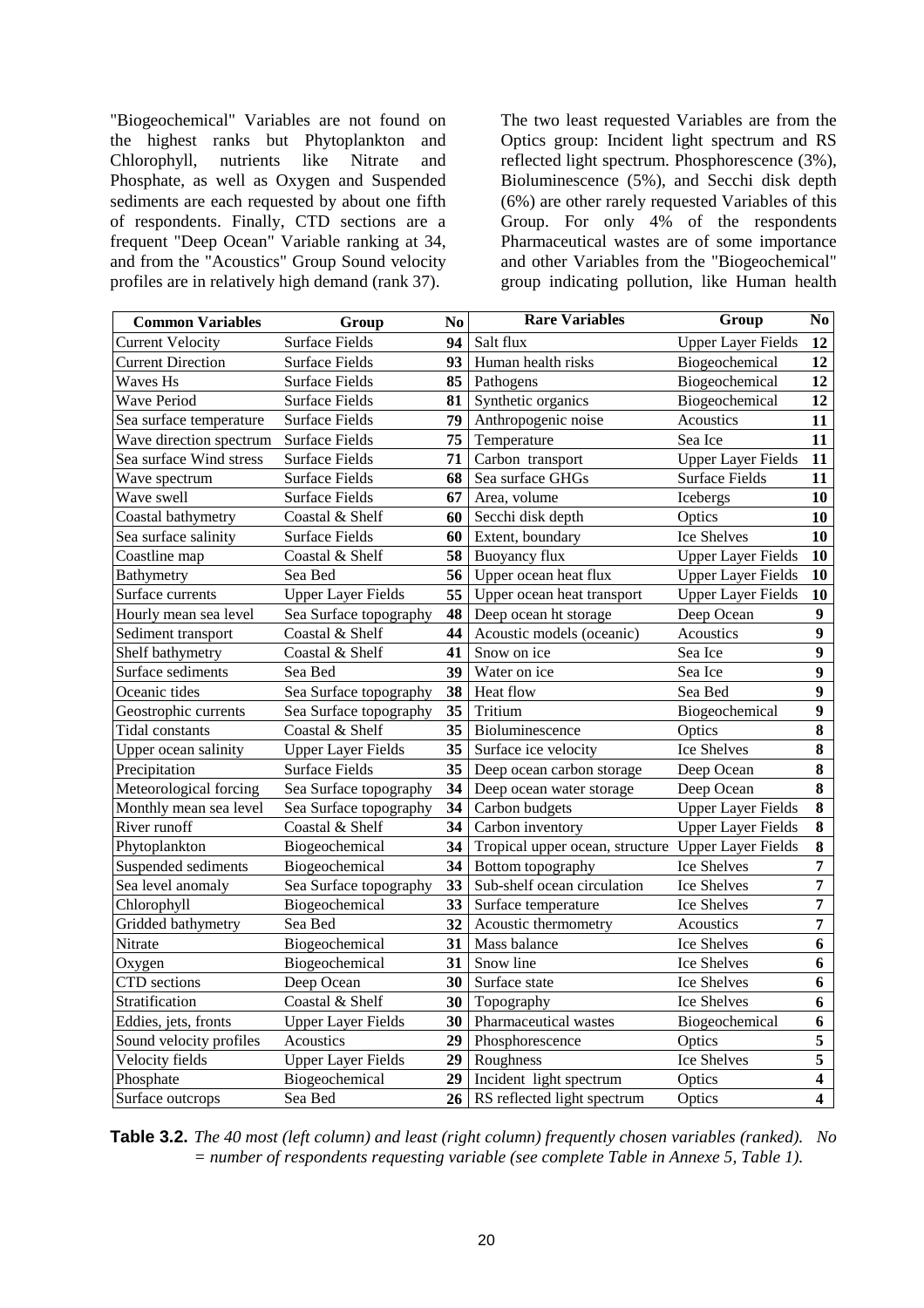risks, Pathogens, and Synthetic organics, only rank slightly higher (8%). For obvious reasons, Ice-related Variables are in very low demand in south Europe (Fig.3.2) and thus do not appear among the top forty. Almost half of the 20 rarest Variables relate to sea ice, especially ice shelves (e.g. Roughness, Topography, Surface state, Snow line etc.). Important Variables in climate research, such as Deep ocean storage of carbon, water, and heat, Upper layer carbon budget and Carbon and Heat transport as well as Buoyancy and Salt flux are of little value to most of ERS respondents and have been selected by less than 10%.

The average number of Variables chosen by respondents is twenty. British respondents are above average with 26 Variables each and Danish respondents usually chose only 14 (Fig.3.1).



**Figure 3.1.** *Average number of variables chosen by respondents of the different countries*

No striking differences are observed among countries regarding the frequency with which different Variable Groups<sup>1</sup> are selected (ignoring multiple Variable selection within each Group) (Fig.3.2). In every country, more than 85% of respondents request surface-related data (from "Surface Fields", "Sea Surface Topography" and "Upper layer Fields". About half of respondents of most countries are interested in Variables from the "Coastal and Shelf" and from the "Sea Bed" Groups, with the unexpected exception of The Netherlands, where in spite of

 $\overline{a}$ 

the strong coastal research tradition only a quarter of respondents show interest for any one of these Variable Groups. The "Biogeochemical" Group is usually selected by more than a third of respondents in any country except Denmark where less than a quarter show interest for "Biogeochemical" Variables. Not surprisingly, information on "Ice" is in relatively high demand only in northern countries, especially United Kingdom and Denmark.



**Figure 3.2**. *Number of respondents requesting one or more Variables from the Variable Groups listed. Note different scales based on number of respondents per country.*

## **3.2 Product Grading**

Each Variable chosen by a respondent was graded by them for preferred product type, geographic coverage, accuracy spatial, vertical and temporal resolution forecast period and delivery medium (see Annexe 2 for details of questionnaire). Precision and latency of delivery were omitted in this analysis. Respondents could either tick the values which they considered to be useful (equivalent to a grading of  $3 =$  useful product), or grade the options on a scale of 1 (marginal usefulness) to 5 (high usefulness). In the following analysis, only gradings of 3 and higher were taken into account (without differentiating among them). The analyses are based on percentage distribution of answers for each Variable.

*<sup>1</sup> For this comparison based on Fig.3.2, several Variable Groups were aggregated to form "super" Groups, such as "Surface Fields, "Sea Surface Topography" and "Upper Layer Fields" to "Surface"; also "Sea Ice", "Ice Shelves", and "Icebergs" to "Ice"; and "Optics" and "Acoustics" to "Optics & Acoustics"*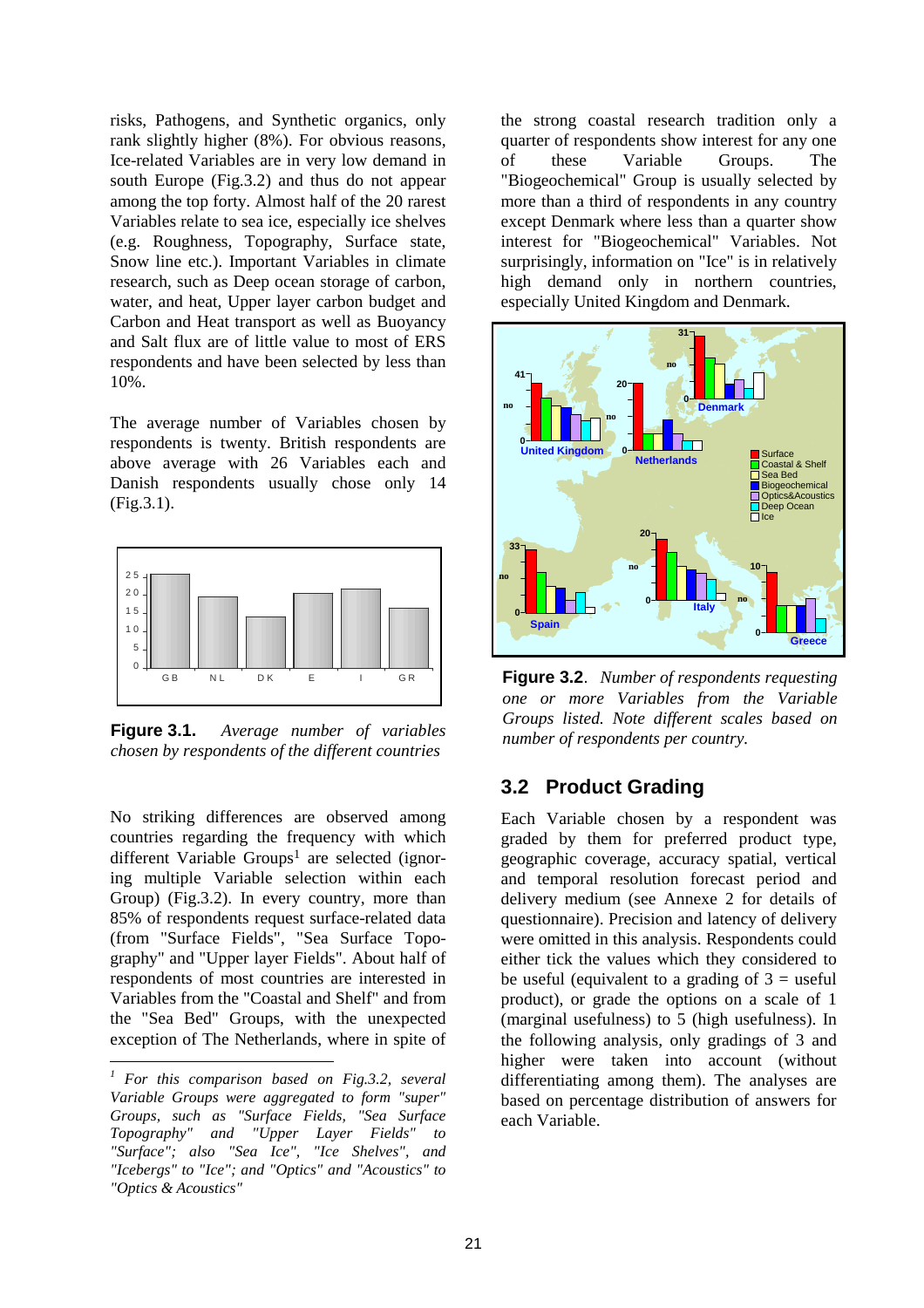#### **3.2.1 Product Type**

For any Variable never less than 18% of respondents selecting that Variable voted for processed data (Fig.3.3). On average, 28% of all classifications refer to processed data. In contrast, an average of 20% of all classifications refer to raw data. For only one Variable, Incident light spectrum, a majority (51%) of respondents selecting that Variable voted for raw data. Statistics are important to at least 5% (19% on average) for any Variable. On average, forecast products (11%) are slightly less requested than hindcast products (14%).



**Figure 3.3.** *Maximum, average and minimum frequency of product types by variable chosen by ERS respondents (% of all entries, all variables). The range bars show the highest and lowest votes (in %) for single Variables.*

#### **3.2.2 Geographic Coverage**

Respondents could chose between 6 geographic coverage areas for each Variable picked. As Fig.3.4 shows, near coast areas are chosen more frequently than larger oceanic to global scales. Shelf and Coastal Sea coverage is selected most (24% and 25% respectively): for any Variable never less than 15% of respondents selecting that Variable prefer Shelf Sea coverage and at least 8% prefer Coastal Sea coverage (see minima in Fig.3.4). On the other hand, for some Variables hemispheric and global coverage is not needed at all.

For almost all Variables from the "Deep Ocean" Group a large oceanic scale is selected relatively frequently (7 out of 8) (Fig.3.10). This also applies to most Variables connected to "Sea Ice", "Ice Shelves" or "Icebergs" (17 out of 25).

In contrast to these results, a coastal or estuarine scale is mostly chosen for most Variables from the "Biogeochemical" Group (18 out of 22), with the remainder not surprisingly being mainly contained in the "Coastal & Shelf" Variable Group (6 out of 11).



**Figure 3.4.** *Maximum, average and minimum frequency of geographic categories by variable chosen by ERS respondents (% of all entries, all variables). The range bars show the highest and lowest votes (in %) for single Variables.*

#### **3.2.3 Variable Accuracy**

On average, 40% of respondents tick the 1% accuracy level (Fig.3.5). Moreover, for any given Variable, never less than one fifth of respondents selecting that Variable choose a 1% accuracy level. A very low accuracy level of 20% or 30% is selected much less frequently (below 10% for each Variable on average) and is found to be non-acceptable for many Variables.



**Figure 3.5.** *Maximum, average and minimum frequency of variable accuracy specifications chosen by ERS respondents (all variables) (% of all entries). The range bars show the highest and lowest votes (in %) for single Variables.*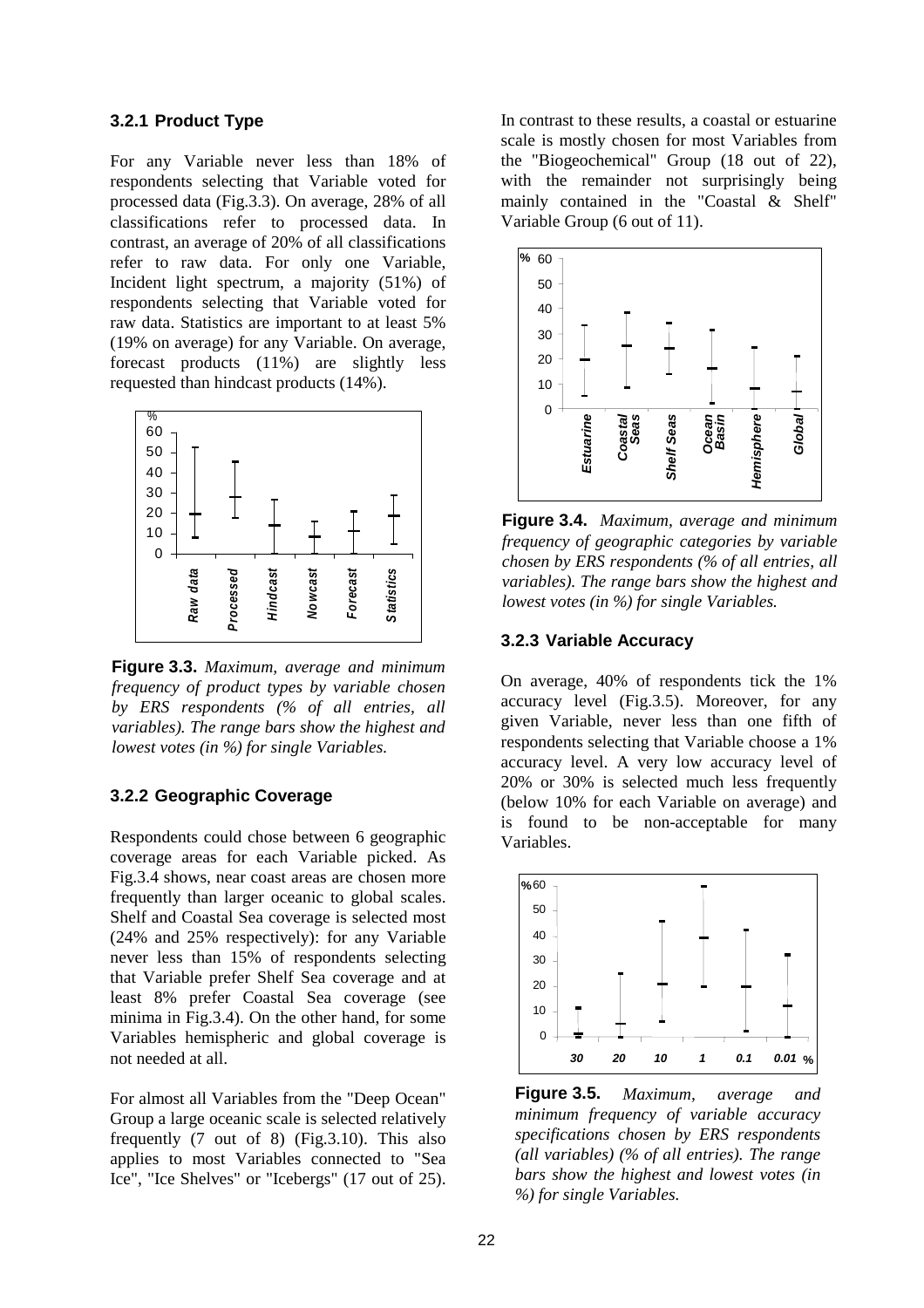Low levels of Variable accuracy cannot readily be attributed to whole Variable Groups but tend to be distributed much more randomly among Variables from different groups than, for example, geographic coverage areas (Fig.3.11). They include Variables that are difficult or expensive to measure accurately (e.g Synthetic organics, Pharmaceutical wastes, Pesticides and herbicides, Trace metals, Iceberg area, volume) or that possess a rather transient nature (e.g. Incident and RS reflected light spectrum, River and Land runoff, Wave direction spectrum and Wave spectrum). On the other hand, high levels of accuracy are demanded for most Variables from the "Upper Layer Fields" Group (12 out of 22) (Fig.3.10) and for nearly all Variables from the "Deep ocean" Group (6 out of 8). In addition, there are a few ice-related Variables (5 out of 25) that rank high for accuracy.

#### **3.2.4 Spatial Resolution**

Respondents assigned a specific spatial resolution (<0.5 km, 0.5 km, 1 km, 10 km, 100 km, 500 km, 1000 km) for each Variable chosen. High preference for a spatial resolution of 1 km clearly emerged from the analysis: for any Variable at least one third of respondents selecting that Variable choose this spatial resolution (Fig.3.6). A lower resolution is preferred in roughly a quarter, a larger scale resolution in circa one third of all cases. Note, as always, that for most products the customer is specifying a resolution after analysis and probably after modelling or gridding.



**Figure 3.6***. Maximum, average and minimum frequency of spatial resolution scales chosen by ERS respondents (all variables) (% of all entries). The range bars show the highest and lowest votes (in %) for single Variables.*

It follows from the above that the differences between Variables regarding their preferred spatial resolution are not very high (Fig.3.12). Almost all "Deep Ocean" Variables (7 out of 8) do not require a fine spatial resolution as do many ice-related Variables (7 out of 25). Variables for which a fine spatial resolution is chosen relatively often, include most Variables from the "Coastal & Shelf" (9 out of 11) and the "Optics" (5 out of 7) Groups as well as many Variables from the "Biogeochemical" Group (7 out of 22).

#### **3.2.5 Vertical Resolution**

Respondents could assign a choice of 6 vertical resolutions from 1 m to 1000 m to each chosen Variable (omitting surface- and ice-related Variables plus some others that do not have a vertical extension). Preferences for vertical resolutions are very clear and range in the order of 1 and 10 m in about two third of all cases (Fig.3.7).



**Figure 3.7**. *Maximum, average and minimum frequency of vertical resolution scales chosen by ERS respondents (all variables) (% of all entries). The range bars show the highest and lowest votes (in %) for single Variables.*

Variables that tend to be requested on a relatively coarse vertical scale include all "Deep Sea" Variables and most Variables from the "Upper Layer Field" Group (14 out of 22) (Fig.3.13). Not unexpectedly, almost all "Optics" Variables (6 out of 7) are found among the top 10 of those for which a fine resolution is often required. Other Variables with a fine resolution emphasis are from the "Acoustics" Group (6 out of 11), the "Coastal & Shelf" Group (4 out of 11) and the "Sea Bed" Group (3 out of 7). Some mainly chemical Variables from the "Biogeochemical" Group (5 out of 22) are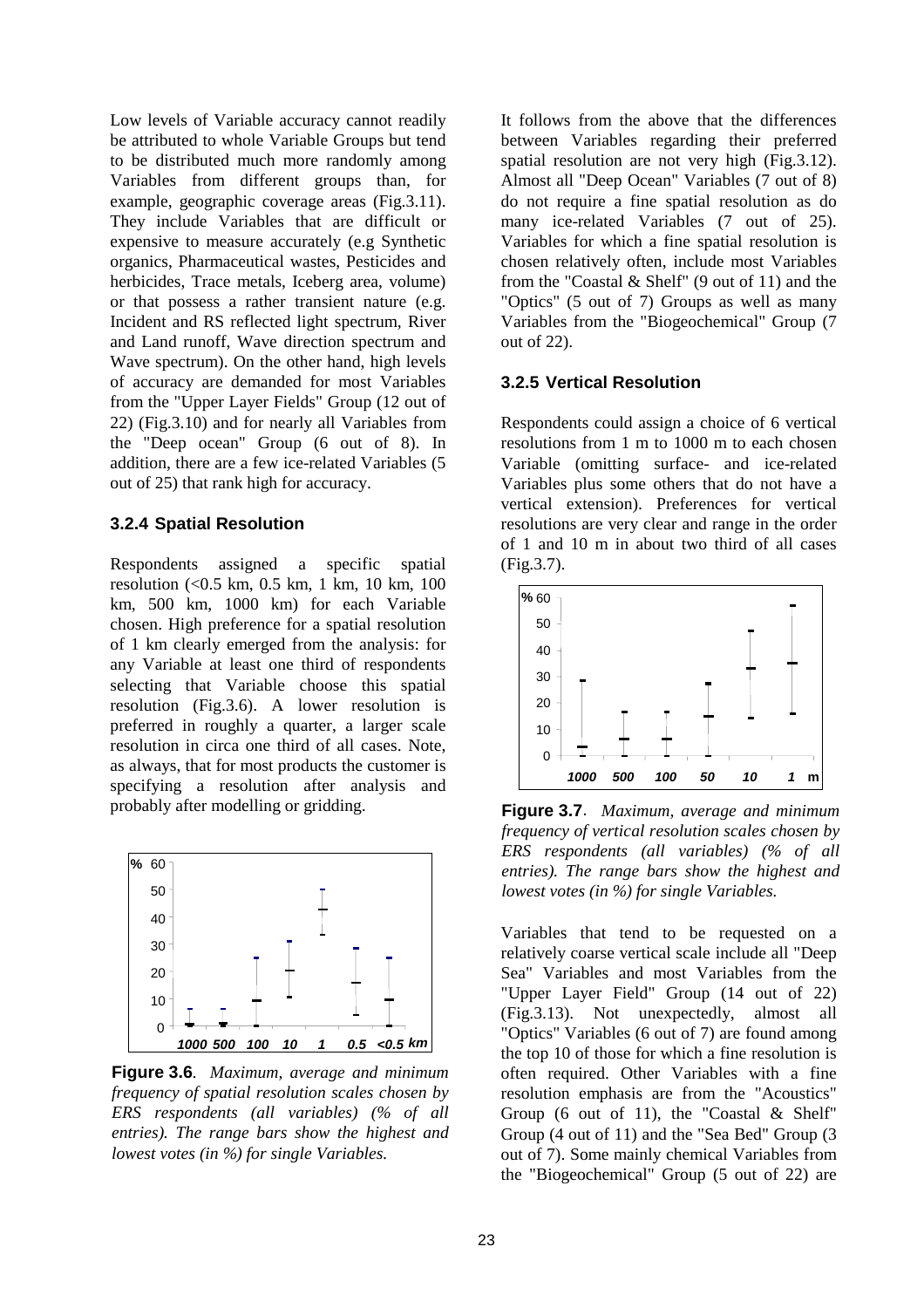also found within the fine vertical resolution group. In the case of Heat flow, almost a quarter of respondents are satisfied with a vertical resolution of 1,000 m and a total of 43% select coarse resolutions between 1,000 and 50 m. However, an equally large proportion of respondents prefer a very fine resolution of 1 m. This leads to the curious result that the same Variable appears in the "coarse" sample as well as in the "fine" sample. The same is true for Upper ocean heat content for which a coarse vertical resolution of 50 m and more is preferred by as many respondents as a fine resolution of 1m (36% both).

#### **3.2.6 Temporal Resolution**

Regarding the eight temporal resolution categories (from 1 h to  $>1$  y), differences in selection are not as striking as with spatial and vertical resolutions (Fig.3.8). However, in almost half of the cases a temporal resolution in the dimension of 6 hours to 1 day is preferred and very rarely do respondents select a resolution of more than 1 year.



**Figure 3.8**.*Maximum, average and minimum frequency of temporal resolution scales chosen by ERS respondents (all variables) (% of all entries). The range bars show the highest and lowest votes (in %) for single Variables.*

Very coarse temporal Variable resolutions of one year and more are relatively often (between 10% and 25%) chosen for all "Ice Shelves" Variables (Fig.3.14) and for most "Sea Bed" Variables (6 out of 7). A fine temporal resolution (1 and 6 hours) is very often required for many "Surface Fields" Variables (6 out of 15) especially those related to waves that top the fine temporal resolution list.

#### **3.2.7 Forecast Period**

Differences in preference for particular forecast periods are even less pronounced than those in temporal resolution scales (Fig.3.9). Averages are slightly larger for shorter forecast periods than for longer and range between 8% for very long periods of 30 years to about 25% for very short periods of 10 days.



**Figure 3.9**.*Maximum, average and minimum frequency of forecast period chosen by ERS respondents (all variables) (% of all entries). The range bars show the highest and lowest votes (in %) for single Variables.*

Differences in preference for particular forecast periods are even less pronounced than those in temporal resolution scales (Fig.3.9). Averages are slightly larger for shorter forecast periods than for longer and range between 8% for very long periods of 30 years to about 25% for very short periods of 10 days.

A long forecast period is often requested for many "Biogeochemical" Variables (12 out of 22), of which quite a few are connected to anthropogenic contaminants (including pollution) and human health concerns (e.g. Synthetic organics, PAHs, Petroleum hydrocarbons, Pathogens, Pesticides and Herbicides, Human health risks, Artificial radionuclides) (Fig.3.15). Also, many respondents wish long-term forecast for a number of "Ice Shelves" Variables (6 out of 10). Short forecast periods of 10 days are relatively often requested for most Variables from the "Upper layer Field" Group (12 out of 22) and for all "Iceberg" Variables (in contrast to "Ice Shelves").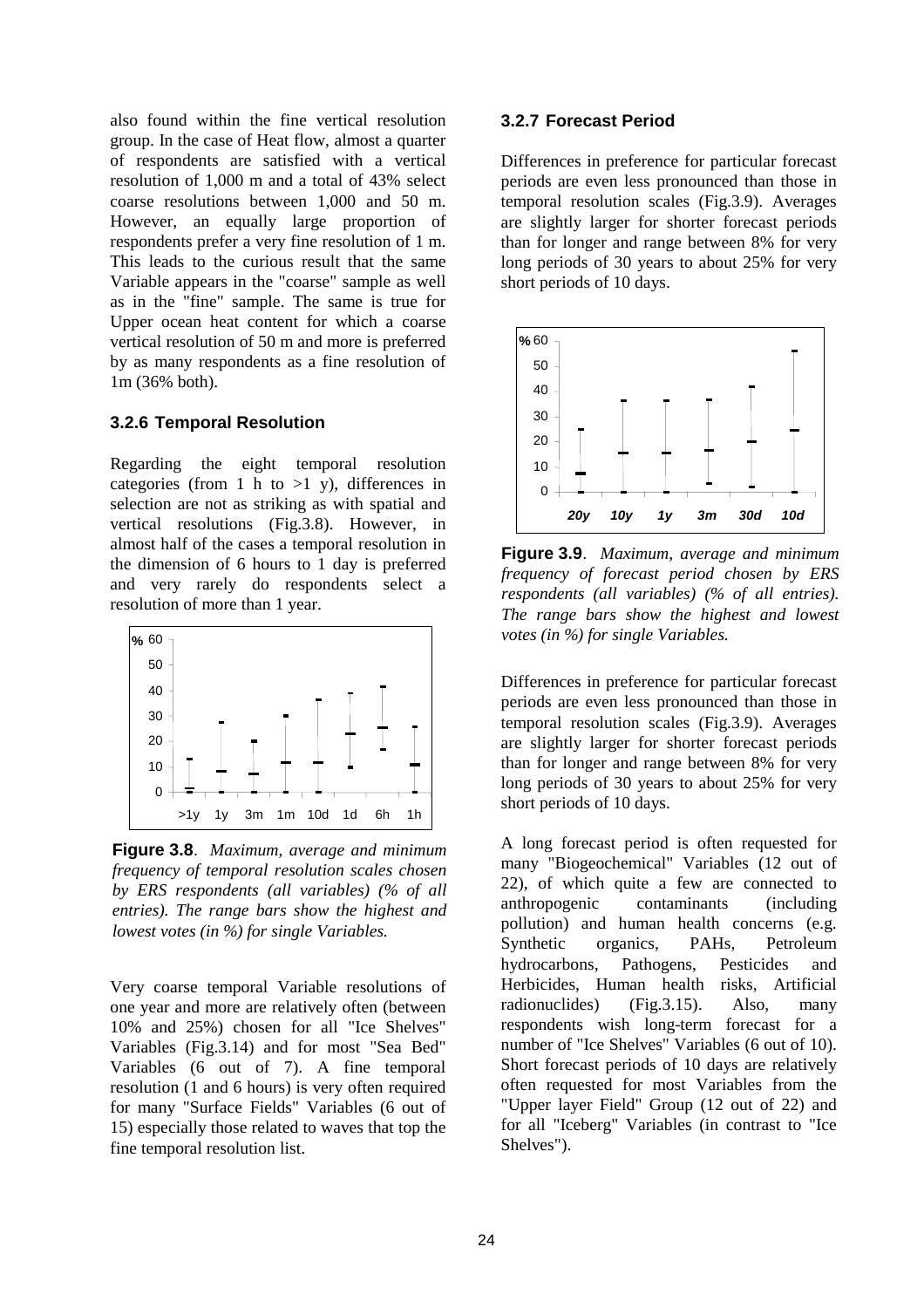

**Figure 3.10. Geographic Coverage**. *Frequency of selection (in % of requests of that variable) of different geographic scales. Above: Variables requested on large oceanic scales; ranked by* Σ *(Global, Hemisphere, Ocean Basin). Below: Variables requested for coastal areas, ranked by* Σ *(Estuarine, Coastal Sea) (reverse order). The meaning of the tint on each bar is given by the labels on the scale bar at the bottom of the diagram.*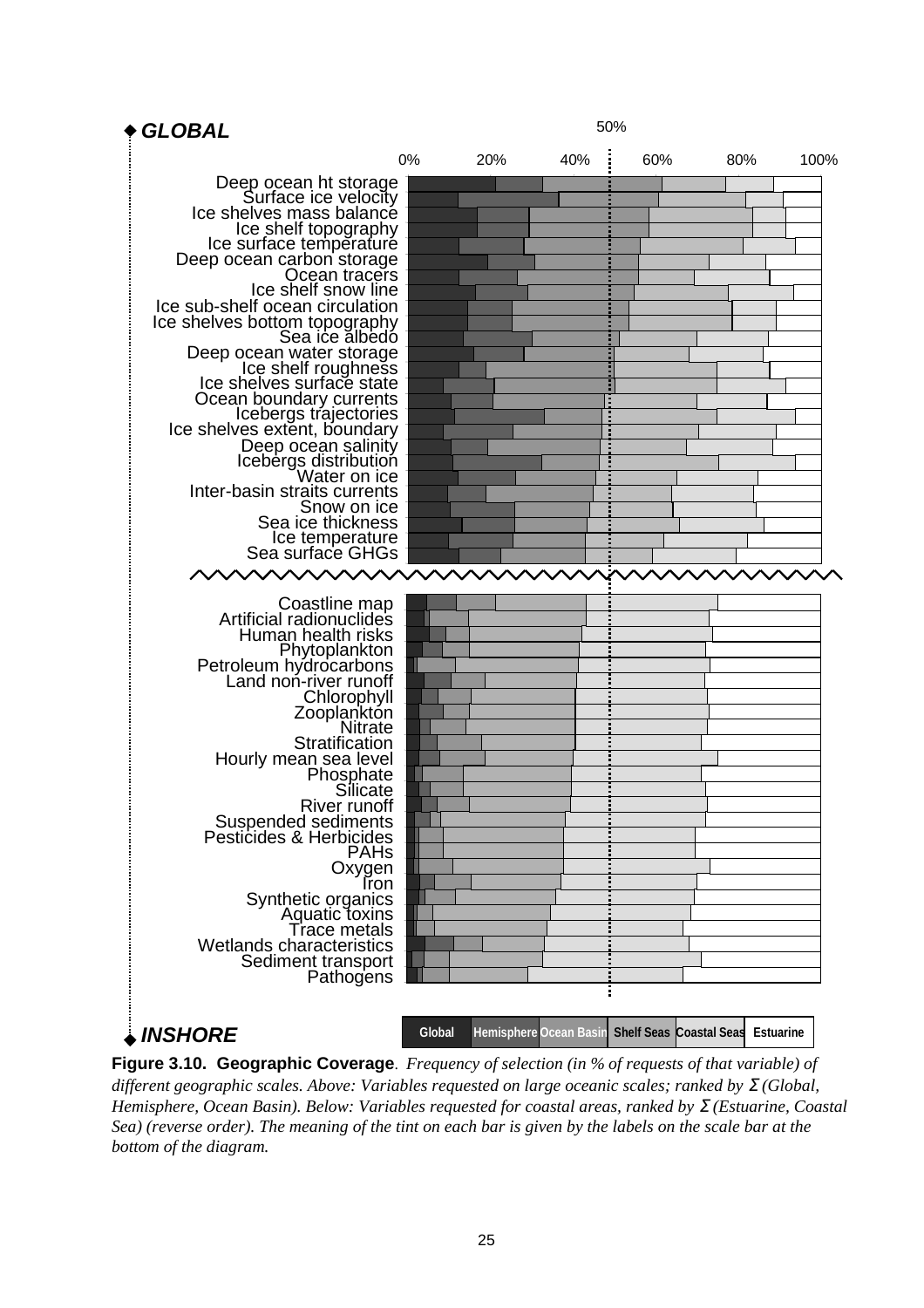

# *HIGH*

**Figure 3.11. Variable Accuracy**. *Frequency of selection (in % of requests of that variable) of different percentages of accuracy. Above: Variables requested with relatively low accuracy, ranked by* <sup>Σ</sup>*(30%, 20%, 10%). Below: Variables requested with relatively high accuracy, ranked by* Σ*(0.01%, 0.1%) (reverse order). The meaning of the tint on each bar is given by the labels on the scale bar at the bottom of the diagram.*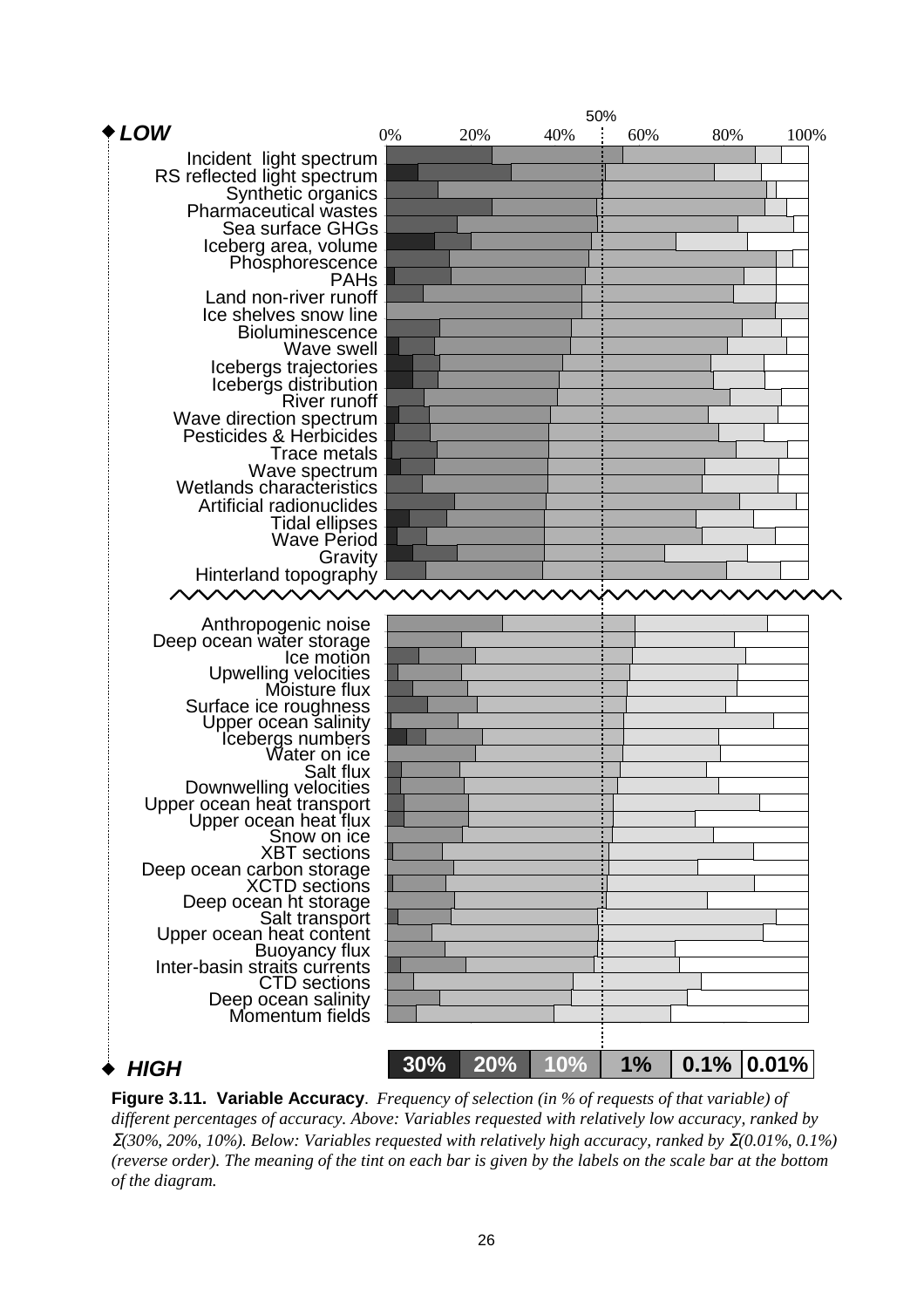

**Figure 3.12. Spatial Resolution**. *Frequency of selection (in % of requests of that variable) of different of spatial resolution in km. Above: Variables requested on a relatively coarse spatial resolution, ranked by* Σ*(1000km, 500km, 100km, 10km). Below: Variables requested on a relatively fine spatial resolution, ranked by* Σ*(<0.5km, 0.5km) (reverse order). The meaning of the tint on each bar is given by the labels on the scale bar at the bottom of the diagram.*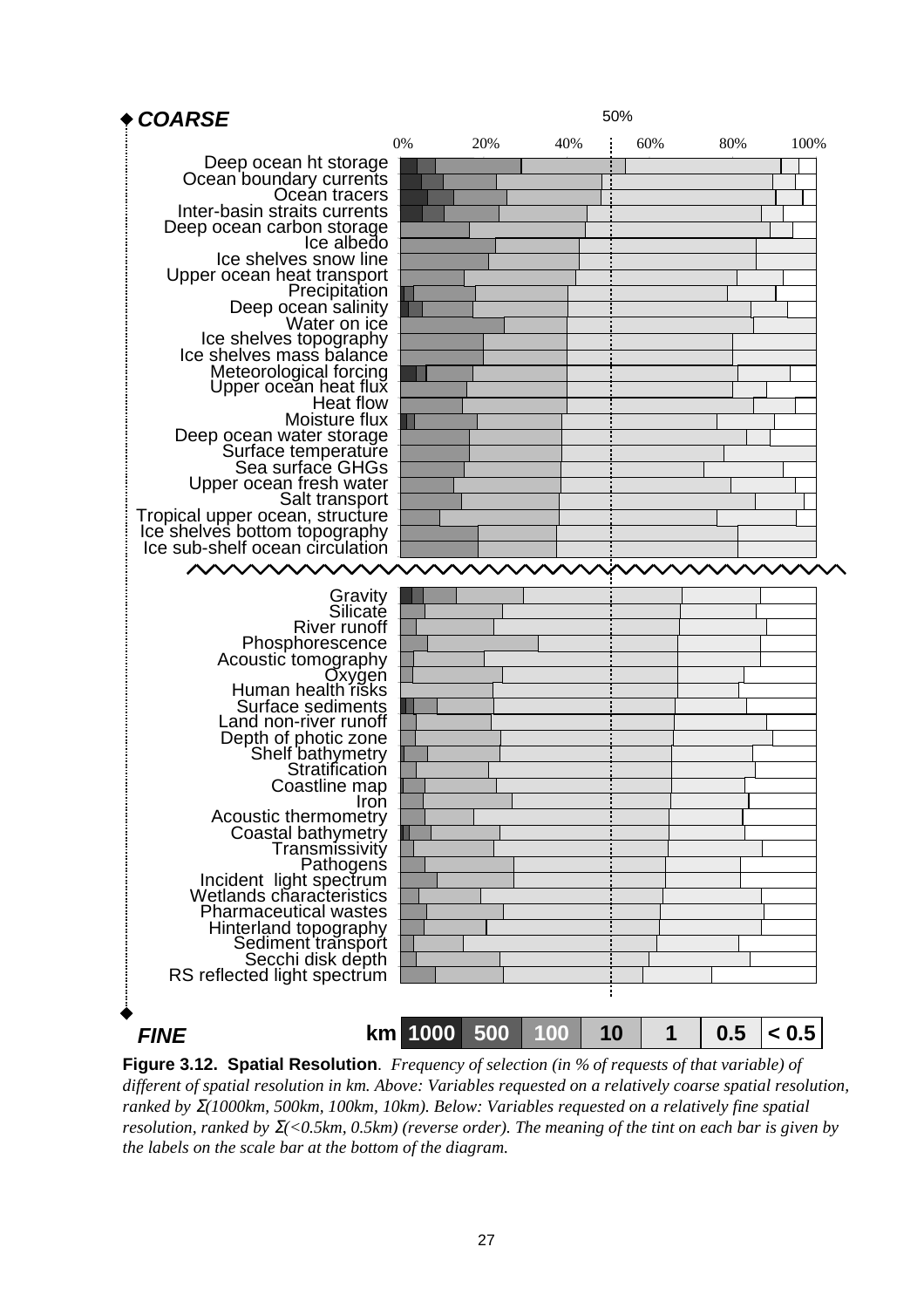

**Figure 3.13. Vertical Resolution**. *Frequency of selection (in % of requests of that variable) of different resolution on a vertical scale. Above: Variables requested with a relatively coarse vertical resolution, ranked by* Σ*(1000m, 500m, 100m, 50m). Below: Variables requested with relatively with a relatively fine vertical resolution, ranked by "1m" (reverse order). The meaning of the tint on each bar is given by the labels on the scale bar at the bottom of the diagram. The meaning of the tint on each bar is given by the labels on the scale bar at the bottom of the diagram.*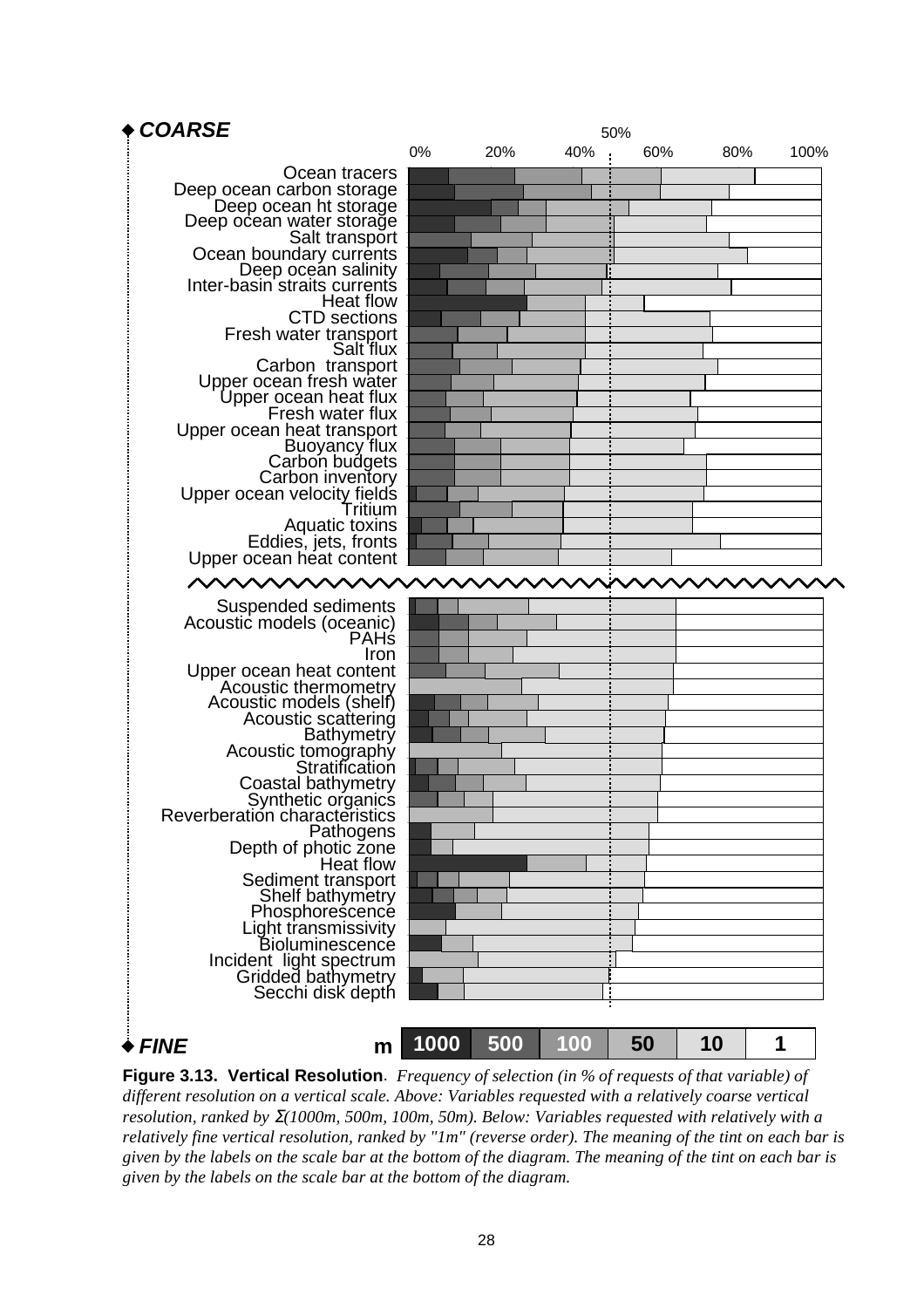

**Figure 3.14. Temporal Resolution**. *Frequency of selection (in % of requests of that variable) of different resolutions for variable sampling on a temporal scale. Above: Variables requested on a relatively coarse temporal scale, ranked by* Σ*(>1y, 1y, 3m, 1m). Below: Variables requested on a relatively fine temporal scale, ranked by* Σ*(1h, 6h) (reverse order). The meaning of the tint on each bar is given by the labels on the scale bar at the bottom of the diagram.*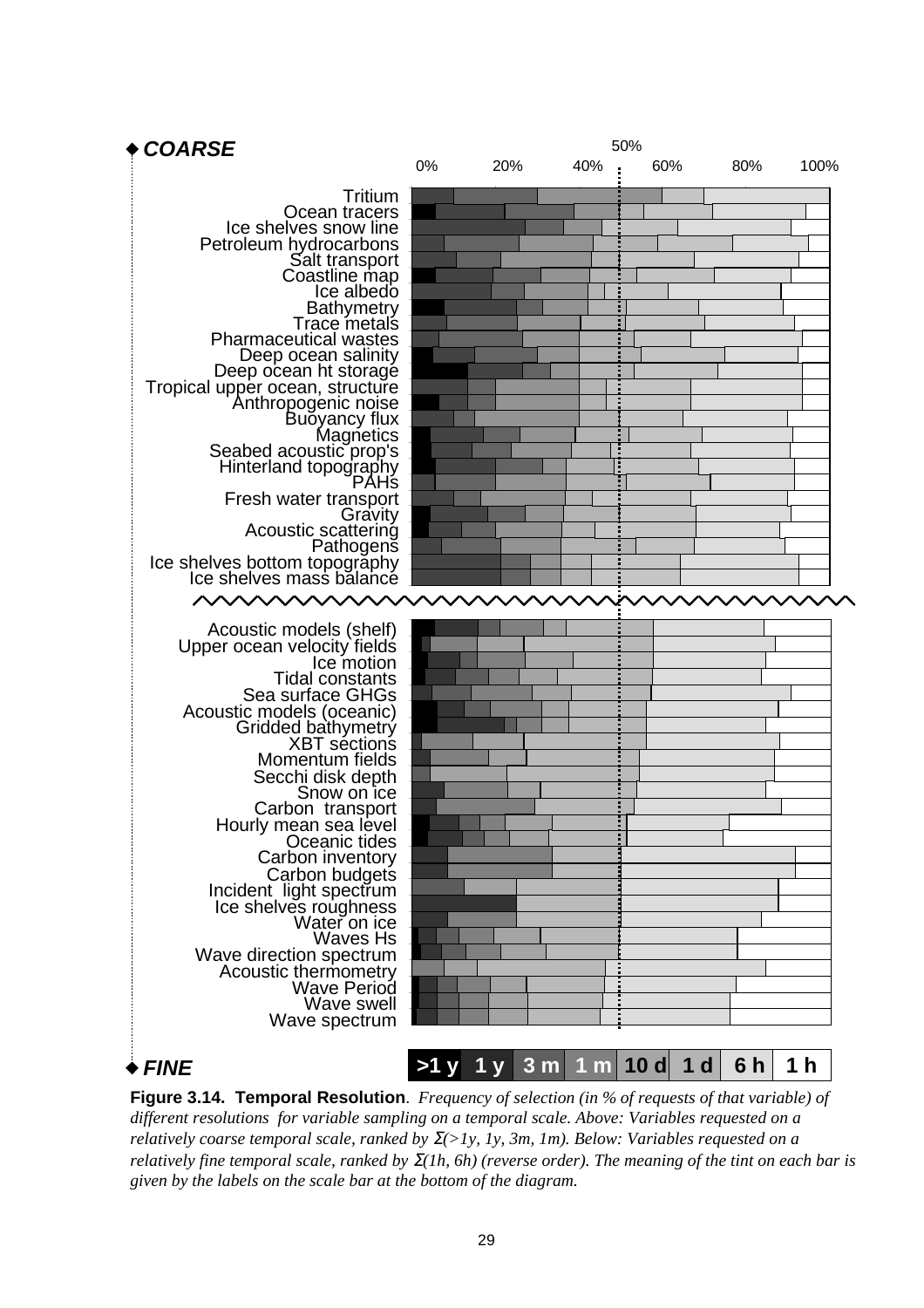

**Figure 3.15. Forecast Period.** *Frequency of selection (in % of requests of that variable) of different forecast periods for requested variables. Above: Variables requested for a long-term forecast period, ranked by* Σ*(20years, 10 years). Below: Variables requested on a short-term forecast period, ranked by 10 days. The meaning of the tint on each bar is given by the labels on the scale bar at the bottom of the diagram.*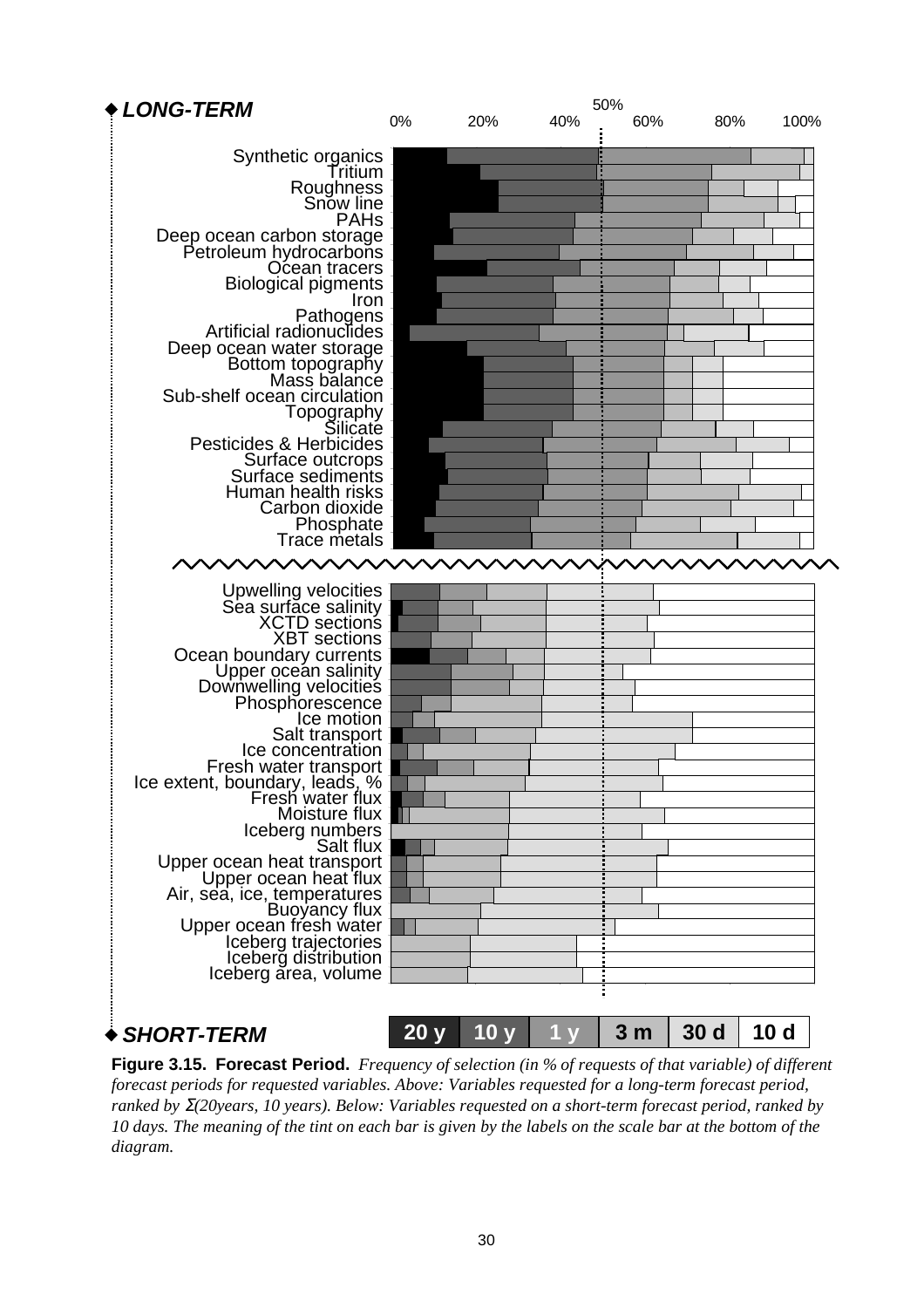## **4.1 Introduction**

The data base of responses to the ERS questionnaire can be used to identify connections, correlations and trends in many different ways. In designing an observing system one is interested in finding what observations will provide useful information to the greatest number of users, or perhaps to specific industries, services, or environmental management bodies which are held to be particularly important. Alternatively, we may want to find what activities will benefit from provision or forecasting of particular Variables. This requires studying the correlation and linkages between the frequency with which respondents with different applications requested different variables. Are there Variables that are wanted by everybody? Are these Variables the ones they want most, or are they 5th or 10th on everybody's list of requirements? Are some of the high-ranking Variables urgently required by all the users in one Applications Sector, or scattered between Applications Sectors? Can we target the development of a particular channel of data and show that it will be useful to a user group which is active in all European countries?

Since many respondents listed two or more applications in different Sectors it is not possible in those cases to derive a necessary link between activity and Variable, even if one could make a sound guess. In Chapter 4 therefore, we analyse only the responses from institutes or companies which report Applications in only one Sector. In order to ensure that the number of cases are large enough to give meaningful comparisons, we correlate the number of respondents from a whole Applications Sector with their requests for different Variables, with some preliminary analysis by Variable Groups.

In principle it would be possible to analyse single Applications and their requirements for single Variables. For the Applications with most respondents this is possible with the present data base. But for many Applications the number of respondents is too small to identify trends. Nevertheless, even where a single reply form

states that a shellfish farmer or a pipelaying company requires a particular type of data, this is a fact, and may be useful in identifying potential markets. Organisations with similar Applications are likely to have similar requirements. An additional problem is that the number of potential correlations between all Applications and their required Variables would require many tens of tables to display the information, and there is no space to do this in hard copy.

Readers of this report with particular detailed questions of this type are encouraged to contact their EuroGOOS Member which conducted the survey, or to request access to the electronic data base, where such questions can be posed.

## **4.2 The Single Application Sector subset**

About one third (55) of the 155 respondents are engaged in just one single Application Sector. The Variables requested by Single-Sector respondents can give some insights in the diverse data requirements by different usage groups. As already remarked in 2.1, most single Sector respondents are from northern European countries (Table 4.1).

| Application     |    | $UK$ $DK$ $NL$ $E$ |    |   |   | GR Total       |
|-----------------|----|--------------------|----|---|---|----------------|
| <b>Sectors</b>  |    |                    |    |   |   |                |
| Research        | 12 | 3                  | 4  | 4 | 3 | 26             |
| Transport       |    |                    | 3  |   |   | 11             |
| Environment     |    | 2                  |    |   | 1 | 5              |
| <b>Building</b> |    |                    | 2  |   |   |                |
| Defence         | 3  |                    |    |   |   | 3              |
| Food            |    |                    |    | 3 |   | 3              |
| Energy          |    |                    | 1  |   |   | $\overline{2}$ |
| Services        |    |                    |    |   |   |                |
| Total           | 19 | 12                 | 10 | 9 |   | 55             |

**Table 4.1.** *Numbers of Single-Application-Sector respondents by country*

The only exceptions are respondents from the "Food" and "Environment" Sectors where south European respondents predominate. Almost half of the Single-Sector respondents represent Research institutions (26, 12 from UK) and a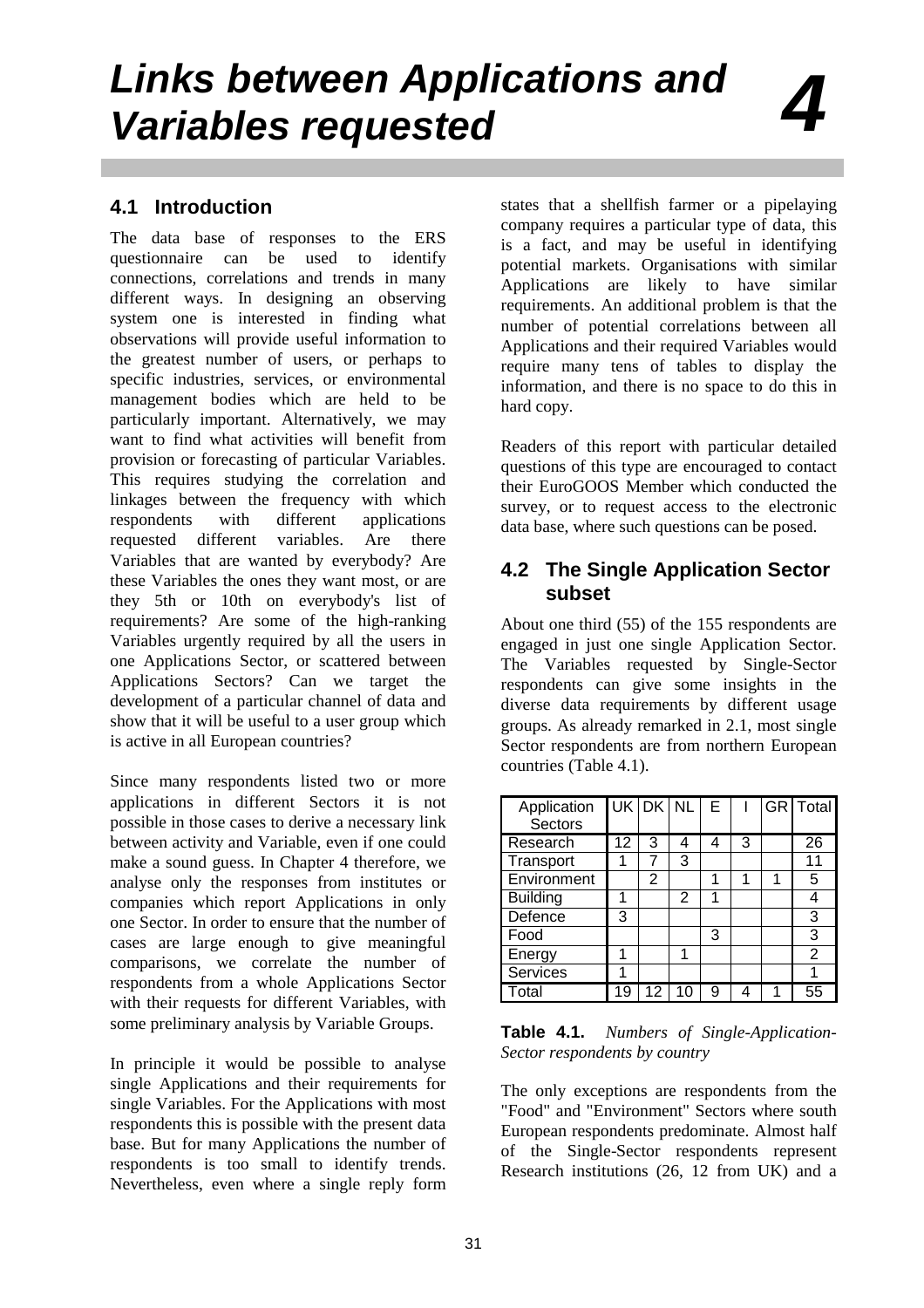fifth deal with Transport (11, 7 from Denmark). The Service Sector that is the second most abundant Sector in the entire ERS, is almost always mentioned in conjunction with another set of activities and thus has been omitted from the single-Application analysis.

From the above it follows that our single-Sector sample has a different frequency of Sectors than the total ERS sample (Fig.4.1). However, this should not diminish the value of the subsequent analysis as the specific data requirements within Sectors are very likely to be less varied than those between Sectors.



# **4.3 Variables requested by single**

**Figure 4.1.** *Frequency of Application Sectors representing the only activity of individual ERS respondents (foreground columns) contrasted with the frequency of the same Sector where it is one out of two or three (grey column parts) or one out of four to nine (black column parts) Application Sectors within an individual company.*

## **Sectors**

Are there any Variables that would satisfy the needs of most customers? Table 4.2. represents a first approach to answer this question by listing all Variables that are requested by at least 4 of the 7 Single Application Sectors in our analyses. All Variables contained in the "Surface Fields", "Sea Surface Topography", and "Coastal & Shelf Group" appear in this table. 9 Variables from the "Sea Surface" Group

top the list, i.e. Current measurements, Temperature and Wind stress as well as all Wave-related measurements. Other Variables significant to the majority of the Sectors are from the "Biogeochemical" (10 out of 22) and from the "Upper Layer Fields" (9 out of 22) Groups. "Biogeochemical" Variables include important biological measurements (Phytoplankton, Nitrate, Chlorophyll, Oxygen, and Biological pigments) as well as some ecosystem/human health related data (Artificial radionuclides, Human health risks, Pathogens, and Pesticides & herbicides). "Upper Layer Fields" Variables are often related to water transport (Surface currents, Upper ocean velocity fields, Upwelling velocities, Downwelling velocities, Fresh water transport) or general physico-chemical characteristics of the water (Upper ocean salinity, XCTD sections, XBT sections.

Figure 4.2. shows the data requirements of Single-Sector respondents by Application Sector and Variable Group("Surface Fields", "Sea Surface Topography" and "Upper Layer Fields" grouped as "Surface", and "Sea Ice", "Ice Shelves" and "Icebergs" grouped as "Ice"). Complementing this somewhat general information is Table 4.3 where Variables are ranked by the frequency with which they are selected by respondents within each of the Single Sectors.

Before going into details, it is worth mentioning that with the exception of Sea surface salinity, the top 15 Variables from Table 4.2 have not only been selected by at least one respondent from most Sectors but also form part of the top 20 Variables of most Sectors (Table 4.3). This is especially true for Current direction and Current velocity which appear among the top 20 ranked Variables in all Sectors. Only within the "Environment" Sector wave related measurements do not rank highly, and merely "Building" shows relatively little interest for Sea surface temperature, while only "Energy" respondents do not rank Sea surface wind stress very highly.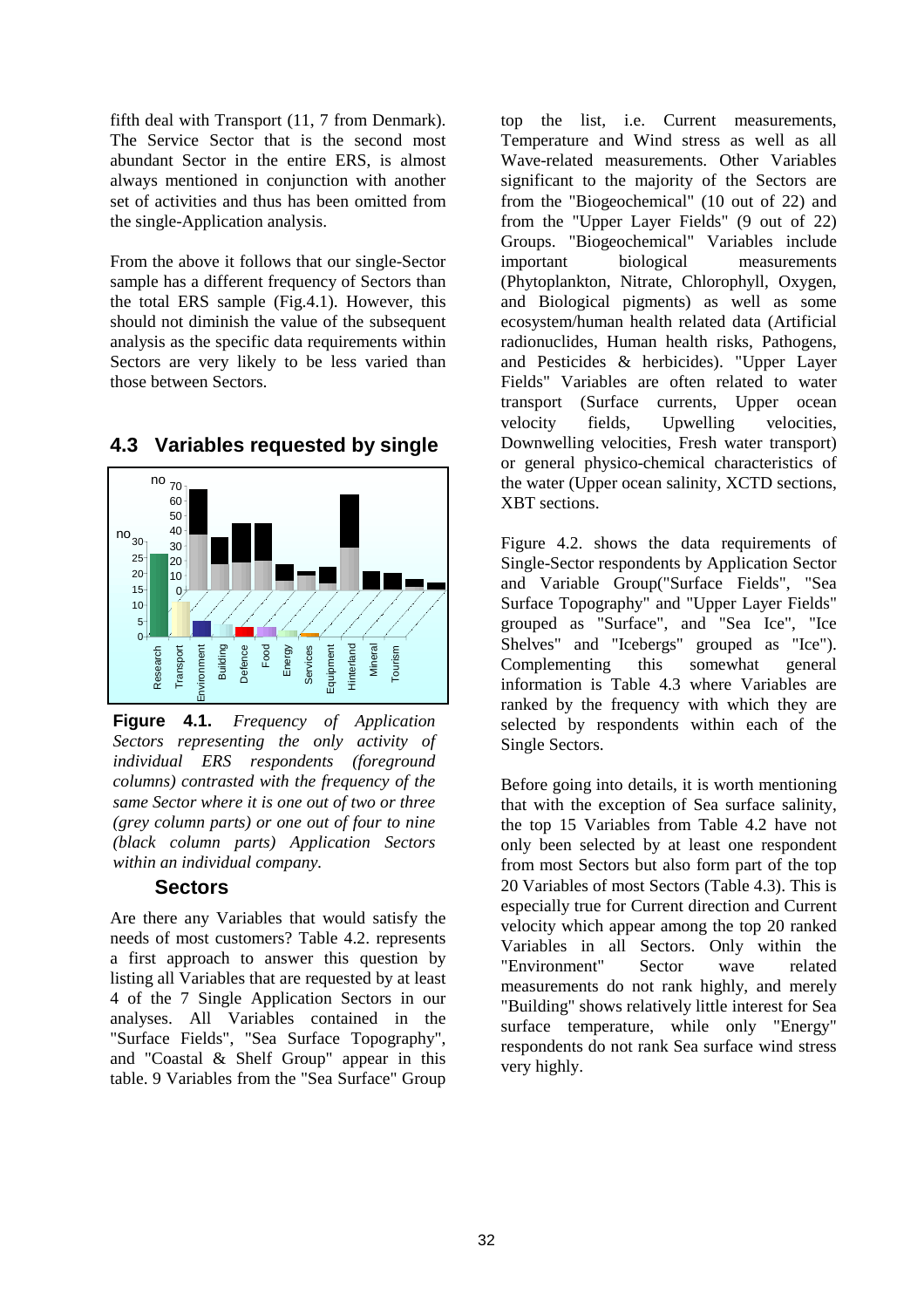| <b>Variable Group</b>                            | Variable                                          | <b>Application Sectors</b> |                           |                   |                                                  |                   |                |                   |                       |                              |
|--------------------------------------------------|---------------------------------------------------|----------------------------|---------------------------|-------------------|--------------------------------------------------|-------------------|----------------|-------------------|-----------------------|------------------------------|
|                                                  |                                                   |                            | <b>Research Transport</b> |                   | Environ-<br>Environ-Building Defence Food Energy |                   |                |                   | Σ                     | #                            |
| Surface fields                                   | <b>Current Direction</b>                          | 15                         | 8                         | 2                 | 4                                                | 1                 | 3              | 2                 | 35                    | $\overline{7}$               |
| Surface fields                                   | <b>Current Velocity</b>                           | 15                         | 7                         | 2                 | 4                                                | $\mathbf{1}$      | 3              | $\overline{2}$    | 34                    | $\overline{7}$               |
| Surface fields                                   | Sea surface temperature                           | 17                         | 4                         | 2                 | 1                                                | 1                 | 3              | $\mathbf{1}$      | 29                    | $\overline{7}$               |
| Surface fields                                   | Sea surface Wind stress                           | 14                         | 4                         | 2                 | 2                                                | 1                 | 2              | 1                 | 26                    | $\overline{7}$               |
| Surface fields                                   | Wave direction spectrum                           | 9                          | 4                         | 1                 | 4                                                | $\overline{2}$    | 3              | 2                 | 25                    | $\overline{7}$               |
| Surface fields                                   | Waves Hs                                          | 9                          | 3                         | 1                 | 4                                                | $\mathbf{1}$      | 3              | $\overline{2}$    | 23                    | $\overline{7}$               |
| Surface fields                                   | <b>Wave Period</b>                                | 8                          | 4                         | 1                 | 4                                                | 1                 | $\overline{2}$ | 2                 | 22                    | $\overline{7}$               |
| Surface fields                                   | Wave spectrum                                     | 9                          | 4                         | 1                 | 3                                                | $\overline{2}$    | 1              | 1                 | 21                    | $\overline{7}$               |
| Surface fields                                   | Wave swell                                        | $\overline{7}$             | 4                         | 1                 | 4                                                | $\mathbf{1}$      | 1              | $\overline{2}$    | 20                    | $\overline{7}$               |
| Coastal & Shelf                                  | Coastline map                                     | 8                          | 1                         | $\overline{2}$    | 2                                                | 2                 | $\mathbf{1}$   | 1                 | 17                    | $\overline{7}$               |
| Coastal & Shelf                                  | Coastal bathymetry                                | 9                          |                           | $\overline{2}$    | $\overline{2}$                                   | $\mathbf{1}$      | 1              | 1                 | 16                    | $\bf 6$                      |
| Sea Surface topography                           | Hourly mean sea level                             | 5                          | 5                         | 2                 | 2                                                | $\mathbf{1}$      |                | 1                 | 16                    | 6                            |
| Surface fields                                   | Sea surface salinity                              | 16                         | 1                         | $\overline{2}$    | 1                                                |                   |                | 1                 | 21                    | 5                            |
| <b>Upper Layer Fields</b>                        | Surface currents                                  | 11                         |                           |                   | 1                                                | $\overline{2}$    | 1              | $\overline{2}$    | 17                    | $\overline{\mathbf{5}}$      |
| Biogeochemical                                   | Phytoplankton                                     | 10                         |                           | $\overline{2}$    | 1                                                | 1                 | 1              |                   | 15                    | $\overline{\mathbf{5}}$      |
| Coastal & Shelf                                  | River runoff                                      | 8                          | 1                         | 1                 | $\overline{2}$                                   |                   |                | 1                 | 13                    | $\overline{\mathbf{5}}$      |
| Sea Surface topography                           | Oceanic tides                                     | $\overline{7}$             | 3                         | 1                 | 1                                                |                   |                | 1                 | 13                    | $\overline{\mathbf{5}}$      |
| <b>Upper Layer Fields</b>                        | Upper ocean velocity fields                       | $\overline{7}$             |                           | 1                 | 2                                                | 1                 |                | $\overline{2}$    | 13                    | $\overline{\mathbf{5}}$      |
| Sea Bed                                          | Gridded bathymetry                                | 7                          |                           | 1                 | 2                                                | $\mathbf{1}$      |                | 1                 | 12                    | 5                            |
| Coastal & Shelf                                  | Sediment transport                                | 5                          | 1                         | $\overline{2}$    | 2                                                |                   |                | 1                 | 11                    | $\overline{\mathbf{5}}$      |
| Coastal & Shelf                                  | Shelf bathymetry                                  | 6                          |                           | 1                 | 2                                                | $\mathbf{1}$      |                | 1                 | 11                    | $\overline{\mathbf{5}}$      |
| Coastal & Shelf                                  | <b>Tidal constants</b>                            | 6                          |                           | 1                 | $\overline{2}$                                   | $\mathbf{1}$      |                | 1                 | 11                    | $\overline{\mathbf{5}}$      |
| <b>Upper Layer Fields</b>                        | Upwelling velocities                              | 6                          |                           | 1                 | 1                                                | $\mathbf{1}$      |                | $\overline{2}$    | 11                    | $\overline{\mathbf{5}}$      |
| <b>Acoustics</b>                                 | Sound velocity profiles                           | $\overline{2}$             | 1                         |                   | 1                                                | 2                 |                | 1                 | $\overline{7}$        | 5                            |
| <b>Upper Layer Fields</b>                        | Upper ocean salinity                              | $\overline{12}$            |                           | 1                 |                                                  | $\overline{2}$    |                | $\mathbf{1}$      | 16                    | $\pmb{4}$                    |
| Biogeochemical                                   | Nitrate                                           | 9                          |                           | 4                 | 1                                                | 1                 |                |                   | 15                    | $\pmb{4}$                    |
| Biogeochemical                                   | Chlorophyll                                       | 9                          |                           | 3                 | 1                                                | 1                 |                |                   | 14                    | 4                            |
| Deep Ocean                                       | <b>CTD</b> sections                               | 11                         |                           |                   | 1                                                | $\mathbf{1}$      |                | $\mathbf{1}$      | 14                    | $\overline{\mathbf{4}}$      |
| Biogeochemical                                   | Suspended sediments                               | 9                          |                           | 1                 | 1                                                |                   | 2              |                   | 13                    | 4                            |
| Biogeochemical                                   |                                                   | 6                          |                           | 3                 | 1                                                |                   | $\overline{2}$ |                   | 12                    | 4                            |
| Surface fields                                   | Oxygen                                            | 9                          |                           | 1                 | 1                                                |                   |                | 1                 | 12                    | 4                            |
|                                                  | Precipitation<br>Eddies, jets, fronts             | 8                          |                           |                   | 1                                                | 1                 |                | $\overline{2}$    | 12                    | 4                            |
| <b>Upper Layer Fields</b><br>Coastal & Shelf     | Land non-river runoff                             | $\overline{7}$             |                           | 1                 | 2                                                |                   |                | 1                 | 11                    | $\pmb{4}$                    |
| Coastal & Shelf                                  | Stratification                                    | $\overline{7}$             |                           | 1                 | $\overline{2}$                                   |                   |                | 1                 | 11                    | $\overline{\mathbf{4}}$      |
|                                                  |                                                   | 8                          |                           | 1                 | 1                                                |                   |                | 1                 | 11                    | $\overline{\mathbf{4}}$      |
| Sea Surface topography                           | Geostrophic currents                              | $\overline{7}$             |                           | 1                 | $\overline{2}$                                   |                   |                | 1                 | 11                    | 4                            |
| Sea Surface topography<br>Surface fields         | Sea level anomaly                                 | 8                          |                           | 1                 | 1                                                |                   |                | 1                 |                       | $\overline{\mathbf{4}}$      |
|                                                  | Heat flux<br><b>XCTD</b> sections                 | 7                          |                           |                   | 2                                                |                   |                |                   | 11                    |                              |
| <b>Upper Layer Fields</b>                        |                                                   | $\overline{7}$             |                           |                   | 1                                                | 1<br>1            |                | 1<br>$\mathbf{1}$ | 11<br>10              | 4<br>$\overline{\mathbf{4}}$ |
| Deep Ocean                                       | Deep ocean salinity                               | 6                          |                           | 1                 | 2                                                |                   |                | 1                 | 10                    | 4                            |
| Sea Surface topography<br>Sea Surface topography | Marine geoid<br>Meteorological forcing            | 6                          |                           | $\overline{2}$    | 1                                                |                   |                | 1                 |                       | $\overline{\mathbf{4}}$      |
| Sea Surface topography                           | Monthly mean sea level                            | 6                          |                           | 1                 | $\overline{2}$                                   |                   |                | 1                 | 10<br>10              | $\overline{\mathbf{4}}$      |
|                                                  |                                                   |                            |                           |                   | 1                                                |                   |                |                   |                       |                              |
| Biogeochemical                                   | Artificial radionuclides                          | 6<br>$\overline{6}$        |                           | 1<br>1            | 1                                                | 1<br>$\mathbf{1}$ |                |                   | 9<br>$\boldsymbol{9}$ | 4<br>$\boldsymbol{4}$        |
| Biogeochemical<br>Surface fields                 | <b>Biological pigments</b><br>Moisture flux       | 6                          |                           | 1                 | $\mathbf{1}$                                     |                   |                | 1                 | 9                     |                              |
| <b>Upper Layer Fields</b>                        | Downwelling velocities                            | 5                          |                           |                   | 1                                                | 1                 |                | 2                 | 9                     | 4                            |
| <b>Upper Layer Fields</b>                        |                                                   | 6                          | 1                         |                   | 1                                                |                   |                | 1                 | 9                     | 4                            |
| <b>Upper Layer Fields</b>                        | Fresh water transport<br><b>XBT</b> sections      | $\overline{6}$             |                           |                   | 1                                                | $\mathbf{1}$      |                | 1                 | 9                     | 4<br>4                       |
|                                                  |                                                   |                            |                           |                   |                                                  |                   |                |                   |                       |                              |
| Coastal & Shelf<br>Coastal & Shelf               | <b>Tidal ellipses</b><br>Wetlands characteristics | 4<br>$\overline{4}$        |                           | 1<br>$\mathbf{1}$ | 2<br>$\overline{2}$                              |                   |                | 1<br>1            | 8<br>8                | 4<br>4                       |
|                                                  |                                                   | 3                          |                           | 1                 | 2                                                |                   |                | 1                 |                       | 4                            |
| Coastal & Shelf<br>Sea Ice                       | Hinterland topography<br>Ice motion               | $\overline{4}$             | 1                         |                   |                                                  |                   |                | 1                 | 7<br>$\overline{7}$   |                              |
| Surface fields                                   | Sea surface CO2                                   | $\overline{4}$             |                           |                   |                                                  | $\mathbf{1}$      |                | $\mathbf{1}$      |                       | 4                            |
|                                                  | Human health risks                                | $\overline{3}$             |                           | 1<br>1            | 1<br>$\mathbf{1}$                                |                   |                |                   | $\overline{7}$        | 4                            |
| Biogeochemical                                   |                                                   | $\overline{2}$             |                           | $\overline{2}$    | 1                                                |                   | 1<br>1         |                   | 6                     | 4<br>4                       |
| Biogeochemical                                   | Pathogens                                         | $\overline{3}$             |                           | 1                 | 1                                                |                   | 1              |                   | 6<br>6                |                              |
| Biogeochemical<br>Surface fields                 | Pesticides & Herbicides<br>Sea surface GHGs       | $\boldsymbol{2}$           |                           | 1                 | 1                                                |                   |                |                   | 5                     | 4                            |
|                                                  |                                                   |                            |                           |                   |                                                  |                   |                | 1                 |                       | 4                            |

**Table 4.2**. *Variables requested by respondents from at least 4 Application Sectors (ranked by no of Sectors (#), then by no of respondents (*Σ*) requesting the Variable)*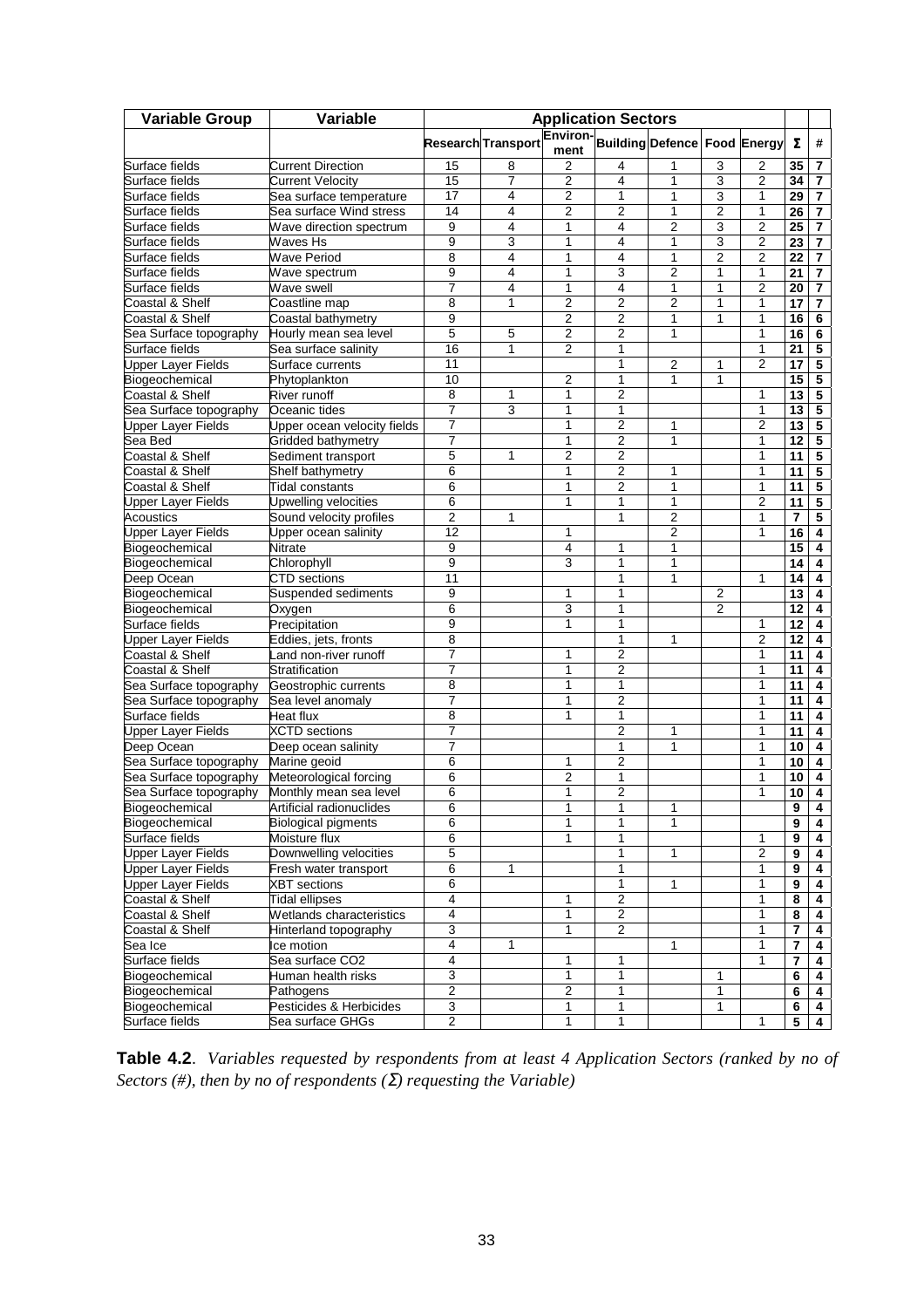

**Figure 4.2.** *Number of respondents within each of the 7 valid Single-Sectors selecting the different Variable Groups (note different vertical scales).*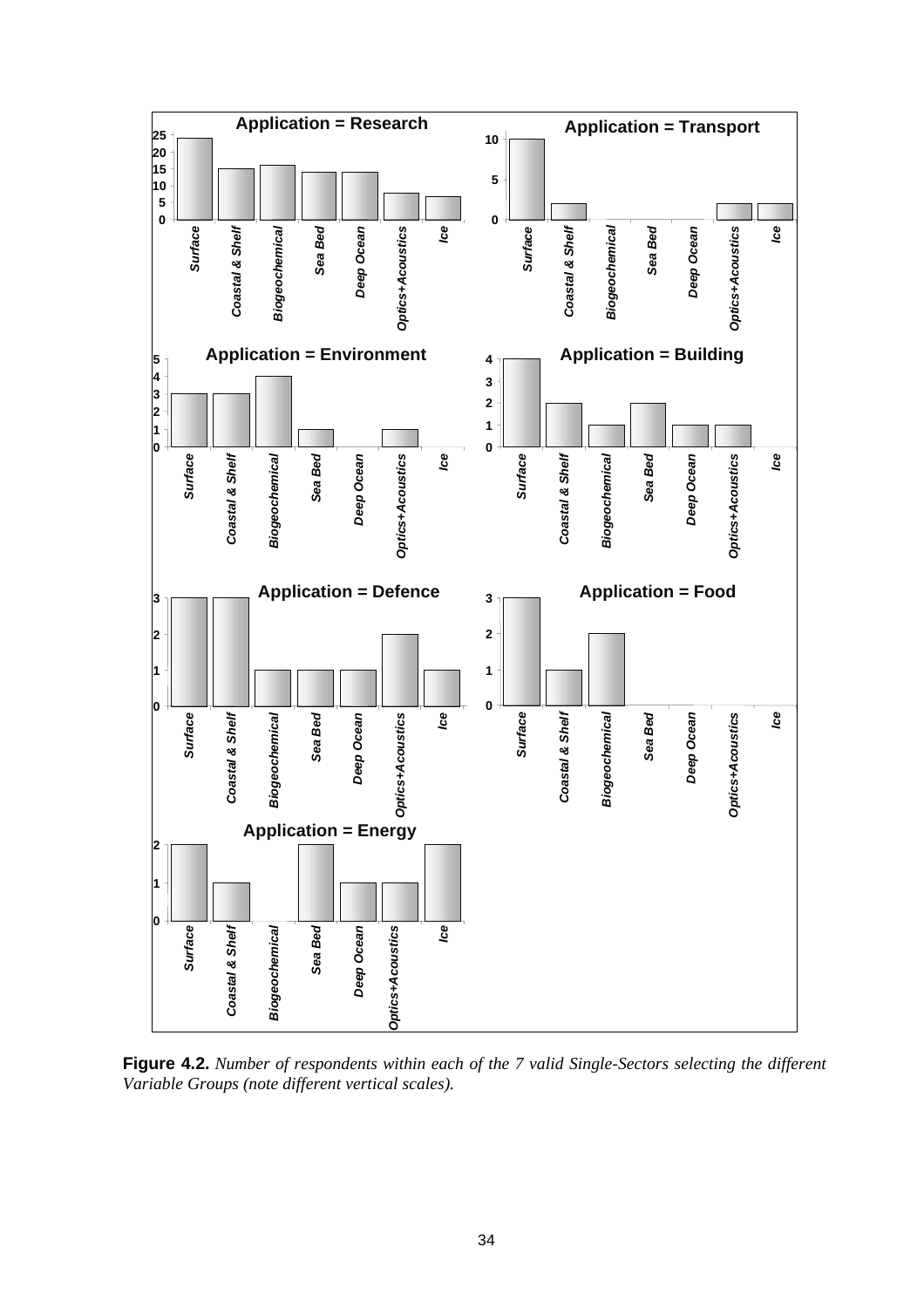|             | Rank Variable Group                       | Variable                                         | <b>Rank</b>      | <b>Variable Group</b>                           | Variable                                           |
|-------------|-------------------------------------------|--------------------------------------------------|------------------|-------------------------------------------------|----------------------------------------------------|
|             |                                           | Research                                         |                  |                                                 | <b>Building (cont.)</b>                            |
| 1           | <b>Surface Fields</b>                     | Sea surface temperature                          | 11               | Sea Surface topography Hourly mean sea level    |                                                    |
| $\mathbf 2$ | Surface Fields                            | Sea surface salinity                             | 12               | Coastal & Shelf                                 | River runoff                                       |
| 3<br>4      | Surface Fields<br><b>Surface Fields</b>   | Current direction<br>Current velocity            | 13<br>14         | Upper Layer Fields<br>Sea Bed                   | Upper ocean velocity fields<br>Gridded bathymetry  |
| 5           | Surface Fields                            | Sea surface wind stress                          | 15               | Coastal & Shelf                                 | Sediment transport                                 |
| 6           | Upper Layer Fields                        | Upper ocean salinity                             | 16               | Coastal & Shelf                                 | Shelf bathymetry                                   |
| 7           | Sea Bed                                   | <b>Bathymetry</b>                                | 17               | Coastal & Shelf                                 | Tidal constants                                    |
| 8           | <b>Upper Layer Fields</b>                 | Surface currents                                 | 18               | Coastal & Shelf                                 | Land non-river runoff                              |
| 9           | Deep Ocean                                | CTD sections                                     | 19               | Coastal & Shelf                                 | Stratification                                     |
| 10          | Biogeochemical                            | Phytoplankton                                    | 20               | Sea Surface topography                          | Sea level anomaly                                  |
| 11<br>12    | <b>Surface Fields</b><br>Surface Fields   | Wave direction spectrum<br>Waves Hs              | 1                | Surface Fields                                  | <b>Defence</b><br>Wave direction spectrum          |
| 13          | Surface Fields                            | Wave spectrum                                    | $\mathbf 2$      | Surface Fields                                  | Wave spectrum                                      |
| 14          | Coastal & Shelf                           | Coastal bathymetry                               | 3                | Coastal & Shelf                                 | Coastline map                                      |
| 15          | Biogeochemical                            | Nitrate                                          | 4                | <b>Upper Layer Fields</b>                       | Surface currents                                   |
| 16          | Biogeochemical                            | Chlorophyll                                      | 5                | Acoustics                                       | Sound velocity profiles                            |
| 17          | Biogeochemical                            | Suspended sediments                              | 6                | <b>Upper Layer Fields</b>                       | Upper ocean salinity                               |
| 18          | <b>Surface Fields</b>                     | Precipitation                                    | $\overline{7}$   | Surface Fields                                  | <b>Current Direction</b>                           |
| 19          | Surface Fields                            | Wave period                                      | 8<br>9           | Surface Fields                                  | <b>Current Velocity</b>                            |
| 20          | Coastal & Shelf                           | Coastline map<br><b>Transport</b>                | 10               | Surface Fields<br><b>Surface Fields</b>         | Sea surface temperature<br>Sea surface wind stress |
| 1           | Surface Fields                            | Current direction                                | 11               | Surface Fields                                  | Waves Hs                                           |
| $\mathbf 2$ | <b>Surface Fields</b>                     | Current velocity                                 | 12               | Surface Fields                                  | <b>Wave Period</b>                                 |
| 3           | Sea Surface topography                    | Hourly mean sea level                            | 13               | Surface Fields                                  | Wave swell                                         |
| 4           | Surface Fields                            | Sea surface temperature                          | 14               | Coastal & Shelf                                 | Coastal bathymetry                                 |
| 5           | Surface Fields                            | Sea surface Wind stress                          | 15               | Sea Surface topography                          | Hourly mean sea level                              |
| 6           | Surface Fields                            | Wave direction spectrum                          | 16               | Biogeochemical                                  | Phytoplankton                                      |
| 7           | Surface Fields                            | <b>Wave Period</b>                               | 17               | Upper Layer Fields                              | Upper ocean velocity fields                        |
| 8           | Surface Fields                            | Wave spectrum<br>Wave swell                      | 18<br>19         | Sea Bed<br>Coastal & Shelf                      | Gridded bathymetry<br>Shelf bathymetry             |
| 9<br>10     | Surface Fields<br>Surface Fields          | Waves Hs                                         | 20               | Coastal & Shelf                                 | <b>Tidal constants</b>                             |
| 11          | Sea Surface topography                    | Oceanic tides                                    |                  |                                                 | Food                                               |
| 12          | Sea Ice                                   | Air, sea, ice, temperatures                      | 1                | Surface Fields                                  | <b>Current Direction</b>                           |
| 13          | Coastal & Shelf                           | Coastline map                                    | $\mathbf 2$      | Surface Fields                                  | <b>Current Velocity</b>                            |
| 14          | Surface Fields                            | Sea surface salinity                             | 3                | Surface Fields                                  | Sea surface temperature                            |
| 15          | Coastal & Shelf                           | River runoff                                     | 4                | Surface Fields                                  | Wave direction spectrum                            |
| 16          | Coastal & Shelf                           | Sediment transport                               | 5                | Surface Fields                                  | Waves Hs                                           |
| 17<br>18    | Acoustics<br><b>Upper Layer Fields</b>    | Sound velocity profiles<br>Fresh water transport | 6<br>7           | Surface Fields<br>Surface Fields                | Sea surface Wind stress<br><b>Wave Period</b>      |
| 19          | Sea Ice                                   | Ice motion                                       | 8                | Biogeochemical                                  | Suspended sediments                                |
| 20          | Optics                                    | Bioluminescence                                  | 9                | Biogeochemical                                  | Oxygen                                             |
|             |                                           | <b>Environment</b>                               | 10               | Biogeochemical                                  | Aquatic toxins                                     |
| 1           | Biogeochemical                            | Nitrate                                          | 11               | Surface Fields                                  | Wave spectrum                                      |
| 2           | Biogeochemical                            | Phosphate                                        | 12               | Surface Fields                                  | Wave swell                                         |
| 3<br>4      | Biogeochemical                            | Chlorophyll                                      | 13<br>14         | Coastal & Shelf<br>Coastal & Shelf              | Coastline map                                      |
| 5           | Biogeochemical<br>Biogeochemical          | Oxygen<br>Silicate                               | 15               | <b>Upper Layer Fields</b>                       | Coastal bathymetry<br>Surface currents             |
| 6           | Biogeochemical                            | Iron                                             | 16               | Biogeochemical                                  | Phytoplankton                                      |
| 7           | <b>Surface Fields</b>                     | <b>Current Direction</b>                         | 17               | Biogeochemical                                  | Human health risks                                 |
| 8           | Surface Fields                            | <b>Current Velocity</b>                          | 18               | Biogeochemical                                  | Pathogens                                          |
| 9           | Surface Fields                            | Sea surface temperature                          | 19               | Biogeochemical                                  | Pesticides & Herbicides                            |
| 10          | Surface Fields                            | Sea surface Wind stress                          | 20               |                                                 |                                                    |
| 11          | Coastal & Shelf                           | Coastline map                                    |                  |                                                 | Enerav<br><b>Current Direction</b>                 |
| 12<br>13    | Coastal & Shelf<br>Sea Surface topography | Coastal bathymetry<br>Hourly mean sea level      | 1<br>$\mathbf 2$ | Surface Fields<br>Surface Fields                | <b>Current Velocity</b>                            |
| 14          | <b>Surface Fields</b>                     | Sea surface salinity                             | 3                | <b>Surface Fields</b>                           | Wave direction spectrum                            |
| 15          | Biogeochemical                            | Phytoplankton                                    | 4                | Surface Fields                                  | Waves Hs                                           |
| 16          | Coastal & Shelf                           | Sediment transport                               | 5                | <b>Surface Fields</b>                           | <b>Wave Period</b>                                 |
| 17          | Sea Surface topography                    | Meteorological forcing                           | 6                | <b>Surface Fields</b>                           | Wave swell                                         |
| 18          | Biogeochemical                            | Pathogens                                        | $\overline{7}$   | <b>Upper Laver Fields</b>                       | Surface currents                                   |
| 19          | Biogeochemical                            | Trace metals                                     | 8                | <b>Upper Layer Fields</b>                       | Upper ocean velocity fields                        |
| 20          | Biogeochemical                            | <b>PAHs</b>                                      | 9                | <b>Upper Layer Fields</b><br>Upper Laver Fields | Upwelling velocities                               |
| 1           | <b>Surface Fields</b>                     | <b>Building</b><br><b>Current Direction</b>      | 10<br>11         | <b>Upper Laver Fields</b>                       | Eddies, jets, fronts<br>Downwelling velocities     |
| 2           | Surface Fields                            | <b>Current Velocity</b>                          | 12               | Sea Bed                                         | Bathymetry                                         |
| 3           | Surface Fields                            | Wave direction spectrum                          | 13               | Sea Bed                                         | Surface sediments                                  |
| 4           | <b>Surface Fields</b>                     | Waves Hs                                         | 14               | Sea Ice                                         | Extent, boundary, leads, %                         |
| 5           | <b>Surface Fields</b>                     | <b>Wave Period</b>                               | 15               | Sea Ice                                         | Concentration                                      |
| 6           | Surface Fields                            | Wave swell                                       | 16               | Icebergs                                        | Area, volume                                       |
| 7           | Surface Fields                            | Wave spectrum                                    | 17               | Icebergs                                        | Distribution                                       |
| 8<br>9      | Surface Fields<br>Coastal & Shelf         | Sea surface Wind stress<br>Coastline map         | 18<br>19         | Icebergs<br>Icebergs                            | <b>Numbers</b><br>Trajectories                     |
| 10          | Coastal & Shelf                           | Coastal bathymetry                               | 20               | Surface Fields                                  | Sea surface temperature                            |

**Table 4.3**. *Top 20 variables of each Application Sector (ranked by no. of respondents requesting the variable)*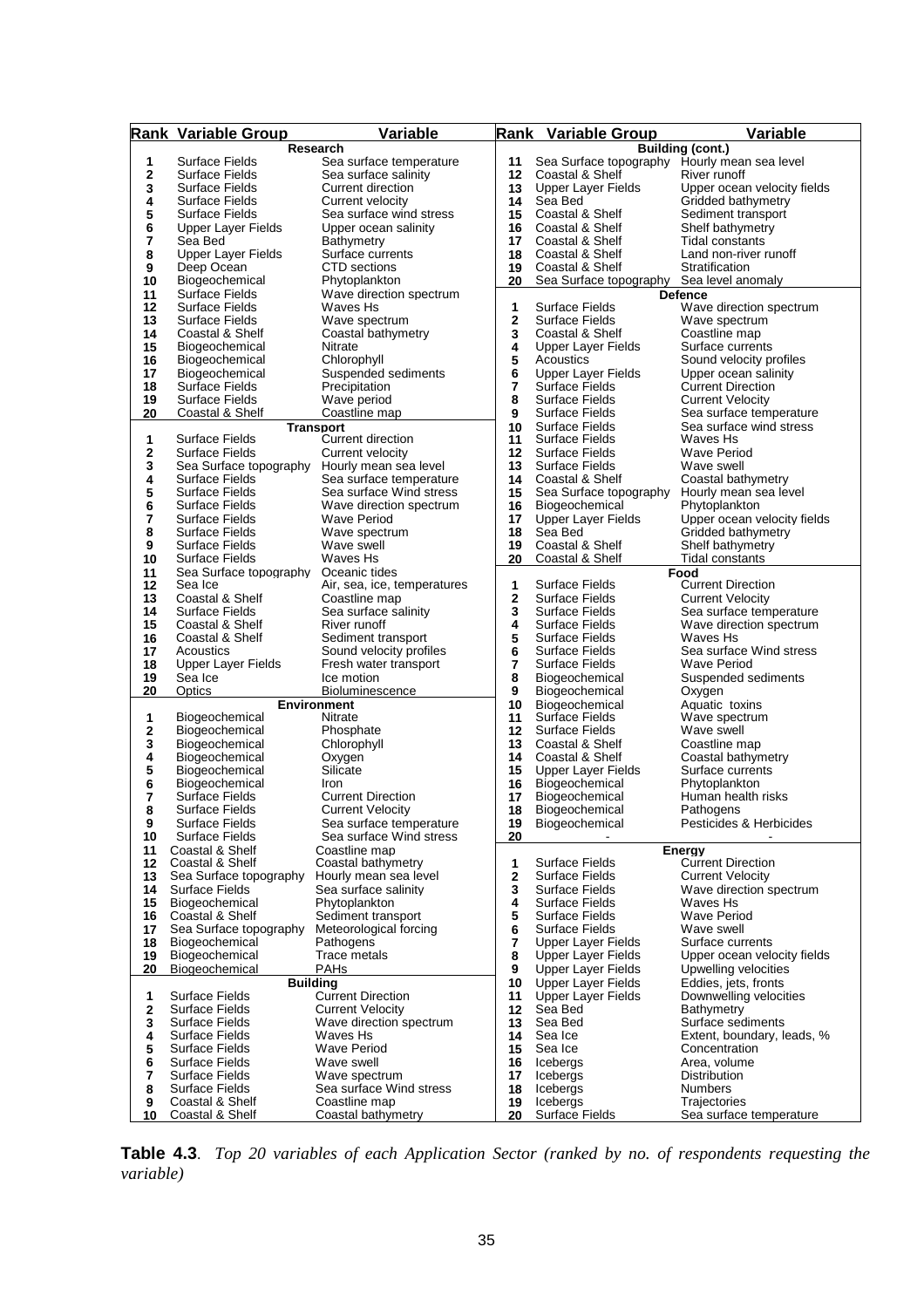The list (Table 4.3) is led by "Research", a very open Sector dealing with every possible topic imaginable. Thus, it is not surprising that every single Variable offered in the questionnaire was selected by researchers. Also, of all the Sectors analysed, "Research" is the one which tends to react most quickly to the emergence of new questions and the improvement of methods. Thus, data requirements of the "Research" Sector found by the ERS might not necessarily reflect "Research" needs in the future. This should be borne in mind when looking at the results presented here.

Respondents from the "Research" Sector selected Variables from all Groups, "Surface Fields" being requested by almost all respondents from this Sector (24 out of 26) (Figure 4.2). In fact, half of the top 20 ranked Variables within the "Research" Sector, are from the "Surface Fields" Group (including Sea surface Temperature and Salinity, plus different current and wave measurements). The "Biogeochemical" Group also ranks high with "Research" respondents (Figure 4.2), especially biological Variables such as Phytoplankton, Nitrate, and Chlorophyll (Table 4.3). Only relatively few "Research" respondents request data on "Ice" (7) and "Optics & Acoustics" (9) (Figure 4.2) none of which appear among the top 20 ranked Variables (Table 4.3). "Research" Variables overlap most with "Defence" and "Food" (13 common Variables with each) and least with "Energy" (9 common Variables).

Respondents from the "Transport" Sector display a very pronounced interest for "Surface" Variables (Figure 4.2). Overall, the 11 respondents of "Transport" only choose 21 Variables, half (10) of which belong to the "Surface Fields" and 2 to the "Sea Surface Topography" (Hourly mean sea level and Oceanic tides) Group. Among the rest are 3 Variables from "Coastal & Shelf" (interestingly no Coastal bathymetry is ever required by any respondent), 3 from "Sea Ice" (Sea ice temperature being Variable 21 and thus not appearing in Table 4.3) plus Sound velocity profiles, and Bioluminescence. Agreement of the "Transport" top Variables is greatest with "Building" and "Defence" (12 common Variables with each) and smallest with "Environment" and "Energy" (8 common Variables with each).

"Environment" participants selected a total of 58 Variables (see Annexe 5). They mostly share an interest in the "Biogeochemical" Variable Group, and, to a lesser degree, in "Surface" and "Coastal & Shelf" data (Figure 4.2). "Deep Ocean" Variables are never chosen. 19 (out of 22) Variables from the "Biogeochemical" Group are requested by at least one of "Environment" respondents (see Annexe 5), of which the most important are of general biological relevance (nutrients, Oxygen, Silicate, Phytoplankton, Pathogens) (Table 4.3). "Environment" does not share many of the top Variables with other Sectors, the highest overlap occurs with "Research" (10 common Variables), and the smallest, as mentioned above, with "Energy" (3 common Variables).

Respondents from the "Building" Sector request a very large number of Variables (82 in total, see Annexe 5). All are interested in the "Surface" Variable Group, and half of them in the "Coastal & Shelf" and "Sea Bed" Groups (Figure 4.2, Table 4.3). As already mentioned, there exists a great overlap of the top 20 "Building" Sector Variables with those from "Defence" (16 common Variables). On the other hand, "Building" shares only 7 of the top 20 Variables with either "Environment" and "Energy".

Responses from the "Defence" Sector are almost as varied as those from the Research Sector, with all three respondents requesting data from the "Surface" and "Coastal & Shelf" Groups and two respondents requesting "Optics & Acoustics" data (Figure 4.2, Table 4.3). "Defence" top Variables have most in common with those from "Building" and least with those from "Environment" (7 shared Variables).

The three Single-Sector respondents from the "Food" Sector are interested in "Surface" Variables (all 3), in the "Biogeochemical" Group  $(2)$ , and in "Coastal & Shelf" data  $(1)$ (Figure 4.2 and Table 4.3). 13 of the top Variables are shared with "Research" and with "Defence", only 8 are shared with "Energy".

Finally, there are two Single-Sector respondents from the "Energy" Sector. Both choose "Surface", "Sea Bed" and "Ice" data (Figure 4.2). This Sector stands out because of the 6 ice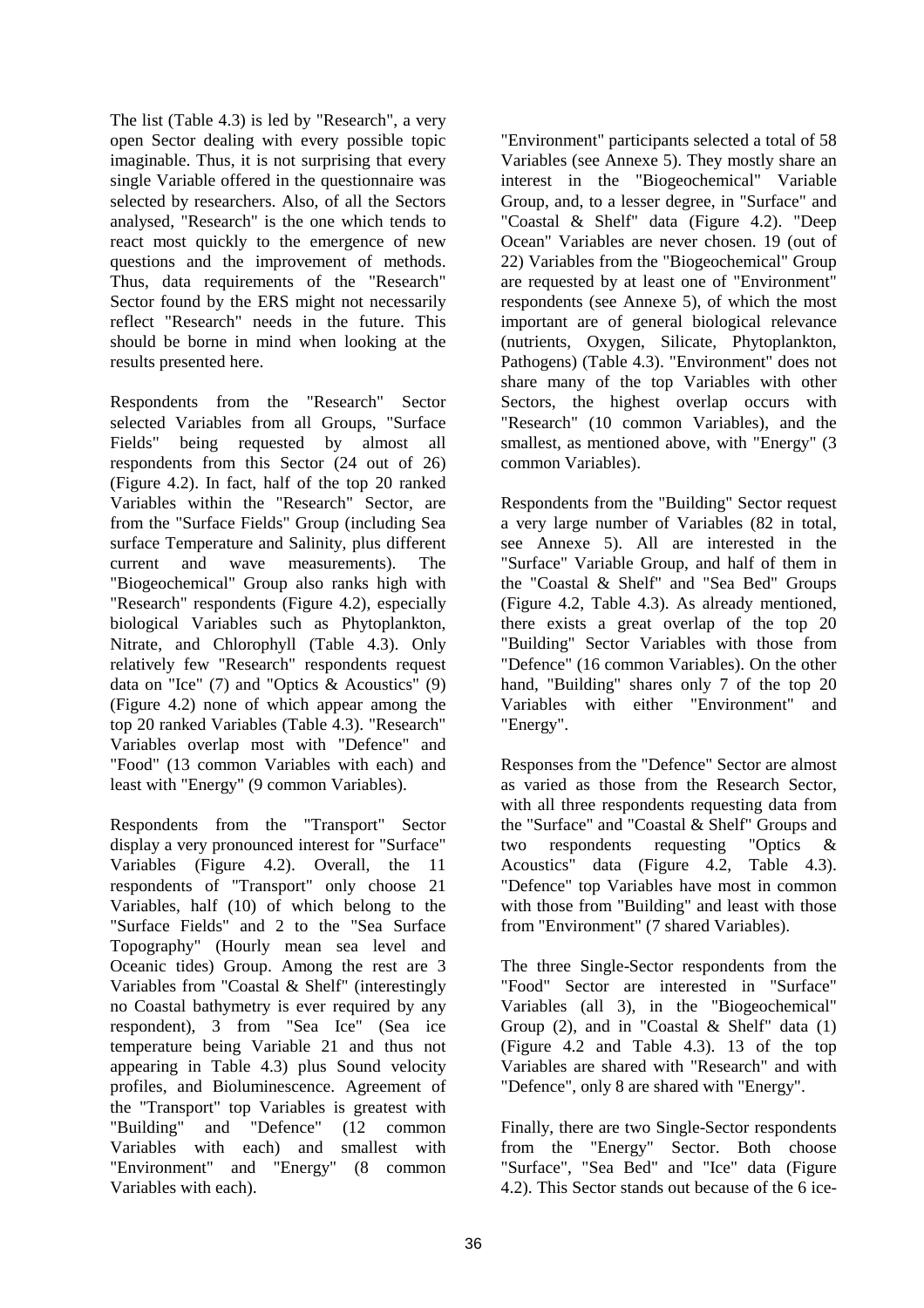related Variables requested due to the north European provenance of respondents (Table



**Figure 4.3**. *Maximum, average, and minimum number of the top 20 Variables from each Single-Application Sector shared with other Sectors (for each Sector).*

4.3).

On average, about half of the top 20 ranked Variables within each Sector overlap with those from the other Sectors (Figure 4.3 and Table 4.3). "Defence" tends to have the broadest overlap with other Sectors, at least 8 (40%) common Variables with any other Sector, on average 12 (60%), especially with "Building" with which it shares 80% of the top 20 Variables. The top 20 "Energy" Variables have relatively little in common with top Variables form other Sectors, overlap averaging at 7 (maximum 9). Data requirements of "Energy" respondents deviate particularly from those of "Environment" respondents (only 3 (15%) top Variables in common).

## **4.4 Product grading by single Sectors**

Figure 4.5. summarises classification trends within each of the single Sectors without looking at specific Variables. The only product type that has been graded in a very similar way by all Sectors is Data Products. Sectors differ considerably in preferred resolutions for all other product types.

In contrast to other Sectors, "Research" respondents are interested in all scales and resolutions available as can be easily seen by the relatively even distribution among different resolutions of geographic coverage, variable accuracy, spatial, vertical, and temporal scales and forecast period.

"Transport" respondents tend to prefer coastal seas for geographic coverage, and are generally satisfied with Variable accuracy of 10% or 1%, vertical resolution of 50m, temporal resolution of 10 days, and forecast period of 1 day.

In preferences for Variable accuracy, and spatial distribution respondents from the "Environment" Sector are similar to those of the "Transport" Sector. However, they show an almost equal preference for estuarine as for coastal areas, strongly favour fine vertical resolutions of 1 and 10 meters but are more often satisfied with temporal resolutions of 1 month and more (about 50% on average) and always desire a forecast period in the order of 1 year.

The "Building" sector generally prefers estuarine and coastal coverage, but in about 20% of the cases a global geographic coverage is selected. A high Variable accuracy of 0.1% and better, is generally desired, as is a relatively fine spatial resolution of 1 km and less, a fine vertical resolution of 1 m (note that "Building" is the only Sector that in some cases is satisfied with vertical resolutions of 500 and 1,000 m), a temporal resolution of uniformly 1 month, and a forecast period of usually 30 days (however, in almost 40% of the cases, 10 and 20 years forecasts are requested, presumably to specify design criteria for long-lived structures).

The "Defence" Sector stands out because in about half of the cases a global coverage is requested. Also, a spatial resolution of less than 1 km is always requested. Variable accuracy of 10% is satisfactory in almost half of the responses. Vertical resolution of 1 and 10 meters and temporal resolution of 1 or 10 days is generally preferred as are forecast periods of 1 month and less.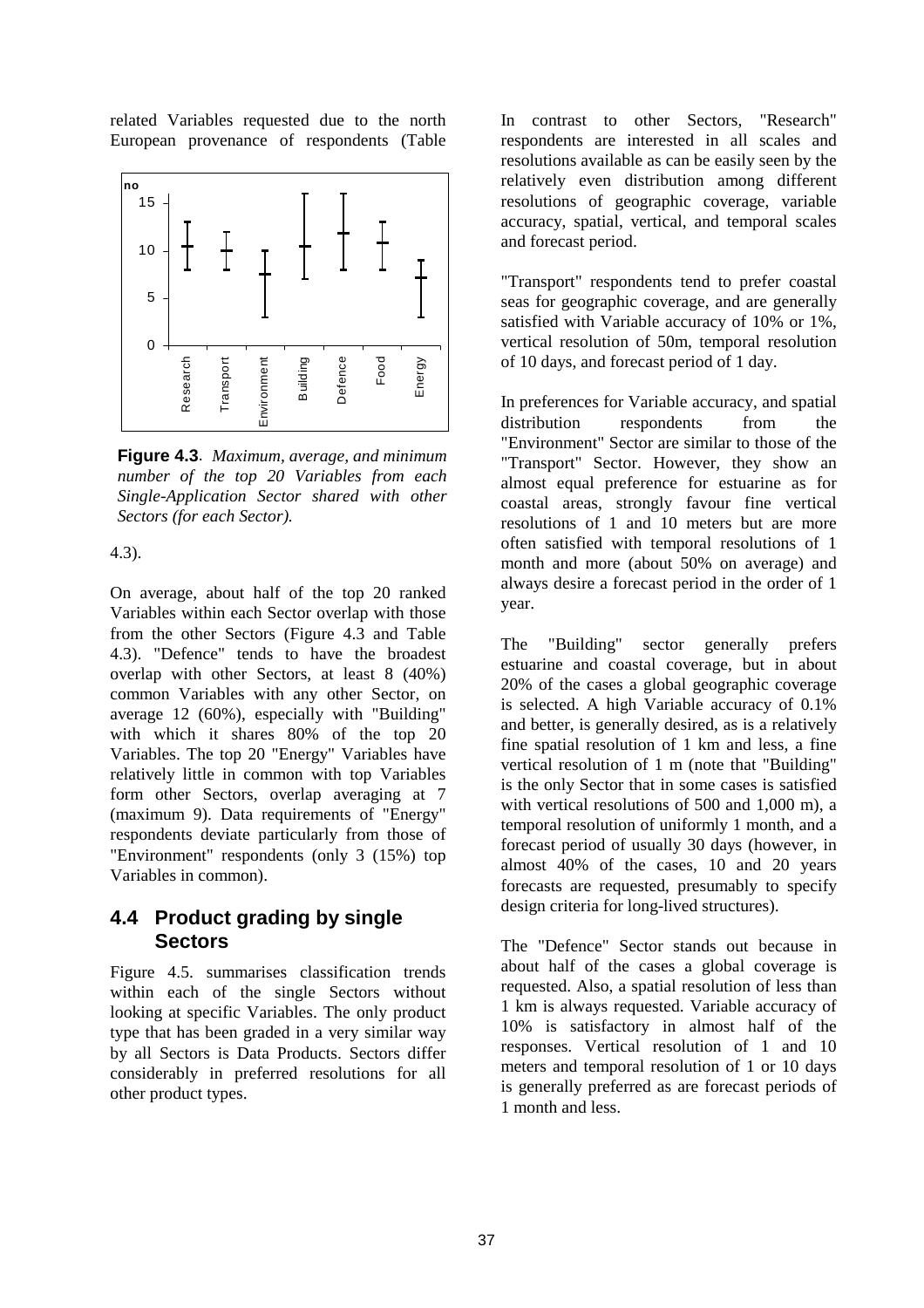

**Figure 4.5**. *Product classification by Single Sector respondents (total N = 55), average values for all Variables selected by % of respondents in that Sector. The meaning of the tint on each bar is given by the labels below the scale bar at the bottom of the diagram.*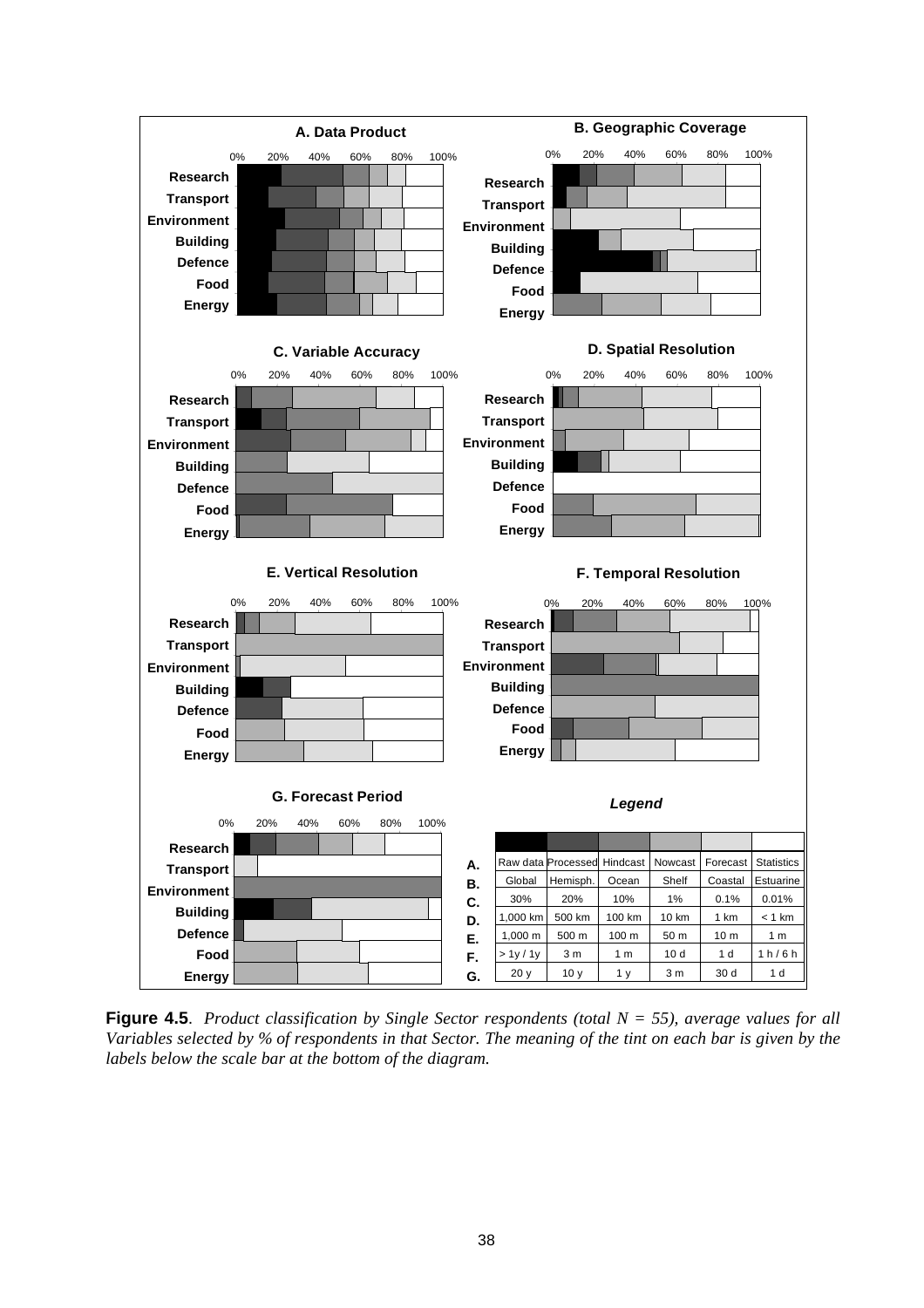The "Food" Sector tends to select coastal seas as relevant geographic coverage, and usually does not require high Variable accuracy (10% seems good enough in most case). In general, spatial resolution of 10 km, vertical resolution of 10 m and less, and forecast periods of 1or 30 days are requested. Temporal resolutions tend to be more discriminating in this Sector with almost even selection of 1 day to 3 months.

After "Research", the "Energy" Sector shows the most varied interest in different scales and resolutions; it, however, never requires hemispheric or global geographic coverage. "Energy" also tends to be satisfied with rather low Variable accuracy of 1% and less, and with coarse spatial resolutions of 10 km and less. Temporal resolution, on the other hand, is mostly chosen in the order of hours or 1 day and requested forecast periods never exceed 3 months.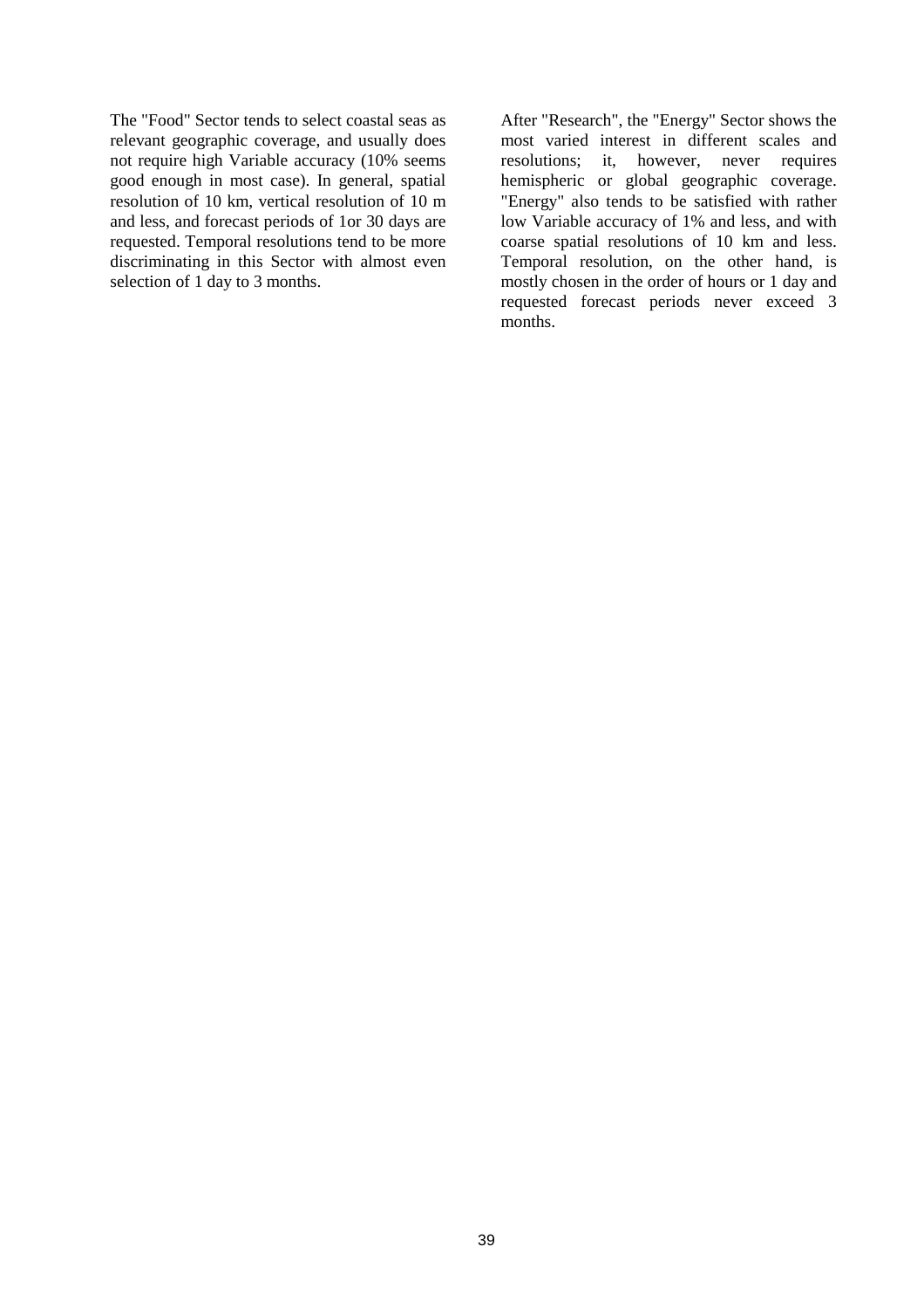

It is not possible to list all the conclusions from this survey, and other readers may find other issues more important to different specialties. The following points are identified as generally relevant to the future design of EuroGOOS systems:

- 1. There is no such thing as the typical EuroGOOS customer. Data products must be designed and targeted at each potential user community or sector of the market.
- 2. By using a market research questionnaire, we have identified a number of variables which are in demand from a wide range of Application Sectors, and which, to suitable accuracy and resolution, would satisfy a great number of users.
- 3. The top variables of the ERS do not necessarily include some of the deep ocean variables needed for climate research or other environmental or global activities which are of great political and social importance.
- 4. Although physical (especially Sea Surface) Variables are in high demand by a majority of respondents (Table 3.2) as well as by most Single Application Sectors (Table 4.3), some biogeochemical variables (e.g. Phytoplankton, Chlorophyll, nutrients, Oxygen, Suspended Sediments) occur in the top 40 Variable list (Table 3.2), and they dominate the Variables in the "Environment" Sector, and feature strongly in the "Research" Sector and in the "Food" Sector (Table 4.3). We can foresee that with progress in ecosystem modelling, the measurement of such variables will become even more important in the future.
- 5. Coastal Variables (e.g. Bathymetric measurements, Sediment transport, River runoff, and Tidal constants) are important to considerable numbers of respondents (Table 3.2) as well as to the "Building" and the "Defence" Sector (Table 4.3).
- 6. Most of the choices of scale and resolution produce a spread of interest and

requirements. Only relatively few respondents (20% on average) need raw data for their Applications (Fig.3.4); this appears to be largely true for all Application Sectors including Research (Fig.4.5).

- 7. European interest in operational oceanographic data spans all geographical scales from estuarine to global. For most Variables, however, coastal and shelf areas are more important to respondents than large-scale offshore areas (Fig.3.4). Exceptions are many Variables related to the deep ocean or to ice (Figure 3.10) as well as the "Defence" and, to a lesser degree, the "Building" Sector (Fig.4.5) that seek global scales relatively often.
- 8. For most Variables more than 50% of respondents requesting that Variable are satisfied with Variable Accuracy of 1% and less.
- 9. With the exception of deep ocean Variables, most Variables are preferred on a spatial resolution of less than 10 km (Fig.3.6 and Fig. 3.12) and a vertical resolution of up to 10 m (Fig.3.7 and Fig.3.13). Preferences for specific temporal resolutions are less pronounced; however, a tendency for temporal scales in the order of hours or a few days can be detected (Fig.3.8).
- 10. Forecast periods required range between 10 days and 20 years with only slight preferences for shorter periods (Fig.3.9). Long forecast periods are relatively often requested for Variables linked to anthropogenic contaminants (including pollution) and human health (Fig.3.15). The Building Sector shows a comparatively high interest in long-term forecast periods of over 10 years (Figure 4.5) in many deep sea Variables (e.g. Heat storage, Salinity, Ocean boundary currents, Geostrophic currents, and Interbasin straits currents) (see Annexe, Table 2) that have relevance to offshore oil construction on the outer shelf.
- 11. Many of the results reveal connections and correlations which confirm common sense and conventional logic. The respondents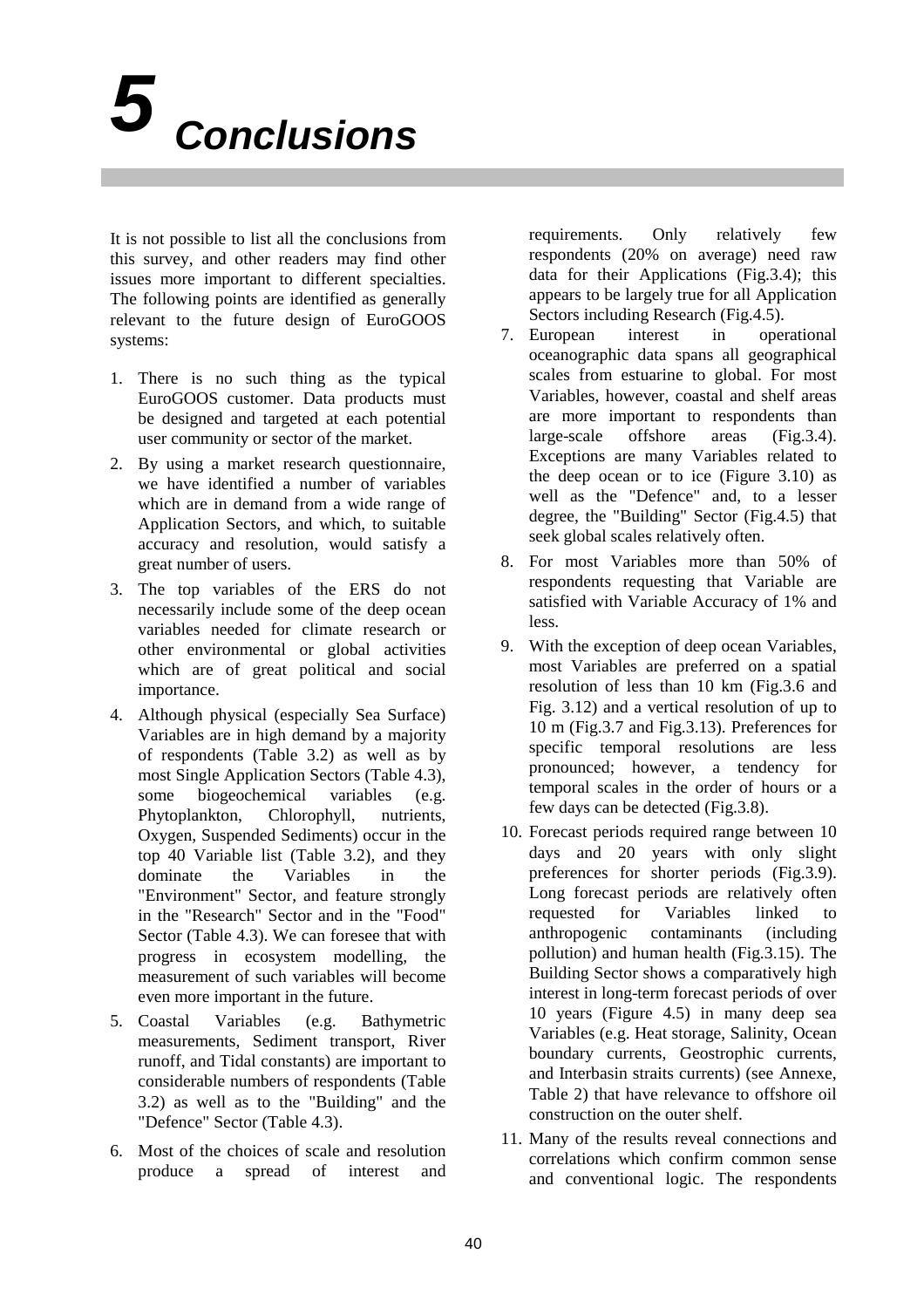who claim to be interested in Environmental Applications demand data on nutrients and water quality, productivity, and pollutants; respondents interested in building and construction want data on currents and waves, etc. The highest accuracy is requested for physical Variables whereas for difficult to measure chemical Variables a 10% accuracy satisfies most demands. These, and numerous other points confirm that the respondents to the survey have revealed genuine and well-informed requirements. The mono-variate discussion of the questionnaire itself, the bias, and balance of respondents (Chapters 1.3, 1.4, and 2), reveals some gaps at the national level, and fisheries and the tourist industry are under-presented at the European total level.

12. Granted the general reliability, though incompleteness, of the survey, the analysis shows many trends and correlations which could not have been anticipated with confidence. These factors will help both in the design of future observing and modelling system, and in the generation of products.

# **Recommendations**

- 1. The EuroGOOS Economics WG is conducting analysis of the scale of different industrial, commercial, and environmental sectors in European countries, and for Europe as a whole. In principle, it would be possible from this information to show which variables would have the greatest potential to create economic benefit or environmental benefit. This presupposes that we know the sensitivity of each sector to improved oceanographic data provision, and the rate of uptake of the data.
- 2. The data and results of this survey should be used as inputs to the EuroGOOS Products Working Group. The Technology Plan Working Group and the Science Advisory Working Group should consider the implications of data requirements for the design of observation and modelling systems.
- 3. The variables which show the greatest commonality across Europe, and across space scales and applications sectors should be designed into a common system, with the maximum savings and efficiency from common standards, instrumentation compatibility, quality control, and modelling criteria.
- 4. The Variables which show the strongest and exclusive links to local regions, particular applications Sectors, or particular environments, should be associated with specialised models designed to meet these special needs, and having as a possible input, the common-factor variables produced by the Europe-wide system.
- 5. An improved survey should be repeated in 3-5 years time. We suggest to prioritise finding links between Applications and Variables and identifying different needs by respondents with identical Applications but from different countries.
- 6. We recommend that the results of this survey should be available electronically to organisations wishing to work on the data in more detail, and that the national data sets should be made available in more detail to approved customers where possible.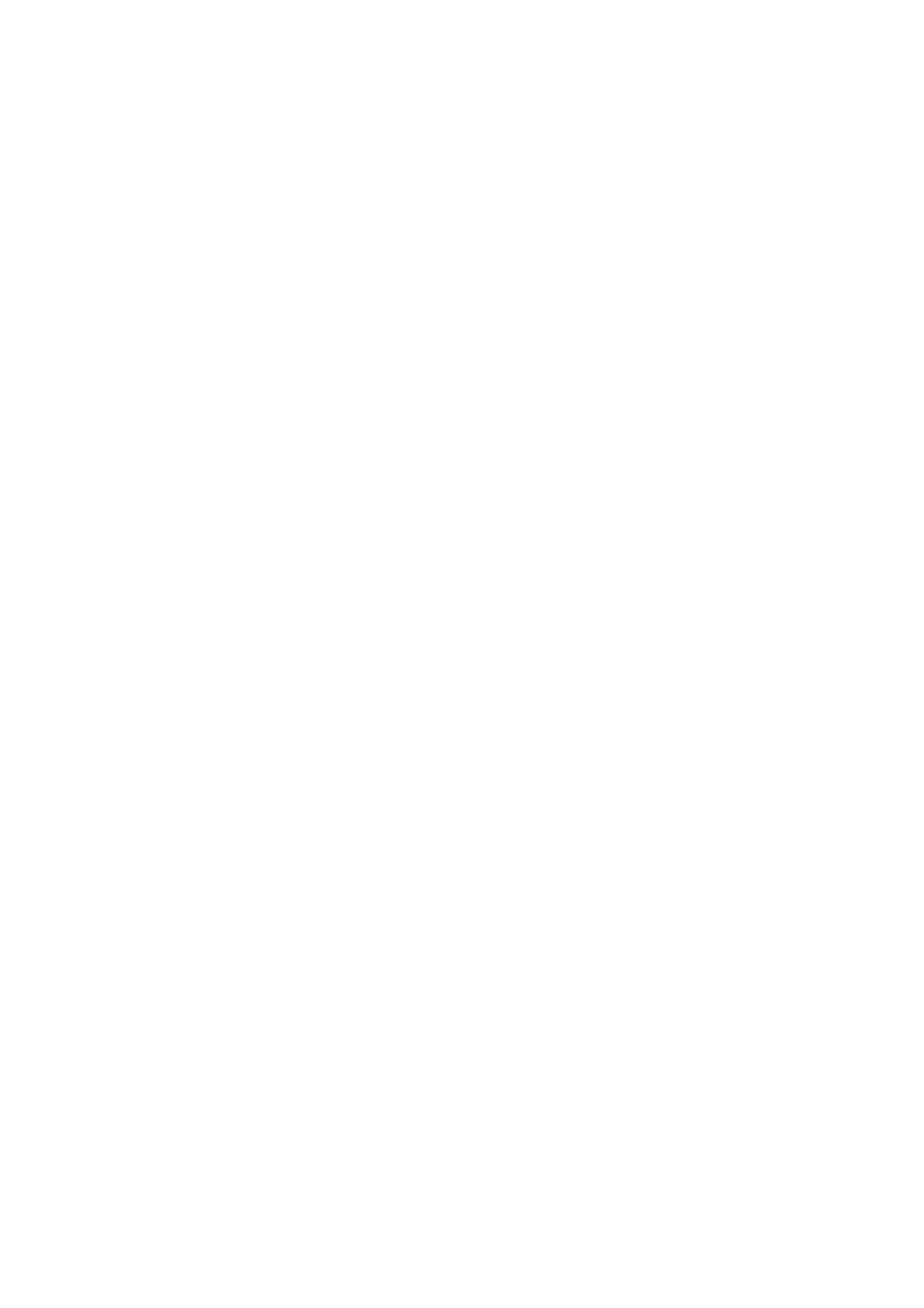- Adams, R.M., MacCarl, B.A., Bryant, K., Solow, A., Legler, D., O'Brien, J., and Weiher, R., 1995. Value of improved long-range weather information. Contemporary Economic Policy, v.13, p.10-19.
- AINCO-Interocean and G Parrilla, 1997. Informe de la Encuesta sobre la demanda de productos y servicios de GOOS en España.
- Brown, M., 1999. The Value of marine activities in Europe available data and research suggestions. EuroGOOS Economics Working Group, draft paper, 30pp.
- Brown, M., 1997. Cost/Benefit analysis of GOOS some methodological issues. p.286-293 in: Stel, J.H., Behrens, H.W.A., Borst, J.C., Droppert, L.J., and van der Meulen, J.P. (Eds.) "Operational Oceanography: the Challenge for European Co-operation", Elsevier, Amsterdam, 757pp.
- ESA, 1995. Coastal Zone Earth Watch Workshops (CZEW). ESTEC (Noordwijk) and ESRIN (Frascati), papers, diagrams, and reports of economics of coastal operational oceanography. Unpaginated, 2 vols, about 400pp each.
- Flemming, N.C., 1994. Analytical report of operational oceanography. p.71-163 in: OECD Megascience Forum, "Oceanography", OECD, Paris, 167pp.
- Flemming, N.C., 1997. Estimates of the costs and benefits of operational oceanography at the single industry level. p.278- 285 in: Stel, J.H., Behrens, H.W.A., Borst, J.C., Droppert, L.J., and van der Meulen, J.P. (Eds.) "Operational Oceanography: the Challenge for European Co-operation", Elsevier, Amsterdam, 757pp.
- IACMST, 1994-95. GOOS Applications Workshops: (1) Coastal Soft Engineering, 10pp. (2) Ship-routeing and trans-oceanic towing, 11pp. (3) Water Quality Modelling, 6pp. Inter-Agency Committee on Marine Science and Technology, Southampton.
- IACMST, 1993. Survey of UK requirements for GOOS Data Products. Inter-Agency Committee on Marine Science and Technology, Southampton.. 20pp. plus annexes.
- IOC, 1998. "The GOOS 1998 Prospectus" IOC, Unesco, Paris 168pp.
- Kalaydjian, R., 1997. Donnees economiques maritimes Francaises. Service d'economie maritime. Editions IFREMER. ISBN 2-905434-83-X
- National Research Council, 1989. Committee on Opportunities to Improve Marine Observations and Forecasting: Opportunities to Improve Marine Forecasting, National Academy Press, Washington D.C., 105pp.
- OOSDP, 1995. Scientific design for the common modules of the Global Ocean Observing System and the Global Climate Observing System: An Ocean Observing System for Climate. Department of Oceanography, Texas A & M University, College Station, Texas, 265pp.
- Pugh, D. and Skinner, L., 1996. Analysis of marine-related activities in the UK economy and supporting science and technology. IACMST Information Document 5, Inter-Agency Committee on Marine Science and Technology, Southampton. 52pp.
- Ryder, P. The economics of operational oceanographic services. p.305-313 in: Stel, J.H., Behrens, H.W.A., Borst, J.C., Droppert, L.J., and van der Meulen, J.P. (Eds.) "Operational Oceanography: the Challenge for European Co-operation", Elsevier, Amsterdam, 757pp.
- Unninayar, S and Schiffer, R A, 1997. United States, Office of Mission to Planet Earth; United States, National Aeronautics an dSpace Administration. In-situ observations for the global observing systems: a compendium of requirements and systems. Ashville, NC: NASA Office of Mission to Planet Earth, 286pp.
- Woods Hole Oceanographic Institution, 1993. Preliminary analysis of benefits and costs of a proposed Coastal Forecast System. Report on workshop held at Woods Hole Oceanographic Institution, 7-8 June 1993. Marine Policy Center and Coastal Research Centre, Woods Hole, Massachusetts. 35pp.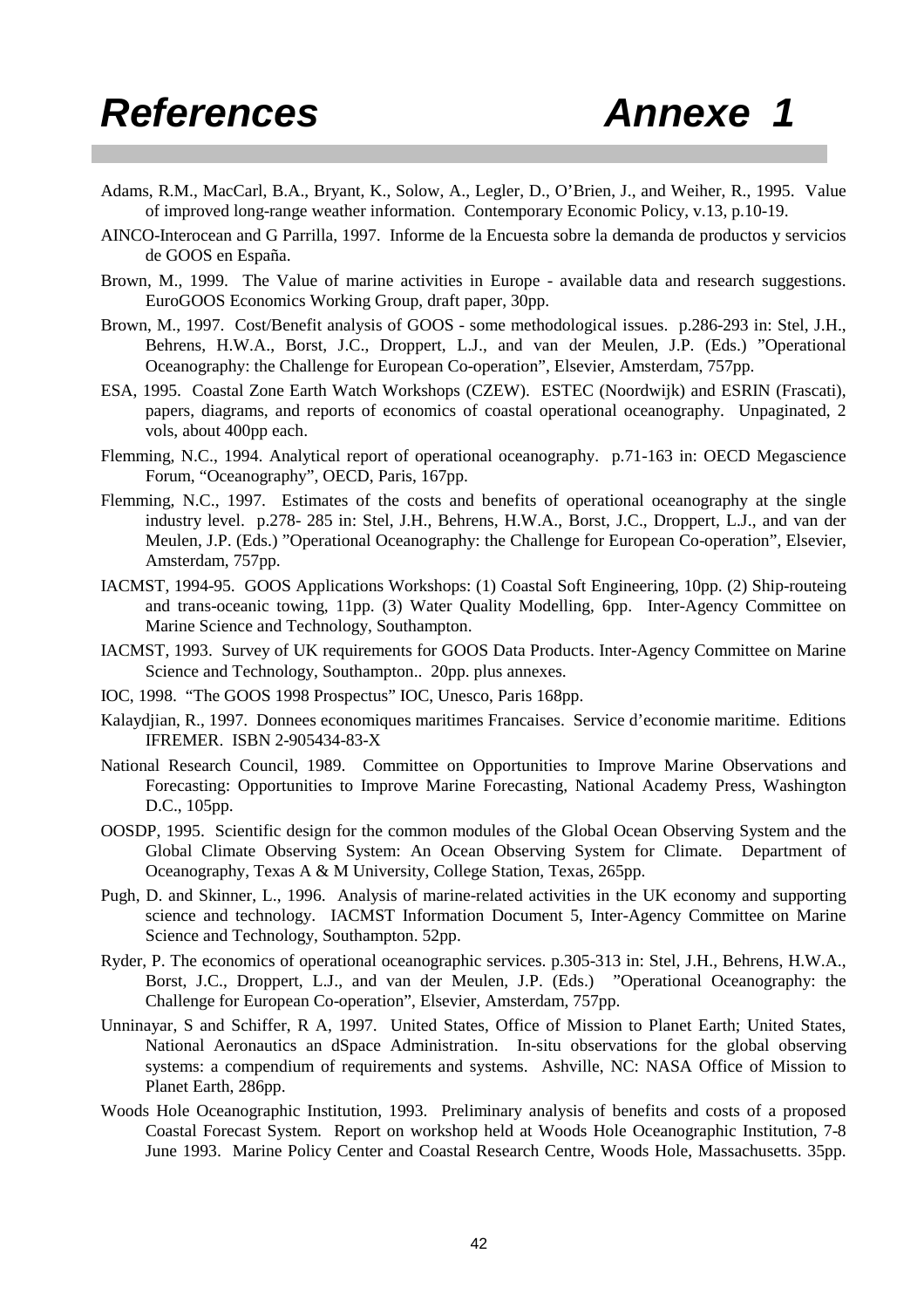# **EUROGOOS SURVEY CONVEY COFFICE USE ONLY**

# **RESPONSE COVER SHEET** FORM NO....................

#### **1. Respondent to this survey**

| Company/Institution |                                                                                                                                                                                                                                      |
|---------------------|--------------------------------------------------------------------------------------------------------------------------------------------------------------------------------------------------------------------------------------|
| Address             |                                                                                                                                                                                                                                      |
|                     |                                                                                                                                                                                                                                      |
|                     |                                                                                                                                                                                                                                      |
|                     |                                                                                                                                                                                                                                      |
|                     | Position in organisation <b>continuum continuum contract of the contract of the contract of the contract of the contract of the contract of the contract of the contract of the contract of the contract of the contract of the </b> |

#### **2. Application of EuroGOOS data and products**

Please list here the activities of your organisation for which you require data or products from EuroGOOS. Table 1 lists a range of industrial, commercial, service, and research activities. Select the activity from Table 1 which most closely describes your organisation, and enter the number, or numbers, in the box. You may add a note explaining your applications in more detail if you wish.

 $\mathbf{r}$ 

| Sector of Application: Number(s) from Table 1 |  |
|-----------------------------------------------|--|
|                                               |  |
|                                               |  |

3. Please state below the number of forms A you are returning.

Form A ...........................

Data will be entered in a confidential computer data base and covered by the regulations of the Data Protection Act.

Please return to:

Thank you.

See Table 1 over  $\rightarrow$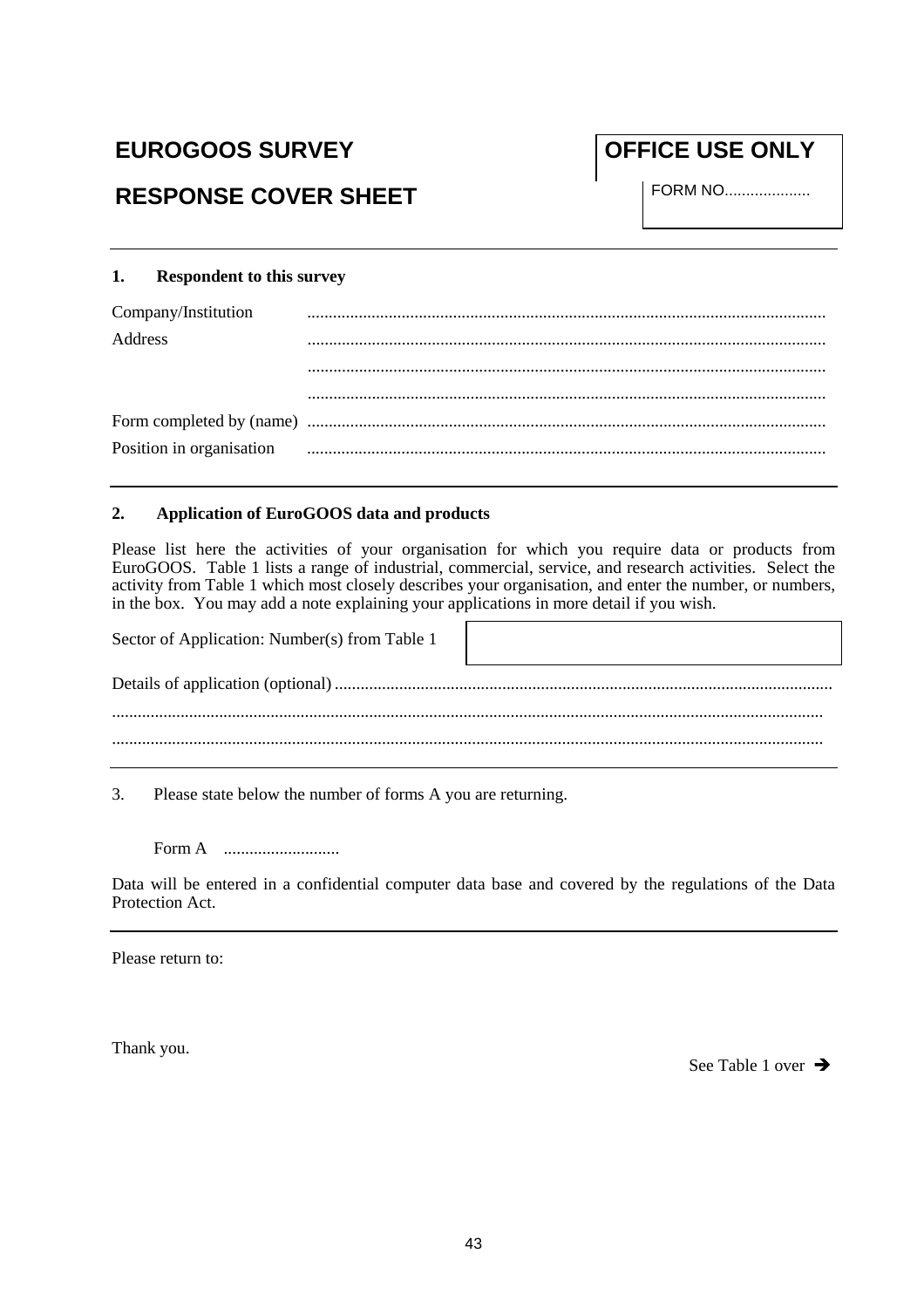# **EUROGOOS SURVEY**

# **TABLE 1 application of goos data and products**

# **sectors of application:** PLEASE ENTER ON THE RESPONSE COVER SHEET

#### **00. Transport (excluding military)**

- 01. Shipping operations
- 02. Hovercraft operations
- 03. Hydrofoil operations 04. Submersible/submarine
- operations/ROVs
- 05. Tunnel subsea operations
- 06. Barrage roads
- 07. Causeway
- 08. Bridges, sea channels
- 09. Navigational safety, lights etc. Electronic charts
- 10. Safety services, rescue, life preserving, fire
- 11. Port operations

#### **12. Energy production**

- 13. Oil and gas production (Oil companies only)
- 14. Oil and gas exploration and prospecting, and drilling services
- 15. OTEC
- 16. Wave energy
- 17. Tidal energy
- 18. Wind energy, offshore installation

#### **19. Environmental protection/ preservation**

- 20. Clean beaches
- 21. Oil pollution control
- 22. Non-oil pollution control
- 23. Estuarine pollution
- 24. Health hazards
- 25. Marine reserves
- 26. Species protection
- 27. Environmental forecasts
- 28. Flood protection
- 29. Safe waste disposal
- 30. Amenity evaluation
- 31. Environmental quality control

#### 32. Environmental data services

- **33. Mineral extraction**
- 34. Aggregate, sand, gravel 35. Deep ocean, Mn,
- hydrothermal muds, crusts
- 36. Placer minerals, diamonds, tin, etc.
- 37. Salts extraction, magnesia, bromine
- 38. Desalination
- 39. Phosphate
- 40. Coal, subsea

#### **41. Food from the sea**

- 42. Fisheries, catching
- 43. Fish farming
- 44. Shellfisheries
- 45. Shellfish, crustacea, farming
- 46. Fishing gear

#### **47. Defence**

- 48. Military vessels, surface and submarine
- 49. ASW, oceanographic applications
- 50. Underwater weapons
- 51. Navigation, position fixing, etc.
- 52. Defence sales, equipment, components
- 53. Operations and efficiency, logistics, controls, computing

#### **54. Building, construction, and engineering**

- 55. Coastal defences
- 56. Port construction
- 57. Dredging
- 58. Land reclamation
- 59. Barrage construction
- 60. Tunnel construction
- 61. Outfalls/intakes
- 62. Consulting engineering
- 63. Components, hydraulics, motors, pumps, batteries, etc.
- 64. Cables, manufacture and operations, laying
- 65. Corrosion prevention, paint, antifouling, etc.
- 66. Heavy lifting, cranes, winches
- 67. Marine propulsion, efficient ship, automatic ships, DP, props
- 68. Offshore construction, platforms, etc.
- 69. Pipelaying, trenching, burial
- 70. Ship-building, non-defence, all kinds

#### **71. Services**

- 72. Certification
- 73. Climate forecasting
- 74. Data consultancy
- 75. Data services

76. Data transmission, telecommunications

- 77. Diving, including suppliers
- 78. Inspection, maintenance, repair

44

79. Insurance

81. Project management, nondefence, consultancy 82. Remote sensing 83. Salvage, towing 84. Ship routing 85. Weather forecasting **86. Equipment sales** 87. Marine electronics, instruments, radar, optoelectronics, etc. 88. Sonar

80. Metocean survey, mapping, hydrographic surveys

- 89. Buoys
- **90. Tourism and recreation**
- **91. Basic and strategic research**
- 92. Acoustics, electronics
- 93. Civil engineering
- 94. Climate change
- 95. Climate forecasting
- 96. Coastal modelling
- 97. Data centre
- 98. Environmental sciences
- 99. Estuarine modelling
- 100. Fisheries
- 101. Marine biology
- 102. Marine weather forecasting

111. Land use planning or zoning

- 103. Ocean modelling
- 104. Oceanography 105. Polar research

106. Remote sensing 107. Shelf seas modelling 108. Shipping/naval architecture

**109. Hinterland** 110. Agriculture

115. Public health

112. Urban management 113. Local government 114. Wetlands management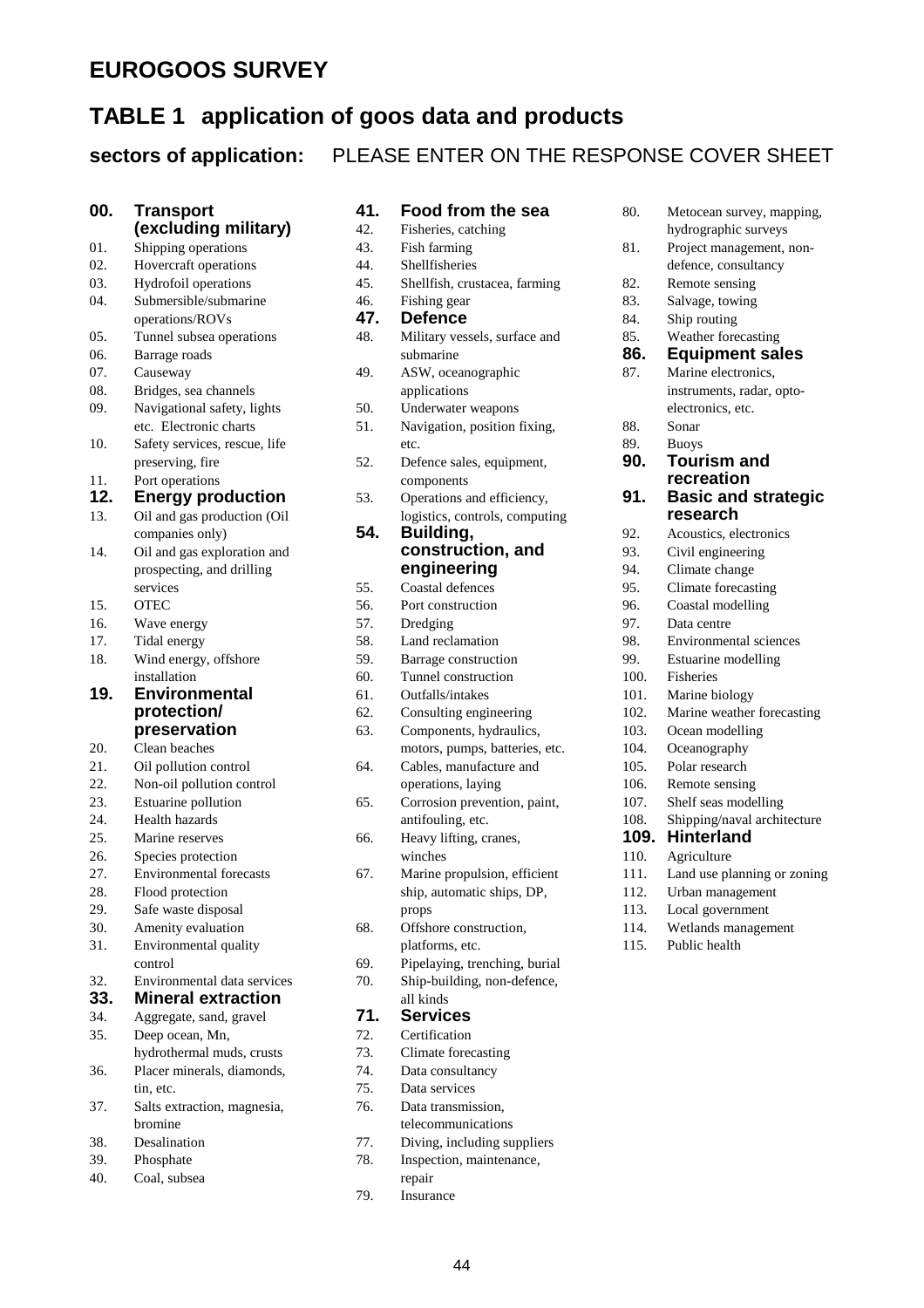# **EUROGOOS SURVEY OFFICE USE ONLYFORM A**

**PRODUCT GRADING** PLEASE READ NOTES PART A BEFORE COMPLETING THIS FORM

 COMPANY ID.................... **SHEET NO.......................** 

| <b>Variable(s)</b> [from Table 2] | Geographic<br><b>Coverage</b> | $grade$ Type | <b>Product</b>    |  | <b>Variable</b><br>grade   Accuracy |  | <b>Variable</b><br>grade Precision | <b>Spatial</b><br>grade   Resolution | grade |
|-----------------------------------|-------------------------------|--------------|-------------------|--|-------------------------------------|--|------------------------------------|--------------------------------------|-------|
|                                   |                               |              |                   |  |                                     |  |                                    |                                      |       |
|                                   | Estuarine                     |              | Raw data          |  | 0.01%                               |  | 0.01%                              | $<$ 0.5 km                           |       |
|                                   | Coastal seas                  |              | Processed         |  | 0.10%                               |  | 0.10%                              | $0.5 \text{ km}$                     |       |
|                                   | Shelf seas                    |              | Hindcast          |  | 1.00%                               |  | 1.00%                              | $1.0 \mathrm{km}$                    |       |
|                                   | Ocean basin                   |              | <b>Nowcast</b>    |  | 10%                                 |  | 10%                                | $10 \mathrm{km}$                     |       |
|                                   | Hemisphere                    |              | Forecast          |  | 20%                                 |  | 20%                                | $100 \mathrm{km}$                    |       |
|                                   | Global                        |              | <b>Statistics</b> |  | 30%                                 |  | 30%                                | 500 km                               |       |
|                                   |                               |              |                   |  |                                     |  |                                    | 1000 km                              |       |

|                                      |       |                               |                           |  | 10                              |                                 |       | 12           |
|--------------------------------------|-------|-------------------------------|---------------------------|--|---------------------------------|---------------------------------|-------|--------------|
| <b>Vertical</b><br><b>Resolution</b> | grade | Temporal<br><b>Resolution</b> | Latency<br>grade Delivery |  | <b>Forecast</b><br>grade Period | <b>Delivery</b><br>grade Medium | grade | <b>Notes</b> |
| l m                                  |       | l hour                        | 6 hour                    |  | 10 days                         | Tape                            |       |              |
| 10 <sub>m</sub>                      |       | 6 hour                        | 12 hour                   |  | 30 days                         | Disc/CD                         |       |              |
| 50 <sub>m</sub>                      |       | l day                         | day                       |  | 3 months                        | Network/e-mail                  |       |              |
| $100 \text{ m}$                      |       | 10 days                       | 5 day                     |  | year                            | Shipboard                       |       |              |
| $500 \text{ m}$                      |       | month                         | month                     |  | 10 years                        | Fax                             |       |              |
| $1000 \text{ m}$                     |       | 3 months                      | 6 month                   |  | 20 years                        | Hard copy                       |       |              |
|                                      |       | year                          | year                      |  |                                 | Other*                          |       |              |
|                                      |       | $>1$ year                     |                           |  |                                 |                                 |       |              |

Notes: 1) The characteristics defined by this form refer to the product delivered to you the user, not to the original observations carried out.<br>2) If you cannot give precise details in all columns a partially completed fo

2) If you cannot give precise details in all columns a partially completed form will be appreciated.<br>3) The information on this form will be held on a computer and will be covered by the Data Protec

The information on this form will be held on a computer and will be covered by the Data Protection Act.

\*Please state preferred mode of delivery

Tick here if you wish to be kept informed of the development of GOOS products described on this form: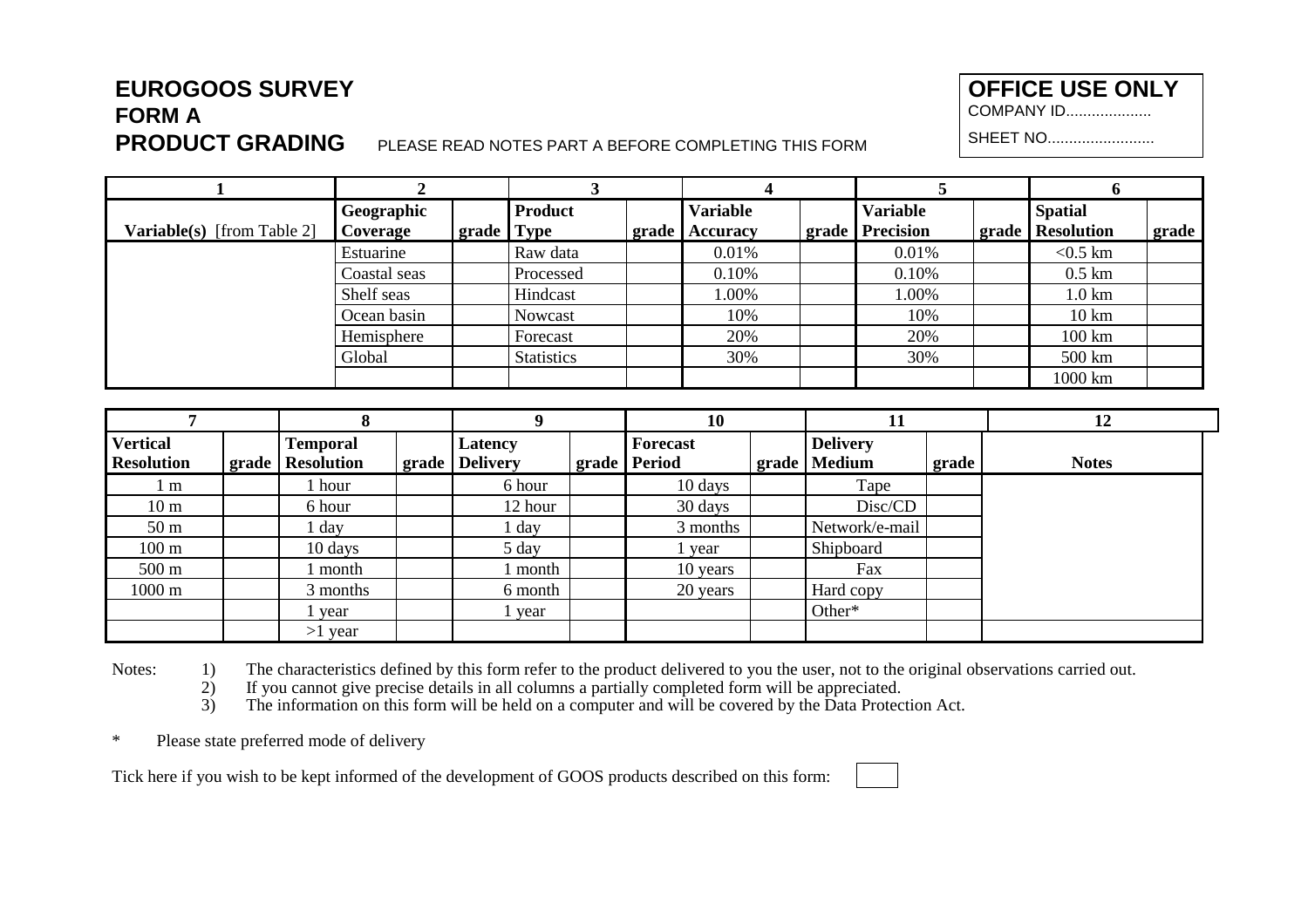Supplementary Notes to Form A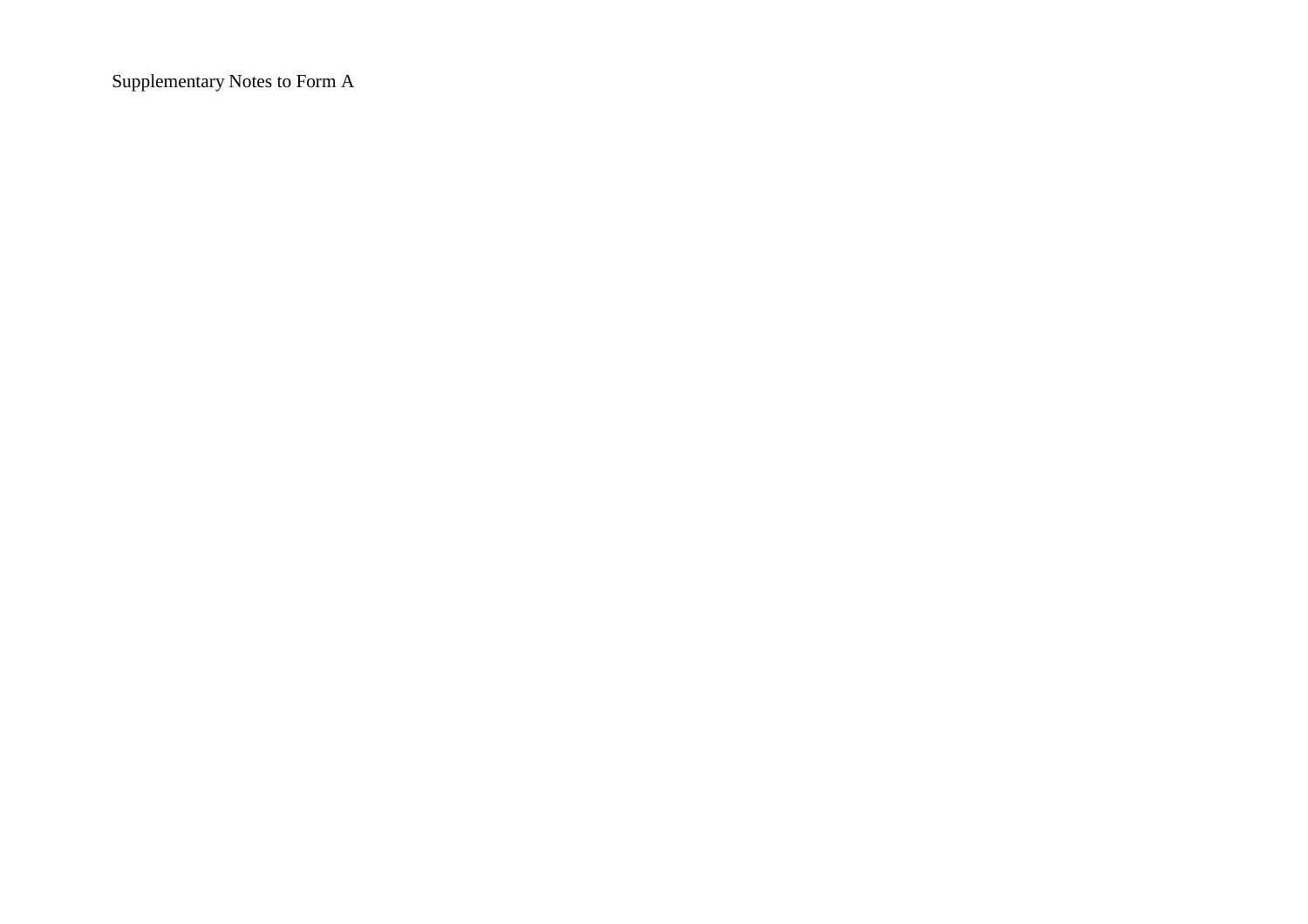# **EuroGOOS SURVEY OF REQUIREMENTS**

#### **NOTES FOR COMPLETING FORMS**

#### **PART A GOOS DATA AND PRODUCTS GRADING**

If you might use data products and services from GOOS, please read Part A and complete Form(s) A. Refer to Table 2 for key terms and lists of variables. Partially completed forms are welcome if your requirements cannot be specified in this amount of detail.

#### **Required data types and products**

Table 2 lists most of the raw data variables proposed as properties of the ocean which could be measured operationally either globally by GOOS, or in coastal and regional sub-programmes or modules of GOOS. "The Case for GOOS" p. A15 Annexe 5 lists typical products.

The objective of Part A of the survey is to provide the following information:

- 1) What parameters or variables in the ocean or coastal seas are of use to you?<br>2) What types of products, scales, spatial resolution, and accuracy do you need
- What types of products, scales, spatial resolution, and accuracy do you need?
- 3) For what period into the future is it most useful to have forecasts?
- 4) What medium for delivery of information would you prefer?

Your organisation probably only requires a small number of the possible data types shown in Table 2. For each data type or combination of data types which you require, please complete a survey Form A 'Product Grading'. Select from Table 2 the relevant variable(s) and enter in column 1 on the Form A. Then tick or grade the various accuracies, product types, and delivery media which you require. If you require data from a number of variables, you may group or aggregate them onto single forms, provided that you require all the variables on that form with similar levels of accuracy, resolution, latency, geographical coverage, etc. Data which require different sampling and treatments must be entered on different forms.

Photocopy as many extra copies of Form A as you need. Three forms are provided.

#### **Column 1 - Variables**

The variables and parameters which describe the physical state of the ocean, and a range of biological, chemical, and geological factors, are listed in 13 groups in Table 2. Certain concepts such as heat flux or currents appear in different groups, e.g., surface layers, deep ocean, boundary currents, etc. When entering your choice of variable(s) in Column 1 of the Form you need only enter the number(s) of each of the variable(s) from Table 2.

Some data types which are very dependent upon particular instruments, such as satellite remote sensed sea surface temperature, XBT, CTD etc., are listed as separate variables, but in each case only once.

The data are listed in Table 2 as basic physical and environmental variables in most cases because these are the lowest levels of information which are likely to be needed by users operating assimilation programmes for descriptive and forecasting models, conducting research, or acquiring data to develop specialised multi-parameter products. If you generally require combined products such as combined 10 day forecasts of wind speed, wave conditions, currents, and ice conditions, list the numbers of the most useful combination of variables in Column 1. If there are two or more such groupings which are likely to be useful, please enter them on separate Forms A.

In many cases the unit or dimension of the variable is obvious, e.g. °C or PSU or m s<sup>-1</sup>. If possible, state the preferred or most generally used unit for the data type, e.g.  $\mu$ g l<sup>-1</sup>, ppm, km/day, megawatts km<sup>-2</sup>, or units of radioactivity, etc. This information will ensure that the accuracy and precision required are unambiguous.

At the end of Table 2 the following categories occur: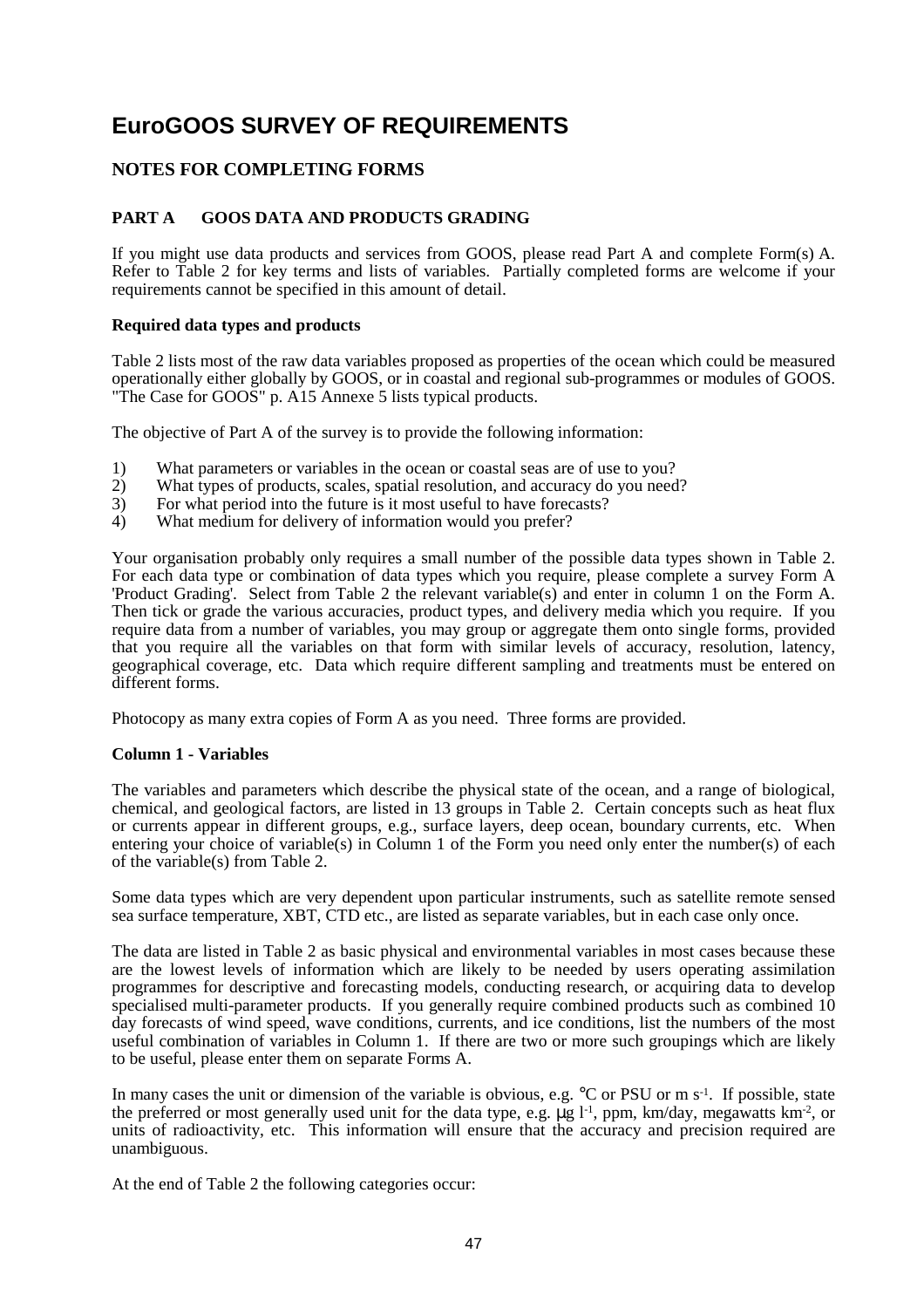- Year-long or multi-year time series
- Decadal time series
- Multi-decade time series
- Climatic statistics
- Spatial statistics
- Past model outputs
- Composite multi-parameter products
- Spectra or other reduced statistics

These category numbers can be used in combination with the Variable or groups of Variables to qualify further the type of products which you need.

**Grading:** For Column 2 and subsequent columns you have the option to either tick the values which you consider to be useful, or to grade the options on a scale of 1-5. The grade scale is:

- 5. An ideal product which would meet the highest requirements.
- 4. A good product which would be very useful.
- 3. A useful product.<br>2. This might be use
- This might be useful, but it falls short of what we need.
- 1. Marginal. Might have some occasional use.
- Blank. This is of no interest to my organisation.

If you do not wish to grade your choices, please make only one entry as a tick against the value which you consider useful. This will be valued as a Grade 3 mark in analysis of the Forms.

Allocation of Grades: The objective is to rank products in order, from those which are most useful to those which it would be pointless to develop. When allocating grades, please start at the coarse/low resolution/low value end for each characteristic and consider the values which would not be useful. Work upwards to values or products of greater use to you. When you reach a value or type of product which would be useful, give it a grade or tick. Allocate grade 5 to the accuracy/resolution/ delivery etc. which would satisfy your requirements. Please do not mark higher levels of accuracy/resolution/etc. than are needed. This would tend to delay development of an operational system. It is assumed that higher levels of accuracy/resolution/faster delivery etc. would satisfy your requirements

You can skip grades, marking one as '1', the next '3', and the next '5' if you wish.

In making your choice, do not be constrained by what you know to be available or measurable in 1993. In 10 years time it may be possible to create the product at the accuracy and speed you really need.

#### **Column 2 - Geographic Coverage**

Grade the typical areas of geographical coverage which you are most likely to require. There is no need to indicate actual oceans or sea areas, although this information can be added in Column 12 as an option. Coastal seas are defined as including wetlands and coastal waters out to a distance of 10-20km. Shelf Seas are defined as full continental shelf width, or out to 200 nautical miles. Ocean basin means North Atlantic, Southern Ocean, etc.

#### **Column 3 - Product Type**

This column allows you to grade the type of products or level of processing which you are most to require.

- Raw data defines a stream of observational data with time and geographical co-ordinates plus quality control information. Such data could be delivered operationally for assimilation into models, or for hazard or alert warnings.
- Processed data implies that a form of statistical treatment, contouring, averaging, gridding, has been applied, or that variables have been combined or corrected to obtain derived parameters. These data have not been assimilated into operational or research models.
- Hindcast data describes data sets which have been processed through a numerical model to provide the best possible description or approximation to a past state of the ocean. Hindcast model output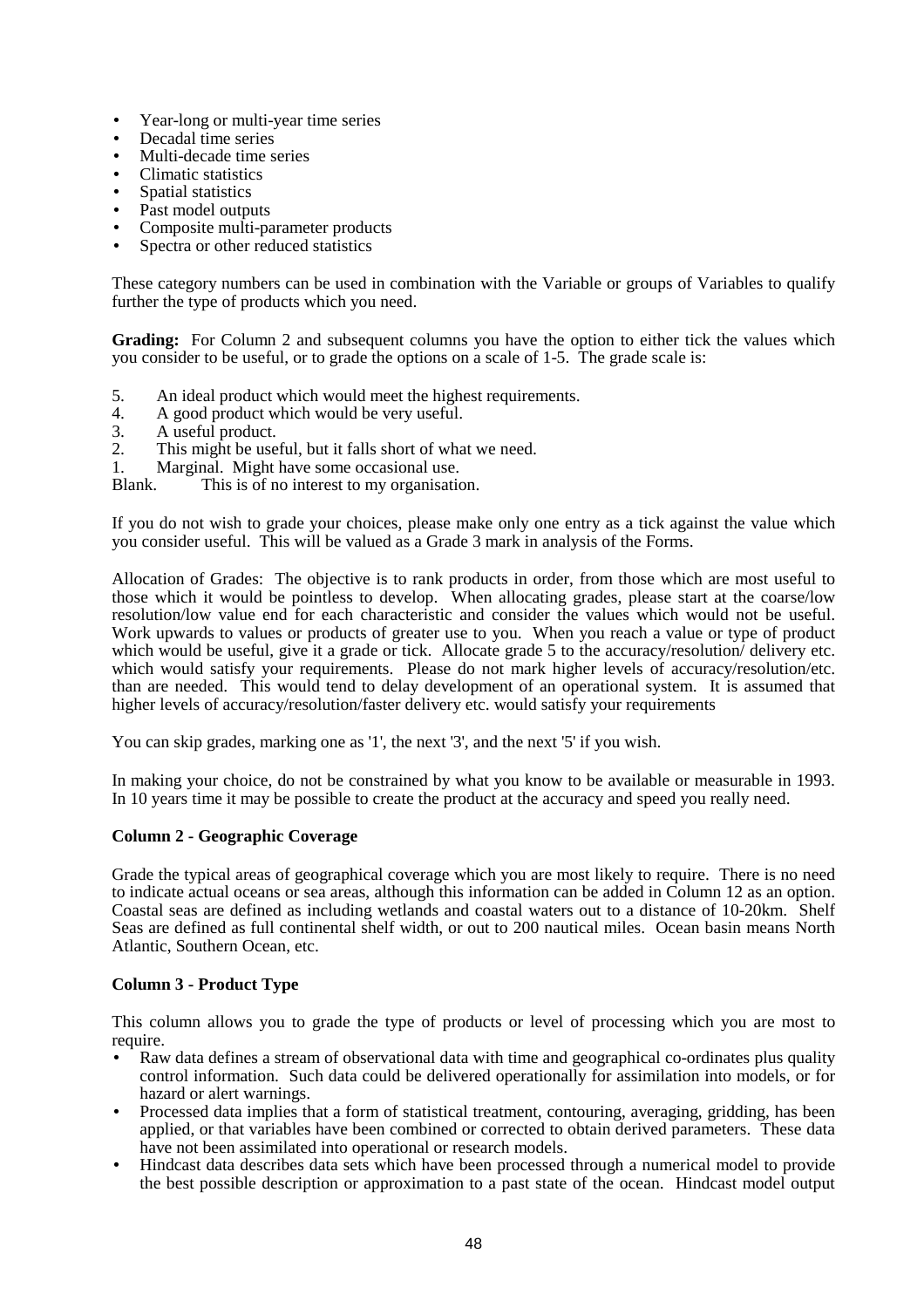would resolve or detect details and process not shown by the raw data, and present fields at a higher resolution.

- Nowcast products are model outputs which seek to provide the most accurate and rapidly available description of the state of the ocean at the time of data distribution.
- Forecast products will be concentrated on periods of 10 days or longer. See column 10 for detailed grading.
- Statistical products include a wide range of climatic and engineering summaries of data such as spectra, occurrence and exceedance diagrams, predicted maxima and minima, percentage probabilities, recurrence intervals, variability, co-occurrence probabilities, inter-annual changes, anomalies as departures from multi-year mean values, etc.

#### **Column 4 - Variable Accuracy**

Data or derived data products have an accuracy determined in part by the accuracy of the original observations, and in part by the subsequent transmission, processing, assimilation, and modelling. If the product which you require is a set of raw data prior to assimilation, the accuracy you stipulate will define the accuracy of observation. If you require a processed or modelled output, the accuracy refers to the accuracy of the product or data set provided to you as compared to a check of the predicted value subsequently observed in the field.

For those physical variables which are expressed in numerical fields, contours, or vectors, the accuracy is expressed as an error % of the typical mean value or range. For chemical concentrations, this is also the case. For characteristics or variables which are themselves composite, or are usually described with several component variables (e.g. time of arrival, phase, amplitude, position, direction, etc.) it is not possible to show all the components in Table 2. Biological data often consist of qualitative, descriptive, and numerical data in combination. Please assume that the necessary species information is included in the product, and apply the accuracy criteria to the quantitative data. Comments on important criteria, species information, units, expected range of values, etc., may be added in Column 1 or Column 12 of the Form. Please note that commercial fisheries data and fisheries monitoring and stock assessment are excluded from the observing system of GOOS as these activities are conducted by other agencies.

#### **Column 5 - Variable Precision**

Grade the precision required as a % of range or mean value for each variable.

#### **Column 6 - Spatial Resolution**

If you require raw data prior to modelling or processing, grade the lateral spatial resolution of field data sampling which would be required. Horizontal spatial resolution of products resulting from diagnostic and forecasting models can be significantly finer and contain more detail than the original observing scheme. Grade the spatial resolutions required.

#### **Column 7 - Vertical resolution**

Assuming a data set consisting of profiles or sections showing variable values and properties at standard depth intervals, or a fully 3-dimensional data set, grade the vertical resolution which you require for each variable. Table 2 allows you to select variables which are specified as sea surface, upper layer, or deep ocean, and you may specify different vertical resolutions depending on the depth. Where Table 2 does not present the same variable in different depth ranges, but you wish to specify variable vertical resolution, please add notes in Column 12.

#### **Column 8 - Temporal Resolution**

Temporal resolution of an observing scheme or data product defines the time interval of observational data sampling or the time step of output data presentation at a single point, or within a defined standard area. It is therefore linked to spatial resolution. If you require unprocessed observational data, grade the temporal resolution which you would require within a square of the preferred spatial resolution indicated in Column 6. If you require processed, assimilated, or model output data, the product may either include data sets repeated at the time step of the model, or reduced or averaged products, fluxes, velocities, etc., based on integrations of the model. In either case, please grade the temporal resolution you require.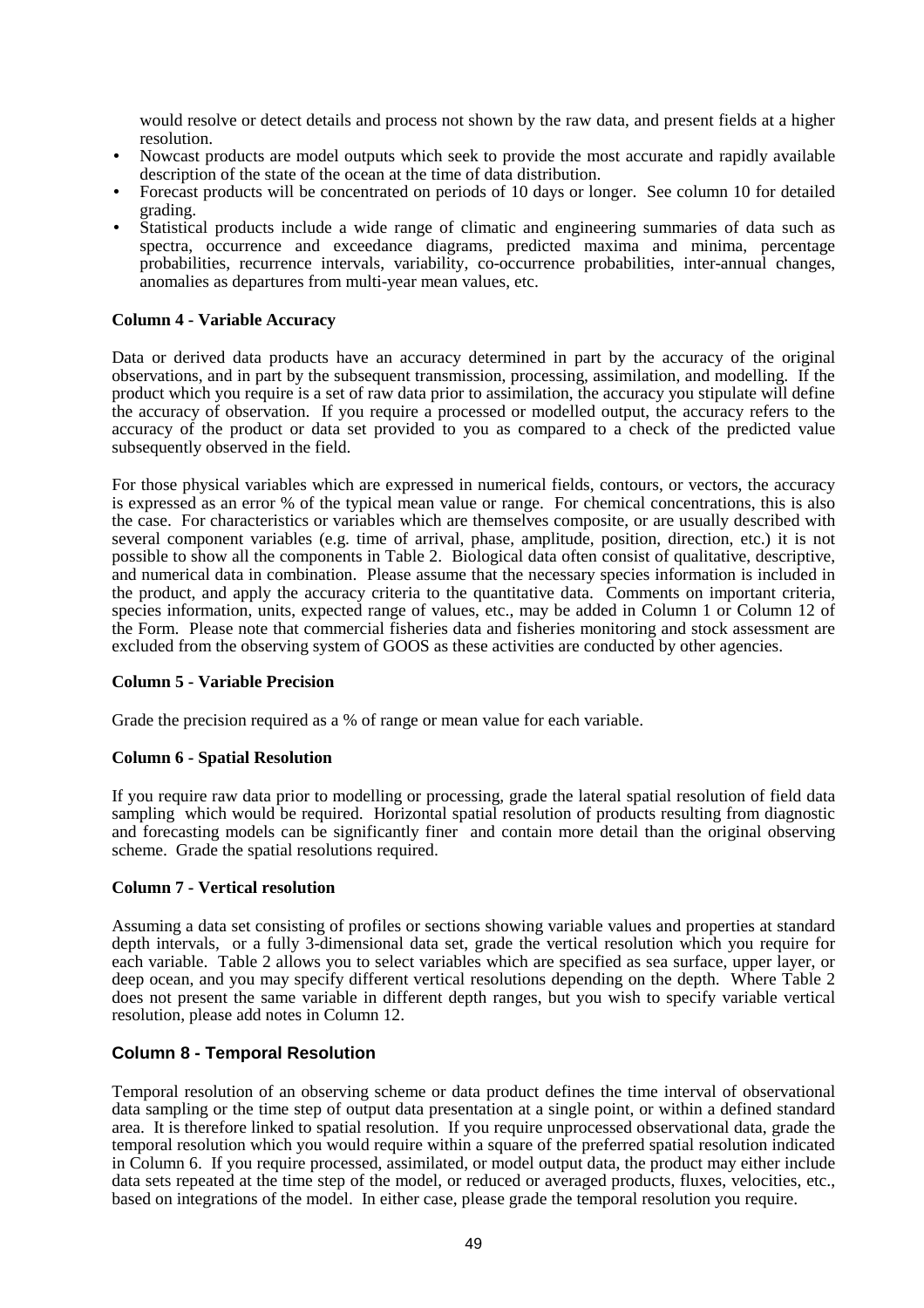#### **Column 9 - Latency of Delivery**

The latency of delivery defines the time elapsed between observation of the last variable value at sea which is included in the data set, and the delivery of the data or product to the user. Thus a 10-day forecast which is computed rapidly and delivered within 6 hours will have a maximal value; the same forecast delivered after 5 days has less value. Long period forecasts will require a great deal of data and computation, and it would be reasonable to allow a latency of 1 month for a 1 year forecast.

#### **Column 10 - Forecast Period**

GOOS will concentrate on providing data sets describing oceanographic physical, chemical, and biological processes with periods of variability longer than atmospheric weather. There may be some overlap of interest with conventional marine meteorological services, but the intention is to provide a continuity of services, and to avoid duplication. Most GOOS forecasts will be for periods of 10 days or more. Accuracy and temporal and spatial resolution will tend to degrade with increased period of forecast

#### **Column 11 - Delivery Medium**

GOOS data and data products may be delivered through any global communications system, satellite links, academic networks, or dedicated operational links. Users requiring large volumes of data for operational models should select appropriate media for data delivery. The prioritised method of data delivery should be chosen for higher level data products. Very high data rate links may exist in a few years time, together with improved versions or additions to the WMO Global Telecommunications System.

Thank you for completing Form A. If there are further details of your activities or requirements which would help in the design of GOOS, please add them in the space for supplementary notes on the back of Form A.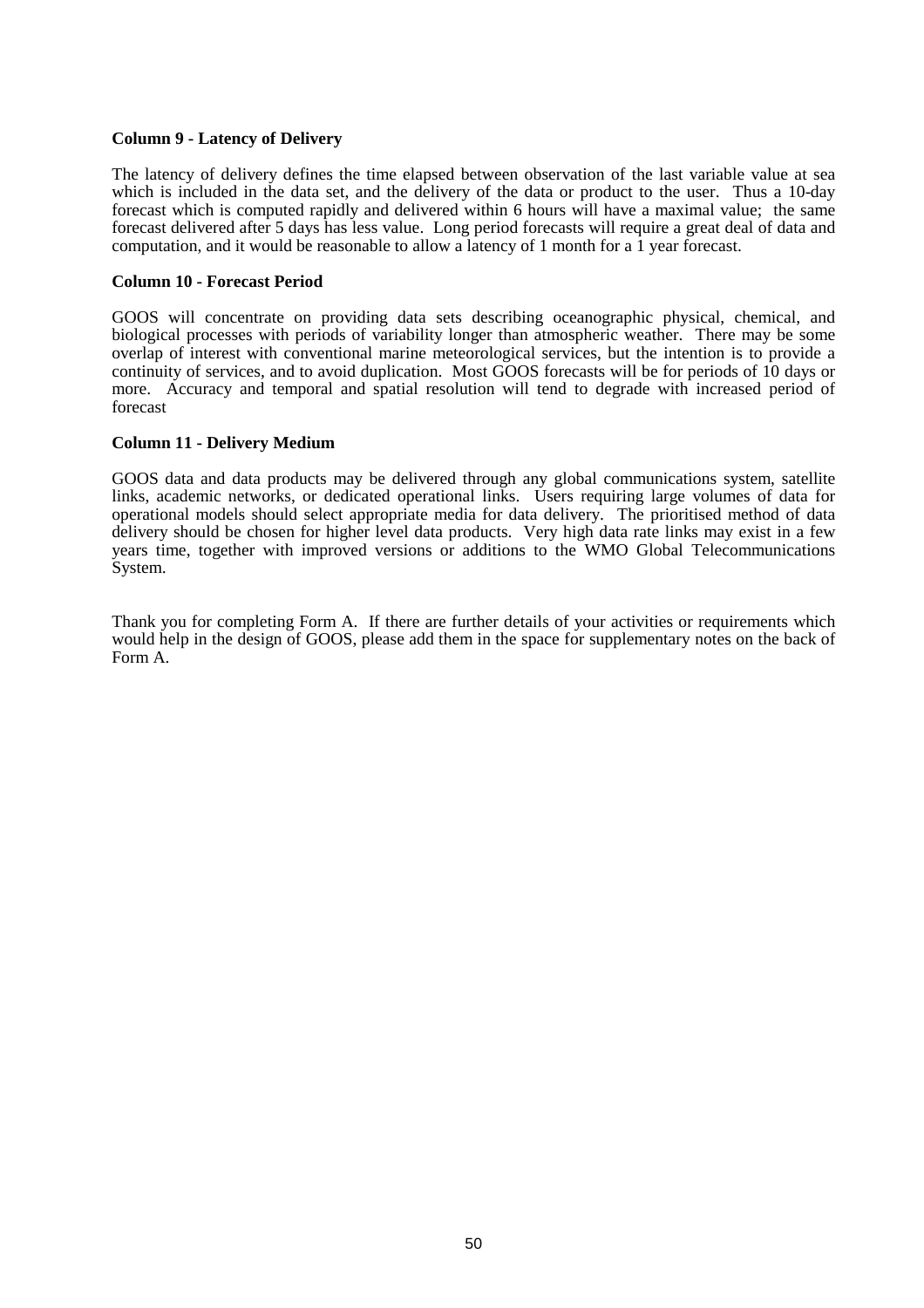# **EuroGOOS SURVEY**

# **TABLE 2 data variables and parameters in goos data products**

**PLEASE SELECT FROM THIS TABLE TO COMPLETE COLUMN 1 OF FORM(S) A**

# **A. SURFACE FIELDS**

- 1. Sea surface temperature<br>2. Sea surface Wind stress
- 2. Sea surface Wind stress<br>3. Velocity
- 3. Velocity<br>4 Direction
- 4. Direction<br>5. Heat flux
- 5. Heat flux
- 6. Moisture flux
- 7. Precipitation
- 8. Sea surface salinity
- 9. Wave spectrum
- 10. Wave direction spectrum<br>11. Waves Hs
- Waves Hs
- 12. Wave Period
- 13. Wave swell<br>14. Sea surface
- 14. Sea surface CO<sub>2</sub><br>15. Sea surface GHC
- Sea surface GHGs

### **B. Sea surface TOPOGRAPHY**

- 16. Hourly mean sea level<br>17. Marine geoid
- Marine geoid
- 18. Monthly mean sea level
- 19. Sea level anomaly
- 20. Oceanic tides<br>21. Geostrophic c
- Geostrophic currents
- 22. Meteorological forcing

# **C. UPPER LAYER FIELDS**

- 23. XBT sections
- 24. XCTD sections
- 25. Tropical upper ocean, structure
- 26. Upper ocean heat content
- 27. Upper ocean salinity
- 28. Upper ocean fresh water
- 29. Upper ocean heat transport
- 30. Upper ocean heat flux
- 31. Fresh water transport
- 32. Fresh water flux
- 33. Salt transport<br>34. Salt flux
- 34. Salt flux<br>35. Buovanc
- Buoyancy flux
- 36. Upper ocean velocity fields<br>37 Momentum fields
- 37. Momentum fields<br>38 Surface currents
- 38. Surface currents<br>39. Upwelling veloc
- Upwelling velocities
- 40. Downwelling velocities
- 41. Eddies, jets, fronts 42. Carbon transport
- 43. Carbon inventory
- 44. Carbon budgets

# **D. SEA ICE**

- 45. Extent, boundary, leads, %
- 46. Concentration<br>47. Surface ice sta
- 47. Surface ice state<br>48. Surface ice rough
- 48. Surface ice roughness<br>49. Thickness
- 49. Thickness<br>50. Temperatu
- **Temperature** 51. Air, sea, ice, temperatures
- 52. Ice motion
- 53. Albedo
- 54. Snow on ice
- 55. Water on ice

# **E. ICE SHELVES**

- 56. Extent, boundary<br>57. Topography
- 57. Topography<br>58. Roughness
- 58. Roughness<br>59. Surface stat
- 59. Surface state<br>60. Bottom topos
- Bottom topography
- 61. Snow line
- 62. Mass balance
- 63. Albedo
- 64. Surface temperature
- 65. Surface ice velocity
- 66. Sub-shelf ocean circulation

# **F. ICEBERGS**

- 67. Numbers
- 68. Distribution
- 69. Trajectories
- 70. Area, volume

## **G. DEEP OCEAN**

- 71. CTD sections
- 72. Deep ocean salinity
- 73. Deep ocean ht storage
- 74. Deep ocean carbon storage
- 75. Deep ocean water storage
- 
- 76. Ocean tracers<br>77. Ocean bounda Ocean boundary currents
- 78. Inter-basin straits currents

## **H. SEA BED**

- 79. Bathymetry
- 80. Surface outcrops<br>81. Surface sediments
- Surface sediments
- 82. Gridded bathymetry
- 83. Gravity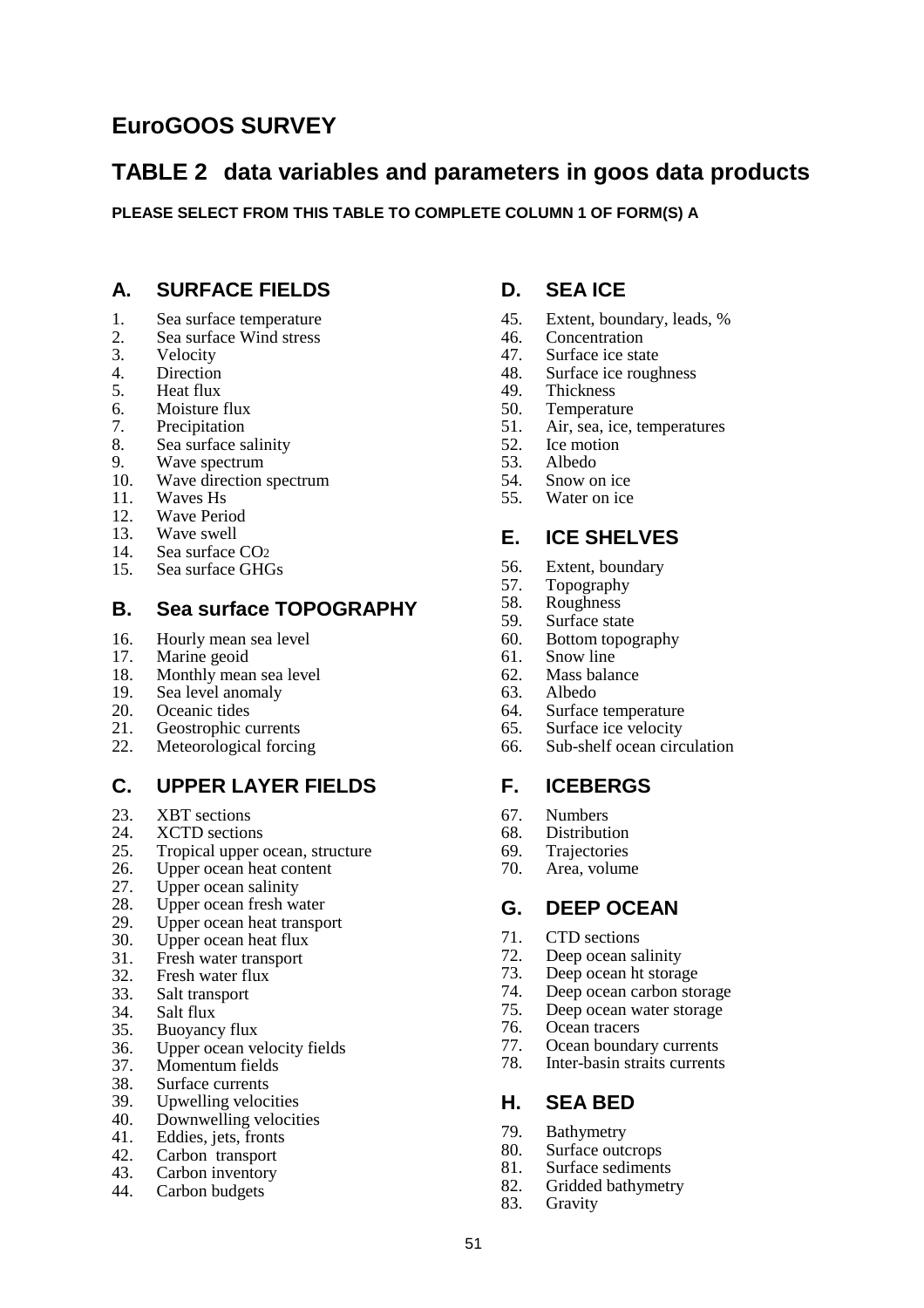- 84. Magnetics
- 85. Heat flow

#### **I. COASTAL & SHELF**

- 86. Coastline map
- 87. Hinterland topography
- 88. Coastal bathymetry
- 89. Shelf bathymetry
- 90. Tidal constants<br>91. Tidal ellipses
- 91. Tidal ellipses<br>92. Stratification
- 92. Stratification<br>93. River runoff
- 93. River runoff<br>94 Land non-riv
- 94. Land non-river runoff<br>95 Sediment transport
- 95. Sediment transport<br>96. Wetlands character
- Wetlands characteristics

#### **J. BIO-GEOCHEMICAL**

- 97. Chlorophyll<br>98. Nitrate
- 
- 98. Nitrate<br>99. Phosph Phosphate
- 100. Oxygen
- 101. Silicate
- 102. Iron
- 103. Biological pigments
- 104. Pathogens
- 105. Synthetic organics
- 106. Artificial radionuclides
- 107. Petroleum hydrocarbons
- 108. Pesticides & Herbicides
- 109. Trace metals
- 110. PAHs
- 111. Pharmaceutical wastes
- 112. Phytoplankton
- 113. Zooplankton
- 114. Carbon dioxide
- 115. Tritium
- 116. Aquatic toxins
- 117. Human health risks
- 118. Suspended sediments

# **K. OPTICS**

- 119. Incident light spectrum
- 120. Depth of photic zone
- 121. Transmissivity
- 122. RS reflected light spectrum
- 123. Phosphorescence
- 124. Bioluminescence
- 125. Secchi disk depth

#### **L. ACOUSTICS**

- 126. Sound velocity profiles
- 127. Sound ray paths
- 128. Acoustic scattering
- 129. Reverberation characteristics
- 130. Ambient noise spectrum
- 131. Anthropogenic noise
- 132. Seabed acoustic prop's
- 133. Acoustic tomography
- 134. Acoustic thermometry
- 135. Acoustic models (shelf)
- 136. Acoustic models (oceanic)

#### **M. DATA STRUCTURE**

- 137. Year-long time series
- 138. Decadal time series
- 139. Multi-decade time series
- 140. Climatic statistics
- 141. Spatial statistics
- 142. Past model outputs
- 143. Composite multi-parameter products
- 144. Spectra or other reduced statistics

#### **N. HINTERLAND**

- 145. Coastal land use
- 146. Vegetation cover<br>147. Agricultural crop.
- 147. Agricultural crops<br>148. Urbanisation
- Urbanisation
- 149. Population density
- 150. Industrial characteristics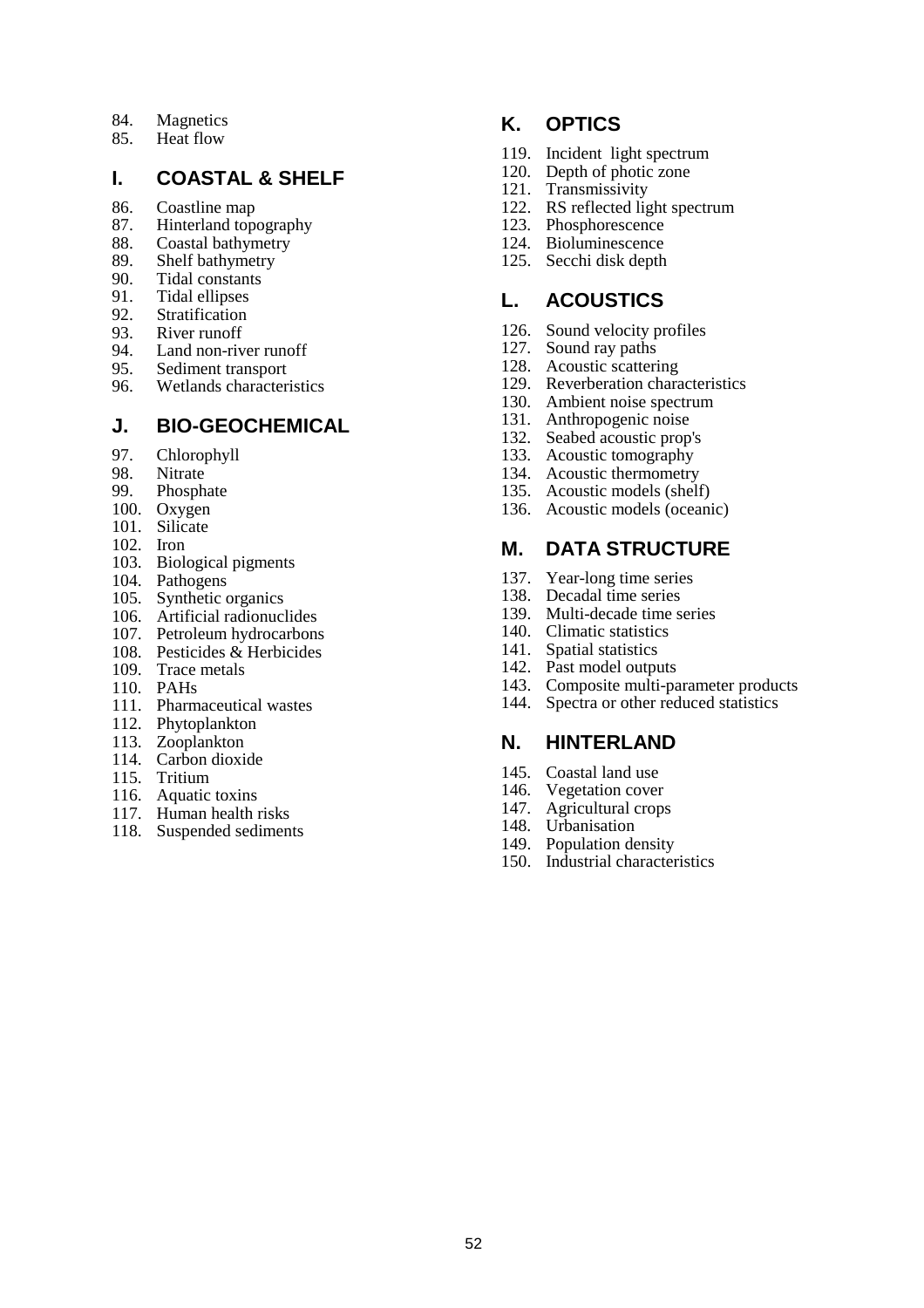# *Acronyms Annexe 3*

| <b>ASW</b>      | Anti-Submarine Warfare                                  |
|-----------------|---------------------------------------------------------|
| <b>CTD</b>      | <b>Conductivity Temperature Depth</b>                   |
| <b>CZEW</b>     | Coastal Zone Earth Watch (ESA)                          |
| <b>ERS</b>      | EuroGOOS Requirements Survey                            |
| <b>ESA</b>      | European Space Agency                                   |
| <b>ESRIN</b>    | European Space Research Centre, Frascati, Italy         |
| <b>ESTEC</b>    | European Space Technology Centre, Netherlands           |
| <b>EuroGOOS</b> | European Global Ocean Observing System                  |
| <b>GHGs</b>     | Greenhouse gases                                        |
| GOOS            | Global Ocean Observing System                           |
| <b>IACMST</b>   | Inter-Agency Committee on Marine Science and Technology |
| <b>IOC</b>      | Intergovernmental Oceanographic Commission              |
| <b>OCCAM</b>    | Ocean Circulation and Climate Advanced Modelling        |
| <b>OECD</b>     | Organisation for Economic Co-operation and Development  |
| <b>OOSDP</b>    | Ocean Observing System Development Panel                |
| <b>OTEC</b>     | Ocean Thermal Energy Conversion                         |
| <b>PAHs</b>     | Polycyclic Aromatic Hydrocarbons                        |
| <b>ROV</b>      | <b>Remote Operated Vehicle</b>                          |
| WG              | <b>Working Group</b>                                    |
| <b>WHOI</b>     | Woods Hole Oceanographic Institution                    |
| <b>XBT</b>      | Expendable Bathythermograph                             |
| <b>XCTD</b>     | <b>Expendable Conductivity Temperature Depth sensor</b> |
|                 |                                                         |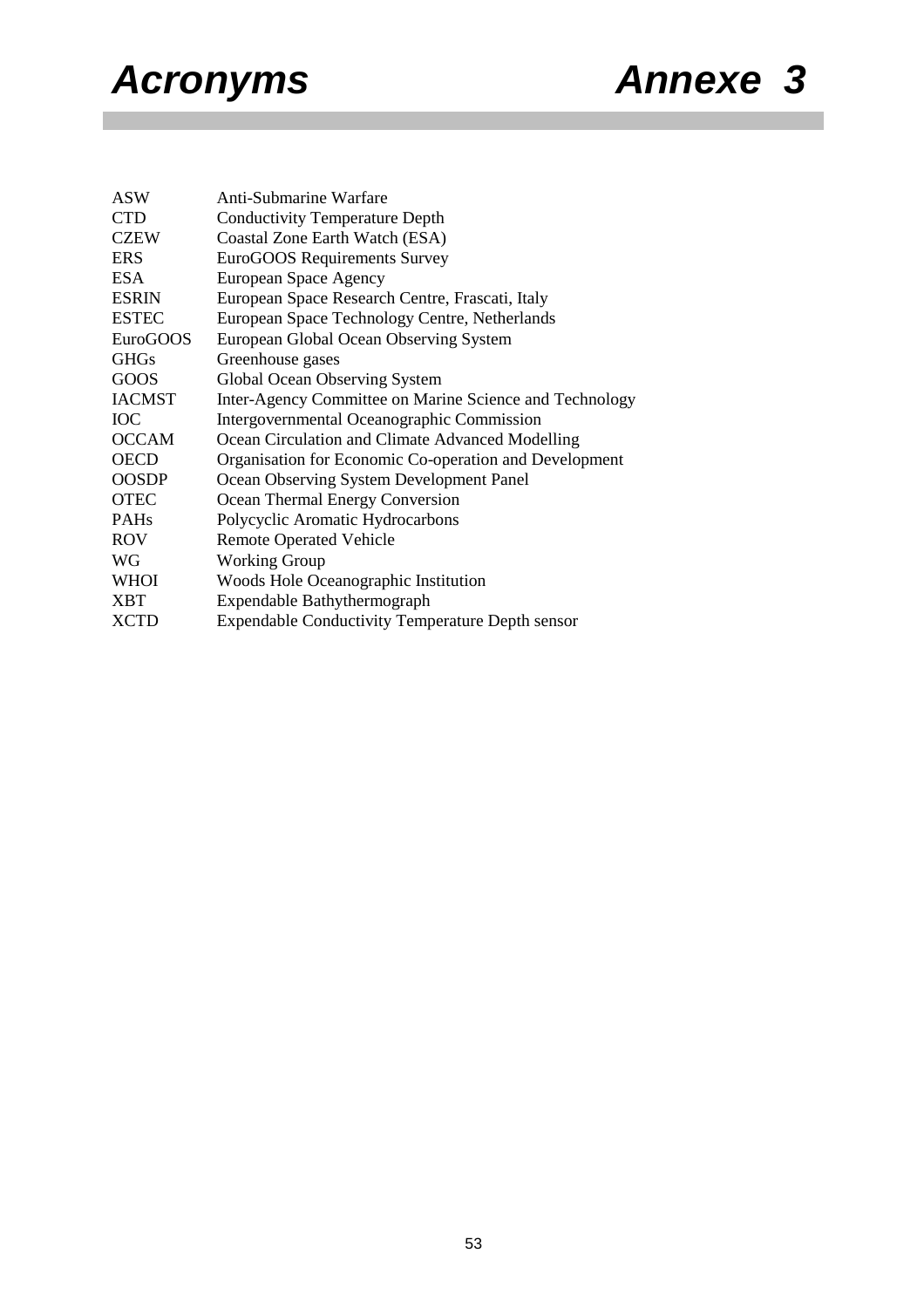#### **Chairman EuroGOOS**

Dik Tromp National Institute for Costal & Marine Management/RIKZ Kortenaerkade 1 PO Box 20907 2500 EX The Hague The Netherlands Tel: +31 70 311 44 23 Fax: +31 70 311 44 00 E-mail: D.Tromp@rikz.rws.minvenw.nl

#### **Director, EuroGOOS**

Nicholas Flemming Southampton Oceanography Centre European Way Southampton SO14 3ZH UK Tel: +44 1703 596242 Fax: +44 1703 596399 E-mail: N.Flemming@soc.soton.ac.uk

#### **Belgium**

Eric Delhez University of Liège Geohydrohynamics & Environment Research (GHER) Sart Tilman B5 B-4000 Liege Belgium Tel: +32 43 66 33 55 Fax: +32 43 66 23 55 E-mail: E.Delhez@ulg.ac.be

Georges Pichot Prime Minister's Services Management Unit of the North Sea Mathematical Models (MUMM) Gulledelle 100 B-1200 Bruxelles Belgium Tel: +32 2 7732111 Fax: +32 2 7706972 E-mail: g.pichot@mumm.ac.be

#### **Denmark**

Erik Buch Danish Meteorological Institute Lyngbyvej 100 2100 Copenhagen Ø Denmark Tel: +45 39157259 (direct) Fax: +45 39270684 E-mail: ebu@dmi.dk

Arne Nielsen Royal Danish Administration of Navigation and Hydrography Overgaden o. Vandet 62 B 1023 Copenhagen N Denmark Tel: +45 32 68 96 05 Fax: +45 31 57 43 41 E-mail: arn@fomfrv.dk

#### **Finland**

Hannu Grönvall Finnish Institute of Marine Research PO Box 33 FIN-00931 Helsinki Finland Tel: +358 9 613941 Fax: +358 9 613 94494 E-mail: hannu.gronvall@fimr.fi

#### **France**

François Gerard Météo France 1 quai Branly 75340 Paris Cedex 07 France Tel: +331 45 56 70 24 Fax: +331 45 56 70 05 E-mail: francois.gerard@meteo.fr

Philippe Marchand DITI-GO-SI IFREMER BP 70 - 29280 Plouzané France Tel: +02 98 22 41 26 Fax: +02 98 22 41 35 E-mail: Philippe.Marchand@ifremer.fr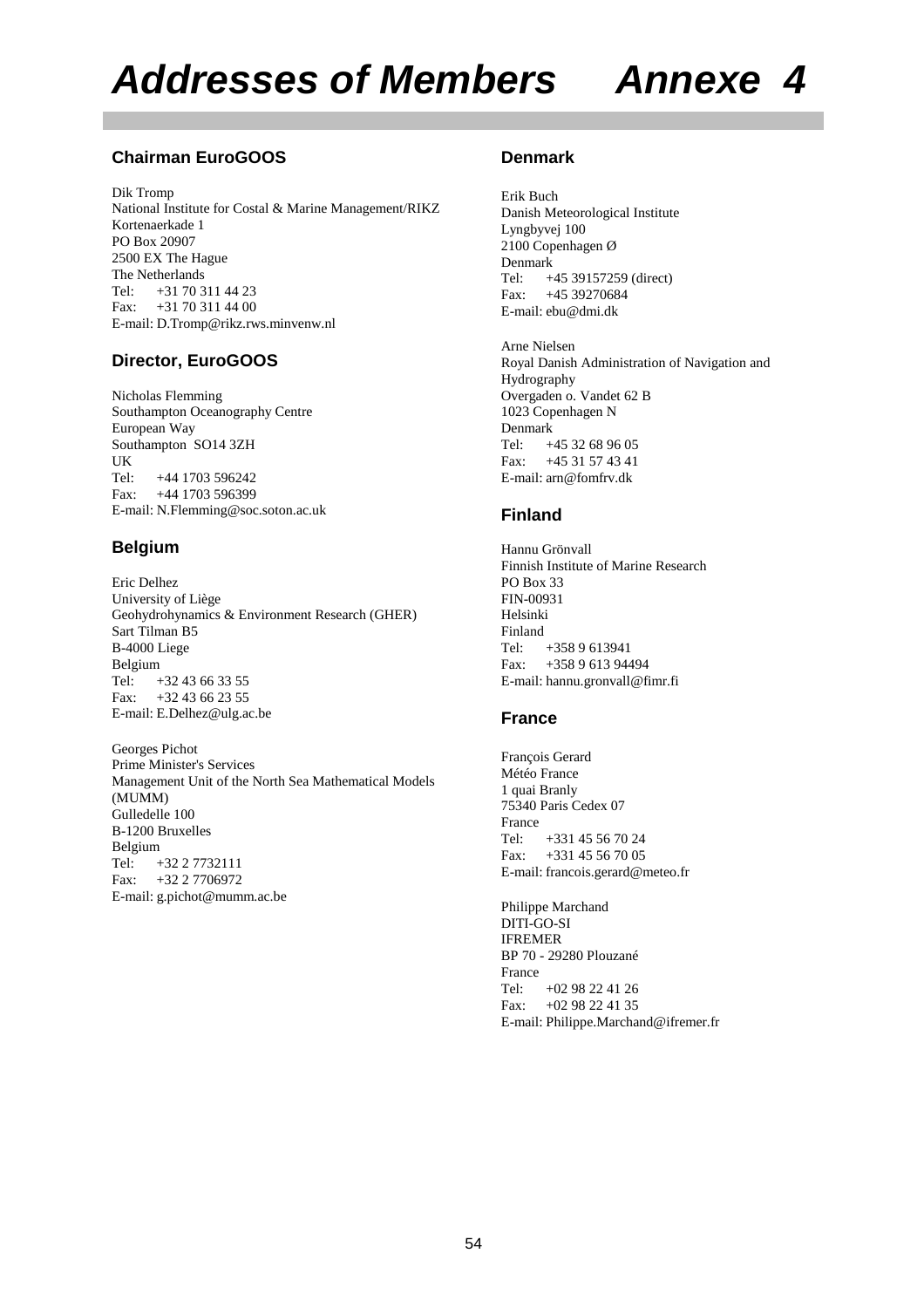#### **Germany**

Dieter Kohnke Bundesamt für Seeschiffahrt und Hydrographie (BSH) Bernhard-Nocht-Str. 78 D. 20359 Hamburg Germany Tel: +49 40 3190 3400 Fax: +49 40 3190 5000 E-mail: Dieter.Kohnke@BSH.d400.de

#### **Greece**

A Eleftheriou Institution of Marine Biology of Crete (IMBC) PO Box 2214, Heraklion 71003 Crete Greece Tel: +3081 242022 Fax: +3081 241882 E-mail: imbc@imbc.gr

Christos Tziavos National Centre for Marine Research Ag. Kosmas 166 04 Elliniko Greece Tel: +301 98 88 444 Fax: +301 98 33 095 / 98 11 713 E-mail: ctziav@erato.fl.ncmr.gr

#### **Ireland**

Bronwyn Cahill Ismaré Marine Institute 80 Harcourt Street Dublin 2 Ireland Tel: 353 1 4757100 Fax: 353 1 4757104 E-mail: bronwyn.cahill@marine.ie

#### **Italy**

Maria Dalla Costa Head, Unit for International Programmes Development Environment Dept. S.P. 069 ENEA - Casaccia Via Anguillarese 301 00060 S.M. di Galeria Rome - ITALY Tel: +39 06 30483946/3092/3951 Fax: 39 06 30483594 E-mail: dallacosta@casaccia.enea.it

Silvana Vallerga CNR Euroufficio - A RI GE Via De Marini 6 16146 Genova Italy Tel: +39 0335 30 3130, +39 0783 22027 Fax: +39 010 6475 800; 39 0783 22002 E-mail: Vallerga@nameserver.Ge.cnr.it

#### **Netherlands**

Leendert J Droppert National Institute for Coastal and Marine Management/RIKZ Directoraat-Generaal Rijkswaterstaat PO Box 20907 2500 EX The Hague The Netherlands Tel: +31 70 3114551 Fax: +31 70 3114321/+31 70 3114600 E-mail: L.J.Droppert@rikz.rws.minvenw.nl

Jan H Stel Director, Netherlands Geosciences Foundation PO Box 93120 2509 AC The Hague The Netherlands Tel:  $+31\,70\,344\,07\,80$ Fax: +31 70 383 21 73 E-mail: goa@nwo.nl

J P van der Meulen **KNMI** PO Box 201 3730 AE De Bilt The Netherlands Tel: +31 30 2206432 Fax: +31 30 2210849 E-mail: vdmeulen@knmi.nl

#### **Norway**

Arne Grammeltvedt DNMI Norwegian Meteorological Institute PO Box 43 Blindern 0313 Oslo NORWAY Tel: +47 22 96 30 00 Fax: +47 22 96 30 50 E-mail: lillian.svendsen@dnmi.no

Ola M Johannessen Nansen Environmental and Remote Sensing Center Edvard Griegsvei 3a N-5037 Solheimsviken Norway Tel: +47 55 29 72 88 Fax: +47 5520 0050 E-mail: ola.johannessen@nrsc.no

Roald Saetre Research Director Institute of Marine Research PO Box 1870 Nordnes 5024 Bergen NORWAY Tel: +47 55 23 8500 Fax: +47 55 23 8531 E-mail: Roald.Saetre@imr.no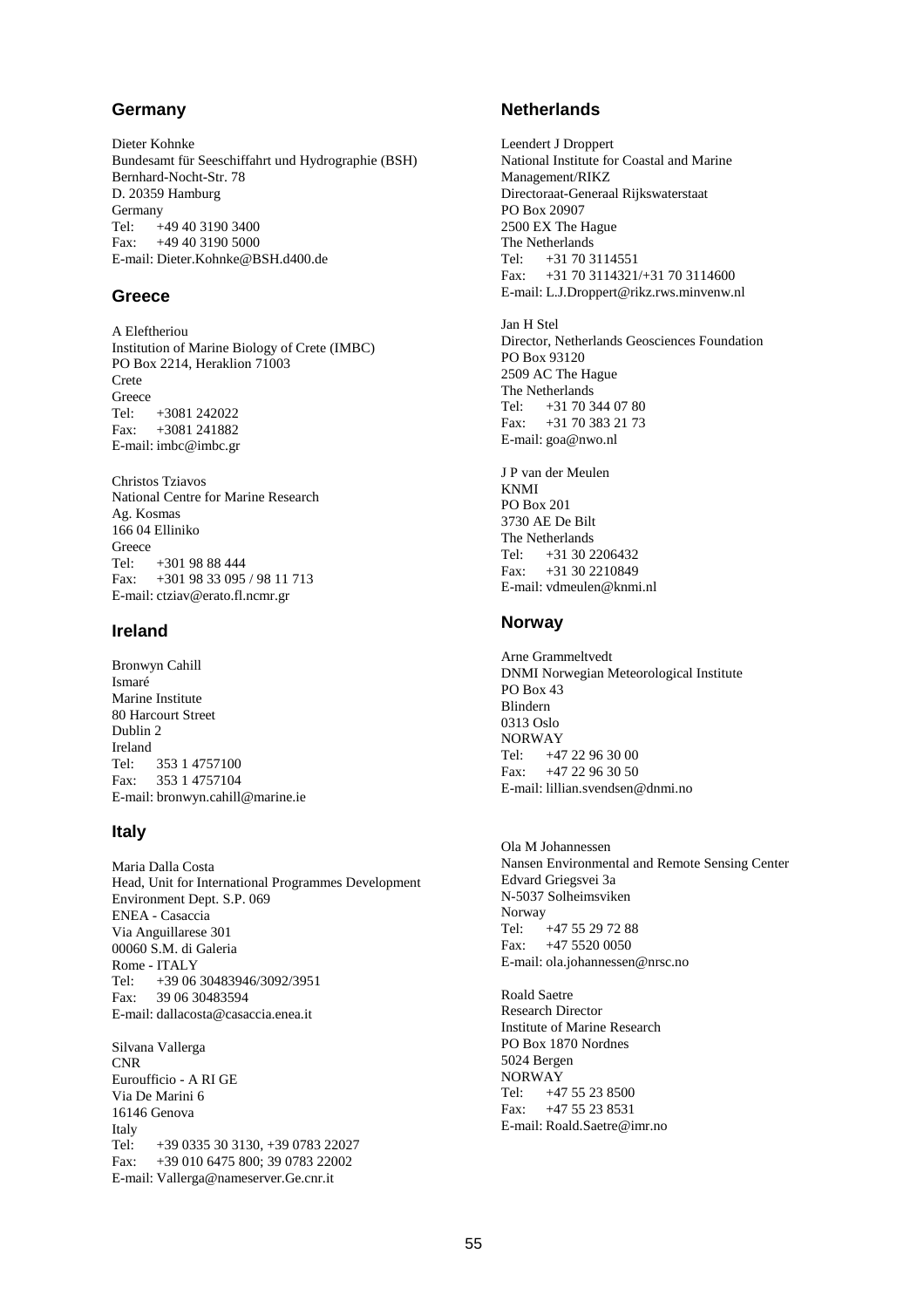#### **Poland**

Wlodzimierz Krzyminski Institute of Meteorology and Water Management Maritime Branch Waszyngtona 42 81-342 Gdynia POLAND Tel: +48 58 20 52 21 Fax: +48 58 20 71 01 E-mail: krzymins@stratus.imgw.gdynia.pl

Jan Piechura Institute of Oceanology Polish Academy of Sciences Powstanców Warszawy 55 81-712 Sopot Poland Tel: +48 58 517281 Fax: +48 58 512130 E-mail: piechura@iopan.gda.pl

#### **Russia**

Valery A. Martyschenko Department for Scientific Research, Marine and Antarctic Studies Roshydromet 12, Novovagankovsky Per. Moscow, 123242 Russia Tel:  $+ 70952524511$ Fax: + 7 095 255 20 90 E-mail: 5431.g23@g23.relcom.ru

#### **Spain**

Gregorio Parrilla Instituto Espanol de Oceanografia Ministerio de Agricultura, Pesca y Alimentacion Corazon de Maria 8 28002 Madrid Spain Tel: +34 91 347 3608 Fax: +34 91 413 5597 E-mail: gregorio.parrilla@md.ieo.es

A Ruiz de Elvira Puertos del Estado Clima Marítimo Avda. del Partenón 10 E-28042 Madrid Spain Tel: +341 524 5568 Fax: 341 524 5506 E-mail: ant@puertos.es

#### **Sweden**

Hans Dahlin Swedish Meteorological and Hydrological Institute S-601 76 Norrköping Sweden Tel: +46 11 495 83 05 Fax: +46 11 495 83 50 E-mail: hdahlin@smhi.se

#### **Turkey**

Ilkay Salihoglu Director Institute of Marine Sciences **METU** PK 28 Erdemli, Icel 33731 Turkey Tel: 90-324-521-2406 Fax: 90-324-521-2327 E-mail: ilkay@ims.metu.edu.tr

#### **UK**

Howard Cattle Ocean Applications Meteorological Office Room 245, London Road, Bracknell Berkshire RG12 2SZ UK Tel: +44 1344 856209 Fax: 01344 854499 E-mail: hcattle@meto.gov.uk

David Palmer Environment Agency National Centre for Instrumentation and Marine Surveillance Rivers House, Lower Bristol Road Bath, Avon BA2 9ES Tel: +44 1278 457333 Ext. 4237 Fax: +44 1225 469939 E-mail: 100750.1466@compuserve.com

John Shepherd Southampton Oceanography Centre Empress Dock, European Way Southampton SO14 3ZH Tel: +1703-595106 Fax: +1703-595107 E-mail: j.g.shepherd@soc.soton.ac.uk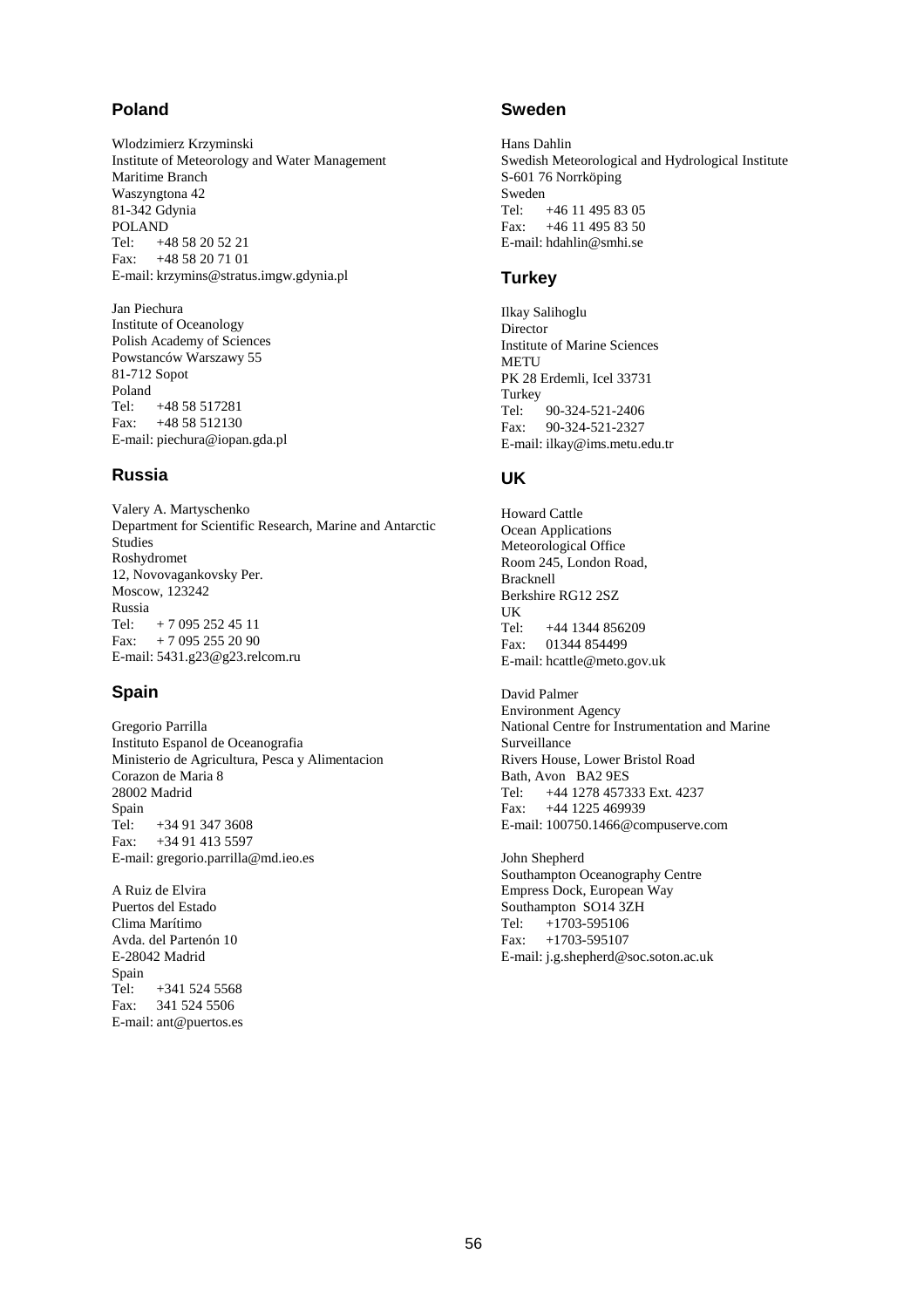# *Tables, extended versions Annexe 5*

|                                 |  |  |  |  |  | <b>Table 1.</b> Variables ranked in the order of number of requests by all respondents. No $=$ number of |  |  |
|---------------------------------|--|--|--|--|--|----------------------------------------------------------------------------------------------------------|--|--|
| respondents requesting variable |  |  |  |  |  |                                                                                                          |  |  |

|                | respondents requesting variable |                           |        |      |                             |                           |                |
|----------------|---------------------------------|---------------------------|--------|------|-----------------------------|---------------------------|----------------|
| Rank           | <b>Variable</b>                 | <b>Variable Group</b>     | No     | Rank | <b>Variable</b>             | <b>Variable Group</b>     | No             |
| $\mathbf{1}$   | <b>Current Velocity</b>         | Surface fields            | 94     | 69   | Artificial radionuclides    | Biogeochemical            | 16             |
| $\sqrt{2}$     | <b>Current Direction</b>        | Surface fields            | 93     | 70   | PAHs                        | Biogeochemical            | 16             |
| $\mathfrak{Z}$ | Waves Hs                        | Surface fields            | 85     | 71   | Pesticides & Herbicides     | Biogeochemical            | 16             |
| $\overline{4}$ | Wave Period                     | Surface fields            | 81     | 72   | Transmissivity              | Optics                    | 15             |
|                |                                 |                           |        | 73   | Albedo                      | Sea Ice                   | 15             |
| 5              | Sea surface temperature         | Surface fields            | 79     |      |                             |                           |                |
| 6              | Wave direction spectrum         | Surface fields            | 75     | 74   | Ambient noise spectrum      | Acoustics                 | 15             |
| 7              | Sea surface Wind stress         | Surface fields            | 71     | 75   | Seabed acoustic prop's      | Acoustics                 | 15             |
| $\,$ 8 $\,$    | Wave spectrum                   | Surface fields            | 68     | 76   | Magnetics                   | Sea Bed                   | 15             |
| 9              | Wave swell                      | Surface fields            | 67     | 77   | Salt transport              | <b>Upper Layer Fields</b> | 15             |
|                | Coastal bathymetry              |                           | 60     | 78   | Carbon dioxide              | Biogeochemical            | 15             |
| 10             |                                 | Coastal & Shelf           |        |      |                             |                           |                |
| 11             | Sea surface salinity            | Surface fields            | 60     | 79   | Sea surface CO <sub>2</sub> | Surface fields            | 15             |
| 12             | Coastline map                   | Coastal & Shelf           | 58     | 80   | Acoustic tomography         | Acoustics                 | 14             |
| 13             | Bathymetry                      | Sea Bed                   | 56     | 81   | Gravity                     | Sea Bed                   | 14             |
| 14             | Surface currents                | <b>Upper Layer Fields</b> | 55     | 82   | Fresh water flux            | <b>Upper Layer Fields</b> | 14             |
| 15             | Hourly mean sea level           | Sea Surface topogr.       | 48     | 83   | Upper ocean heat content    | <b>Upper Layer Fields</b> | 14             |
|                |                                 |                           |        | 84   |                             | Biogeochemical            | 14             |
| 16             | Sediment transport              | Coastal & Shelf           | 44     |      | Iron                        |                           |                |
| 17             | Shelf bathymetry                | Coastal & Shelf           | 41     | 85   | Distribution                | Icebergs                  | 13             |
| 18             | Surface sediments               | Sea Bed                   | 39     | 86   | Numbers                     | Icebergs                  | 13             |
| 19             | Oceanic tides                   | Sea Surface topogr.       | 38     | 87   | Trajectories                | Icebergs                  | 13             |
| 20             | Geostrophic currents            | Sea Surface topogr.       | 35     | 88   | Depth of photic zone        | Optics                    | 13             |
|                |                                 |                           |        | 89   | Ocean tracers               | Deep Ocean                | 13             |
| 21             | Tidal constants                 | Coastal & Shelf           | 35     |      |                             |                           |                |
| 22             | Upper ocean salinity            | <b>Upper Layer Fields</b> | 35     | 90   | Acoustic models (shelf)     | Acoustics                 | 13             |
| 23             | Precipitation                   | Surface fields            | 35     | 91   | Sound ray paths             | Acoustics                 | 13             |
| 24             | Meteorological forcing          | Sea Surface topogr.       | 34     | 92   | Surface ice state           | Sea Ice                   | 13             |
| 25             | Monthly mean sea level          | Sea Surface topogr.       | 34     | 93   | Reverberation charact.      | Acoustics                 | 12             |
|                |                                 |                           | 34     | 94   | Surface ice roughness       | Sea Ice                   | 12             |
| 26             | River runoff                    | Coastal & Shelf           |        |      |                             |                           |                |
| 27             | Phytoplankton                   | Biogeochemical            | 34     | 95   | Momentum fields             | <b>Upper Layer Fields</b> | 12             |
| 28             | Suspended sediments             | Biogeochemical            | 34     | 96   | Salt flux                   | <b>Upper Layer Fields</b> | 12             |
| 29             | Sea level anomaly               | Sea Surface topogr.       | 33     | 97   | Human health risks          | Biogeochemical            | 12             |
| 30             | Chlorophyll                     | Biogeochemical            | 33     | 98   | Pathogens                   | Biogeochemical            | 12             |
| 31             |                                 | Sea Bed                   | 32     | 99   | Synthetic organics          | Biogeochemical            | 12             |
|                | Gridded bathymetry              |                           |        |      |                             |                           |                |
| 32             | Nitrate                         | Biogeochemical            | 31     | 100  | Anthropogenic noise         | Acoustics                 | 11             |
| 33             | Oxygen                          | Biogeochemical            | 31     | 101  | Temperature                 | Sea Ice                   | 11             |
| 34             | CTD sections                    | Deep Ocean                | 30     | 102  | Carbon transport            | <b>Upper Layer Fields</b> | 11             |
| 35             | Stratification                  | Coastal & Shelf           | 30     | 103  | Sea surface GHGs            | Surface fields            | 11             |
| 36             | Eddies, jets, fronts            | <b>Upper Layer Fields</b> | 30     | 104  | Area, volume                | Icebergs                  | 10             |
|                |                                 |                           |        | 105  | Secchi disk depth           | Optics                    | 10             |
| 37             | Sound velocity profiles         | Acoustics                 | 29     |      |                             |                           |                |
| 38             | Upper ocean veloc.fields        | <b>Upper Layer Fields</b> | 29     | 106  | Extent, boundary            | Ice Shelves               | 10             |
| 39             | Phosphate                       | Biogeochemical            | 29     | 107  | Buoyancy flux               | <b>Upper Layer Fields</b> | 10             |
| 40             | Surface outcrops                | Sea Bed                   | 26     | 108  | Upper ocean heat flux       | <b>Upper Layer Fields</b> | 10             |
| 41             | Heat flux                       | Surface fields            | 26     | 109  | Upper ocean heat transport  | <b>Upper Layer Fields</b> | 10             |
| 42             | Deep ocean salinity             |                           | 25     | 110  | Deep ocean ht storage       | Deep Ocean                | 9              |
|                |                                 | Deep Ocean                |        |      |                             |                           | 9              |
| 43             | Extent, boundary, leads,%       | Sea Ice                   | 25     | 111  | Acoustic models (oceanic)   | Acoustics                 |                |
| 44             | Upwelling velocities            | <b>Upper Layer Fields</b> | 25     | 112  | Snow on ice                 | Sea Ice                   | 9              |
| 45             | Zooplankton                     | Biogeochemical            | 24     | 113  | Water on ice                | Sea Ice                   | 9              |
| 46             | <b>XCTD</b> sections            | <b>Upper Layer Fields</b> | 23     | 114  | Heat flow                   | Sea Bed                   | 9              |
| 47             | Concentration                   | Sea Ice                   | 22     | 115  | Tritium                     | Biogeochemical            | 9              |
|                |                                 |                           | 22     | 116  | Bioluminescence             | Optics                    | 8              |
| 48             | Marine geoid                    | Sea Surface topogr.       |        |      |                             |                           |                |
| 49             | Hinterland topography           | Coastal & Shelf           | $22\,$ | 117  | Surface ice velocity        | Ice Shelves               | 8              |
| 50             | Land non-river runoff           | Coastal & Shelf           | 22     | 118  | Deep ocean carbon stor.     | Deep Ocean                | 8              |
| 51             | Tidal ellipses                  | Coastal & Shelf           | 22     | 119  | Deep ocean water storage    | Deep Ocean                | 8              |
| 52             | XBT sections                    | <b>Upper Laver Fields</b> | 22     | 120  | Carbon budgets              | <b>Upper Layer Fields</b> | 8              |
|                | Moisture flux                   |                           |        | 121  | Carbon inventory            | <b>Upper Layer Fields</b> | 8              |
| 53             |                                 | Surface fields            | 22     |      |                             |                           |                |
| 54             | Downwelling velocities          | <b>Upper Layer Fields</b> | 21     | 122  | Tropic.upper ocean, struct. | <b>Upper Laver Fields</b> | 8              |
| 55             | Silicate                        | Biogeochemical            | 21     | 123  | Bottom topography           | Ice Shelves               | $\tau$         |
| 56             | Wetlands characteristics        | Coastal & Shelf           | 20     | 124  | Sub-shelf ocean circulation | Ice Shelves               | $\tau$         |
| 57             | Trace metals                    | Biogeochemical            | 20     | 125  | Surface temperature         | Ice Shelves               | 7              |
|                |                                 | Biogeochemical            | 19     | 126  | Acoustic thermometry        | Acoustics                 | $\tau$         |
| 58             | <b>Biological pigments</b>      |                           |        |      |                             |                           |                |
| 59             | Air, sea, ice, temperatures     | Sea Ice                   | 18     | 127  | Mass balance                | Ice Shelves               | 6              |
| 60             | Fresh water transport           | <b>Upper Layer Fields</b> | 18     | 128  | Snow line                   | Ice Shelves               | 6              |
| 61             | Petroleum hydrocarbons          | Biogeochemical            | 18     | 129  | Surface state               | Ice Shelves               | 6              |
| 62             | Acoustic scattering             | <b>Acoustics</b>          | 17     | 130  | Topography                  | Ice Shelves               | 6              |
|                |                                 | Biogeochemical            | 17     | 131  | Pharmaceutical wastes       | Biogeochemical            | 6              |
| 63             | Aquatic toxins                  |                           |        |      |                             |                           |                |
| 64             | Inter-basin straits currents    | Deep Ocean                | 16     | 132  | Phosphorescence             | Optics                    | 5              |
| 65             | Ocean boundary currents         | Deep Ocean                | 16     | 133  | Roughness                   | Ice Shelves               | 5              |
| 66             | Ice motion                      | Sea Ice                   | 16     | 134  | Albedo                      | Ice Shelves               | 5              |
| 67             | Thickness                       | Sea Ice                   | 16     | 135  | Incident light spectrum     | Optics                    | $\overline{4}$ |
| 68             | Upper ocean fresh water         | <b>Upper Layer Fields</b> | 16     | 136  | RS reflected light spectrum | Optics                    | 4              |
|                |                                 |                           |        |      |                             |                           |                |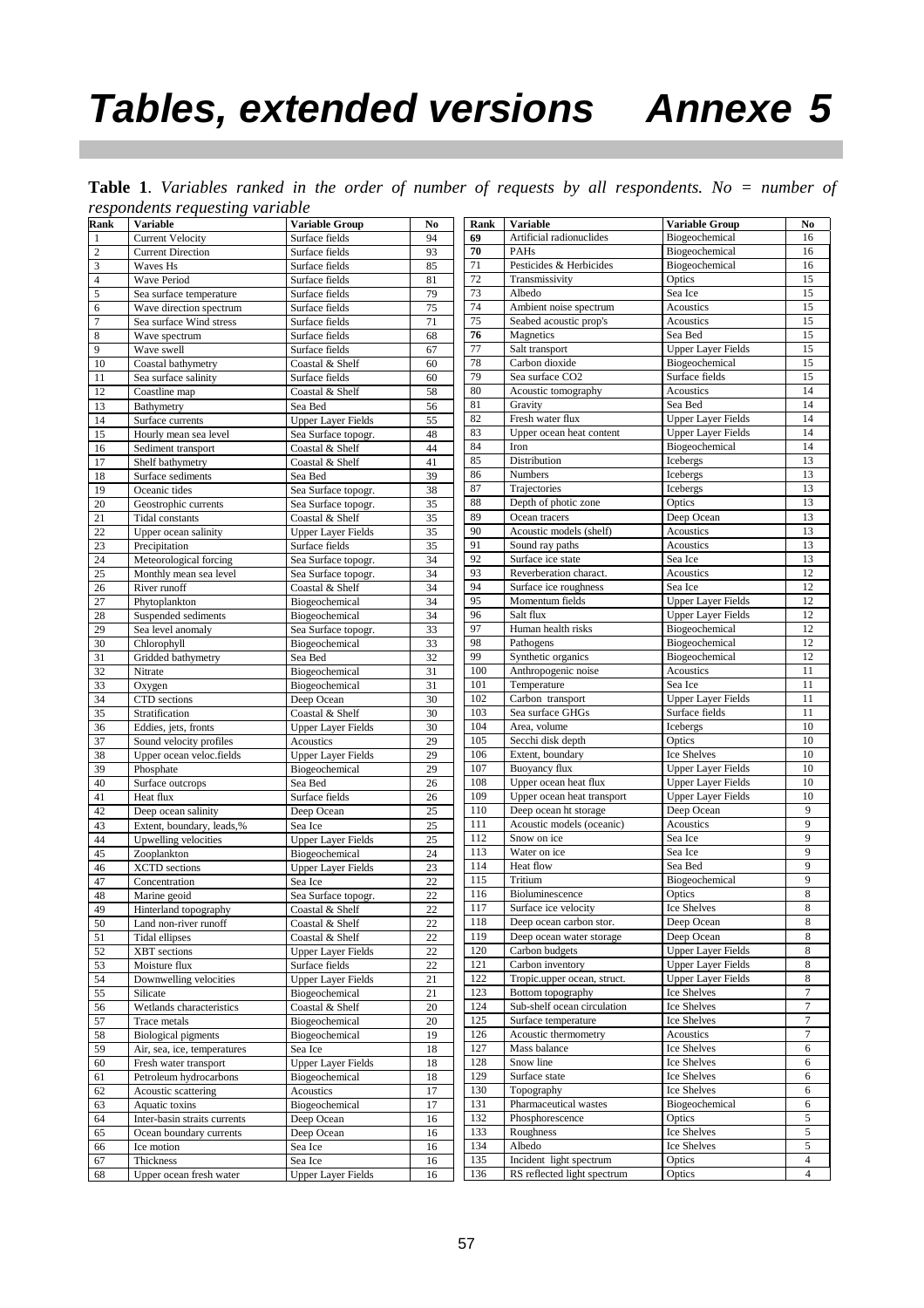**Table 2**. *Variables requested by Single Application Sector respondents. Ranked by no of Sectors (#), then by no of respondents requesting the Variable (*Σ*)*

.

| Sector                                       | <b>Description</b>                                | <b>Application Groups</b>        |                                |                     |                |                |                     |                         |                         |                                                    |
|----------------------------------------------|---------------------------------------------------|----------------------------------|--------------------------------|---------------------|----------------|----------------|---------------------|-------------------------|-------------------------|----------------------------------------------------|
|                                              |                                                   |                                  |                                |                     | <b>Environ</b> |                |                     |                         |                         |                                                    |
|                                              |                                                   |                                  | <b>Building Defence Energy</b> |                     | ment           |                |                     | Food Research Transport | Σ                       | #                                                  |
| Surface fields                               | <b>Current Direction</b>                          | $\overline{4}$                   |                                | 2                   | 2              | 3              | 15                  | 8                       | 35                      | 7                                                  |
| Surface fields                               | <b>Current Velocity</b>                           | $\overline{4}$                   |                                | 2                   | 2              | $\overline{3}$ | 15                  | 7                       | $\overline{34}$         | 7                                                  |
| Surface fields                               | Sea surface temperature                           | 1                                |                                | 1                   | $\overline{2}$ | 3              | 17                  | $\overline{4}$          | 29                      | 7                                                  |
| Surface fields                               | Sea surface Wind stress                           | $\overline{2}$                   |                                | 1                   | 2              | $\overline{2}$ | 14                  | $\overline{4}$          | 26                      | 7                                                  |
| Surface fields                               | Wave direction spectrum                           | $\overline{4}$                   | $\overline{2}$                 | $\overline{c}$      | 1              | 3              | 9                   | 4                       | $\overline{25}$         | 7                                                  |
| Surface fields                               | <b>Waves Hs</b>                                   | $\overline{4}$                   |                                | 2                   | 1              | 3              | $\overline{9}$      | 3                       | 23                      | 7                                                  |
| Surface fields                               | <b>Wave Period</b>                                | $\overline{4}$                   | 1                              | $\overline{c}$      | 1              | $\overline{2}$ | 8<br>9              | $\overline{4}$          | $\overline{22}$         | 7                                                  |
| Surface fields<br>Surface fields             | Wave spectrum<br>Wave swell                       | 3<br>$\overline{4}$              | 2<br>1                         | 1<br>$\overline{2}$ | 1<br>1         | 1<br>1         | 7                   | 4<br>$\overline{4}$     | 21<br>$\overline{20}$   | 7<br>7                                             |
| Coastal & Shelf                              | Coastline map                                     | $\overline{2}$                   | $\overline{2}$                 | 1                   | $\overline{2}$ | 1              | 8                   | 1                       | 17                      | 7                                                  |
| Coastal & Shelf                              | Coastal bathymetry                                | $\overline{2}$                   | 1                              | 1                   | $\overline{2}$ | 1              | 9                   |                         | 16                      | 6                                                  |
| Sea Surface topogr.                          | Hourly mean sea level                             | $\overline{2}$                   |                                |                     | $\overline{c}$ |                | 5                   | 5                       | $\overline{16}$         | 6                                                  |
| Surface fields                               | Sea surface salinity                              | 1                                |                                | 1                   | $\overline{2}$ |                | 16                  | 1                       | $\overline{21}$         | 5                                                  |
| <b>Upper Layer Fields</b>                    | Surface currents                                  | 1                                | $\overline{2}$                 | $\overline{c}$      |                | 1              | 11                  |                         | $\overline{17}$         | $\overline{\mathbf{5}}$                            |
| Biogeochemical                               | Phytoplankton                                     |                                  |                                |                     | 2              |                | 10                  |                         | 15                      | $\overline{\mathbf{5}}$                            |
| Coastal & Shelf                              | River runoff                                      | $\overline{2}$                   |                                | 1                   |                |                | 8                   |                         | 13                      | $\overline{\mathbf{5}}$                            |
| Sea Surface topogr.                          | Oceanic tides                                     | 1                                |                                |                     | 1              |                | 7                   | 3                       | $\overline{13}$         | 5                                                  |
| <b>Upper Layer Fields</b>                    | Upper ocean velocity fields                       | $\overline{c}$                   |                                | 2                   |                |                | 7                   |                         | 13                      | 5                                                  |
| Sea Bed                                      | Gridded bathymetry                                | $\overline{2}$                   |                                | 1                   | 1              |                | $\overline{7}$      |                         | $\overline{12}$         | 5                                                  |
| Coastal & Shelf                              | Sediment transport                                | $\overline{2}$                   |                                | 1                   | $\overline{2}$ |                | 5                   |                         | 11                      | $\overline{\mathbf{5}}$                            |
| Coastal & Shelf                              | Shelf bathymetry<br><b>Tidal constants</b>        | $\overline{2}$<br>$\overline{2}$ | 1                              | 1<br>1              | 1<br>1         |                | 6                   |                         | 11<br>11                | 5<br>5                                             |
| Coastal & Shelf<br><b>Upper Layer Fields</b> | <b>Upwelling velocities</b>                       | 1                                |                                | $\overline{2}$      |                |                | 6<br>6              |                         | 11                      | 5                                                  |
| <b>Acoustics</b>                             | Sound velocity profiles                           | 1                                | $\overline{c}$                 | 1                   |                |                | $\overline{2}$      | 1                       | 7                       | 5                                                  |
| <b>Upper Layer Fields</b>                    | Upper ocean salinity                              |                                  | $\overline{c}$                 | 1                   |                |                | $\overline{12}$     |                         | $\overline{16}$         | $\overline{\mathbf{4}}$                            |
| Biogeochemical                               | Nitrate                                           | 1                                |                                |                     | 4              |                | 9                   |                         | $\overline{15}$         | $\overline{\mathbf{4}}$                            |
| Biogeochemical                               | Chlorophyll                                       | 1                                |                                |                     | 3              |                | 9                   |                         | 14                      | 4                                                  |
| Deep Ocean                                   | <b>CTD</b> sections                               |                                  |                                |                     |                |                | 11                  |                         | 14                      | $\overline{\mathbf{4}}$                            |
| Biogeochemical                               | Suspended sediments                               |                                  |                                |                     |                | $\overline{c}$ | 9                   |                         | 13                      | 4                                                  |
| Biogeochemical                               | Oxygen                                            | 1                                |                                |                     | 3              | $\overline{c}$ | 6                   |                         | 12                      | 4                                                  |
| Surface fields                               | Precipitation                                     | 1                                |                                | 1                   | $\mathbf{1}$   |                | $\mathbf Q$         |                         | $\overline{12}$         | 4                                                  |
| <b>Upper Layer Fields</b>                    | Eddies, jets, fronts                              | 1                                |                                | $\overline{2}$      |                |                | 8                   |                         | 12                      | 4                                                  |
| Coastal & Shelf                              | Land non-river runoff                             | $\overline{2}$                   |                                | 1                   | 1              |                | $\overline{7}$      |                         | 11                      | 4                                                  |
| Coastal & Shelf                              | Stratification                                    | $\overline{2}$                   |                                | 1                   |                |                | 7                   |                         | 11                      | 4                                                  |
| Sea Surface topogr.                          | Geostrophic currents                              | $\mathbf{1}$                     |                                |                     |                |                | 8                   |                         | 11                      | 4                                                  |
| Sea Surface topogr.<br>Surface fields        | Sea level anomaly<br>Heat flux                    | $\overline{2}$<br>1              |                                |                     |                |                | 7<br>8              |                         | 11<br>$\overline{11}$   | 4<br>$\overline{\mathbf{4}}$                       |
| <b>Upper Layer Fields</b>                    | <b>XCTD</b> sections                              | $\overline{c}$                   |                                |                     |                |                | 7                   |                         | 11                      | $\overline{\mathbf{4}}$                            |
| Deep Ocean                                   | Deep ocean salinity                               | 1                                |                                | 1                   |                |                | 7                   |                         | 10                      | $\overline{\mathbf{4}}$                            |
| Sea Surface topogr.                          | Marine geoid                                      | $\overline{c}$                   |                                |                     |                |                | 6                   |                         | 10                      | 4                                                  |
| Sea Surface topogr.                          | Meteorological forcing                            | 1                                |                                |                     | $\overline{2}$ |                | 6                   |                         | 10                      | 4                                                  |
| Sea Surface topogr.                          | Monthly mean sea level                            | $\overline{c}$                   |                                |                     | 1              |                | 6                   |                         | 10                      | 4                                                  |
| Biogeochemical                               | Artificial radionuclides                          | 1                                |                                |                     |                |                | 6                   |                         | 9                       | 4                                                  |
| Biogeochemical                               | <b>Biological pigments</b>                        | 1                                | 1                              |                     | 1              |                | 6                   |                         | $\overline{9}$          | 4                                                  |
| Surface fields                               | Moisture flux                                     |                                  |                                |                     |                |                | 6                   |                         | $\overline{9}$          | 4                                                  |
| <b>Upper Layer Fields</b>                    | Downwelling velocities                            | 1                                |                                | 2                   |                |                | 5                   |                         | 9                       | 4                                                  |
| <b>Upper Layer Fields</b>                    | Fresh water transport                             | 1                                |                                | 1                   |                |                | 6                   |                         | $\boldsymbol{9}$        | 4                                                  |
| <b>Upper Layer Fields</b>                    | <b>XBT</b> sections                               | 1                                | 1                              | 1                   |                |                | 6<br>$\overline{4}$ |                         | $\overline{9}$<br>8     | 4<br>4                                             |
| Coastal & Shelf<br>Coastal & Shelf           | <b>Tidal ellipses</b><br>Wetlands characteristics | $\overline{2}$<br>$\overline{c}$ |                                |                     | 1              |                | $\overline{4}$      |                         | 8                       | $\overline{\mathbf{4}}$                            |
| Coastal & Shelf                              | Hinterland topography                             | $\overline{2}$                   |                                | 1                   | 1              |                | 3                   |                         | 7                       | 4                                                  |
| Sea Ice                                      | Ice motion                                        |                                  |                                |                     |                |                | $\overline{4}$      |                         | 7                       | 4                                                  |
| Surface fields                               | Sea surface CO <sub>2</sub>                       |                                  |                                |                     |                |                | $\overline{4}$      |                         | 7                       | 4                                                  |
| Biogeochemical                               | Human health risks                                |                                  |                                |                     |                |                | 3                   |                         | 6                       | 4                                                  |
| Biogeochemical                               | Pathogens                                         | 1                                |                                |                     | $\overline{c}$ |                | $\overline{2}$      |                         | 6                       | 4                                                  |
| Biogeochemical                               | Pesticides & Herbicides                           | 1                                |                                |                     | 1              |                | $\overline{3}$      |                         | 6                       | 4                                                  |
| Surface fields                               | Sea surface GHGs                                  | 1                                |                                | 1                   | $\mathbf{1}$   |                | $\overline{2}$      |                         | 5                       | 4                                                  |
| Sea Bed                                      | Bathymetry                                        | $\overline{2}$                   |                                | 2                   |                |                | 12                  |                         | 16                      | 3                                                  |
| Biogeochemical                               | Phosphate                                         | 1                                |                                |                     | 4              |                | 8                   |                         | 13                      | $\overline{\mathbf{3}}$                            |
| Biogeochemical                               | Silicate                                          | 1                                |                                |                     | 3              |                | 6                   |                         | 10                      | 3                                                  |
| Biogeochemical                               | Zooplankton                                       | 1                                |                                |                     | 1              |                | 8                   |                         | 10                      | $\overline{\mathbf{3}}$                            |
| Sea Bed                                      | Surface sediments                                 | $\overline{2}$                   |                                | 2                   |                |                | 6                   |                         | $\overline{10}$<br>10   | $\overline{\mathbf{3}}$<br>$\overline{\mathbf{3}}$ |
| Sea Ice<br>Biogeochemical                    | Extent, boundary, leads, %<br>Trace metals        | 1                                |                                | 2                   | $\overline{c}$ |                | 7<br>5              |                         | $\overline{\mathbf{8}}$ | $\overline{\mathbf{3}}$                            |
| Deep Ocean                                   | Ocean tracers                                     | 1                                |                                | 1                   |                |                | 6                   |                         | $\overline{\mathbf{8}}$ | $\overline{\mathbf{3}}$                            |
| Sea Ice                                      | Concentration                                     |                                  |                                | $\overline{c}$      |                |                | 5                   |                         | 8                       | $\overline{\mathbf{3}}$                            |
| <b>Upper Layer Fields</b>                    | Upper ocean fresh water                           |                                  |                                |                     |                |                | 6                   |                         | 8                       | $\overline{\mathbf{3}}$                            |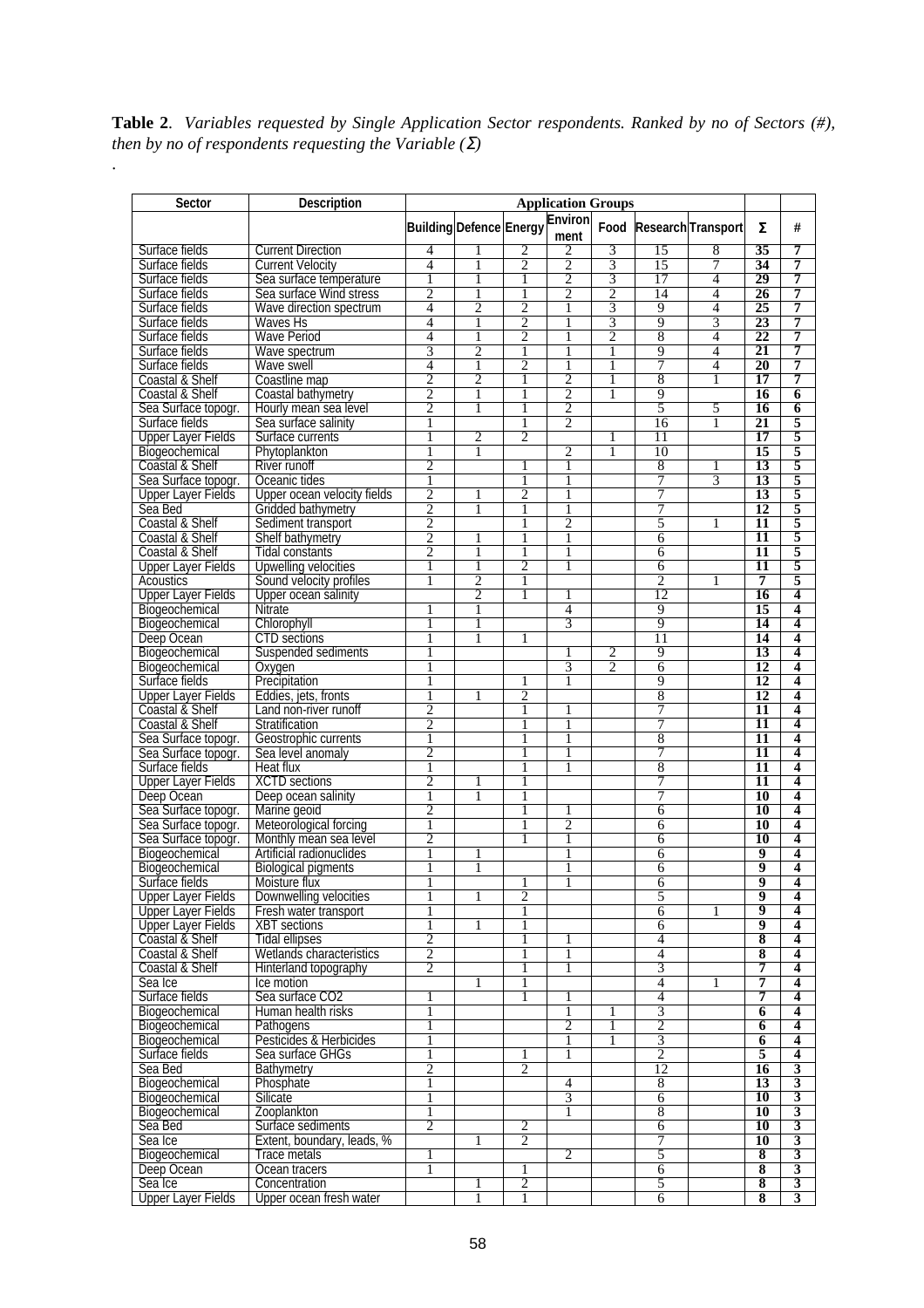| <b>Sector</b>                                          | <b>Description</b>                             | <b>Application Groups</b> |                                |                |                        |                 |                                  |                         |                              |                                  |
|--------------------------------------------------------|------------------------------------------------|---------------------------|--------------------------------|----------------|------------------------|-----------------|----------------------------------|-------------------------|------------------------------|----------------------------------|
|                                                        |                                                |                           | <b>Building Defence Energy</b> |                | <b>Environ</b><br>ment |                 |                                  | Food Research Transport | Σ                            | #                                |
| Deep Ocean                                             | Inter-basin straits currents                   | 1                         |                                |                |                        |                 | 5                                |                         | 7                            | 3                                |
| Deep Ocean                                             | Ocean boundary currents                        | 1                         |                                |                |                        |                 | 5                                |                         | 7                            | $\overline{\mathbf{3}}$          |
| Sea Bed                                                | Surface outcrops                               | $\overline{2}$            |                                |                |                        |                 | $\overline{4}$                   |                         | 7                            | 3                                |
| Sea Ice                                                | Air, sea, ice, temperatures                    |                           |                                |                |                        |                 | 4                                | $\overline{c}$          | 7                            | $\overline{\mathbf{3}}$          |
| <b>Upper Layer Fields</b><br><b>Upper Layer Fields</b> | Fresh water flux<br>Salt transport             | 1<br>1                    |                                |                |                        |                 | 5<br>5                           |                         | 7<br>7                       | 3<br>3                           |
| Biogeochemical                                         | Aquatic toxins                                 | 1                         |                                |                |                        | $\overline{c}$  | 3                                |                         | 6                            | $\overline{\mathbf{3}}$          |
| Biogeochemical                                         | Iron                                           |                           |                                |                | 3                      |                 | $\overline{2}$                   |                         | 6                            | 3                                |
| Biogeochemical                                         | PAHs                                           |                           |                                |                | $\overline{c}$         |                 | 3                                |                         | 6                            | 3                                |
| Biogeochemical                                         | Petroleum hydrocarbons                         | 1                         |                                |                | $\overline{2}$         |                 | 3                                |                         | 6                            | $\overline{\mathbf{3}}$          |
| <b>Upper Layer Fields</b>                              | Salt flux                                      | 1                         |                                |                |                        |                 | $\overline{4}$                   |                         | 6                            | $\overline{\mathbf{3}}$          |
| Biogeochemical                                         | Synthetic organics                             | 1                         |                                |                | 1                      |                 | 3                                |                         | 5                            | 3                                |
| Optics                                                 | Bioluminescence                                |                           |                                |                |                        |                 | 3                                |                         | 5                            | $\overline{\mathbf{3}}$          |
| Sea Bed                                                | Magnetics                                      |                           |                                |                |                        |                 | 3                                |                         | 5                            | 3                                |
| Sea Ice                                                | Surface ice roughness                          |                           |                                |                |                        |                 | 3                                |                         | 5                            | 3                                |
| Sea Ice                                                | Temperature                                    |                           |                                |                |                        |                 | 3                                |                         | 5                            | $\overline{\mathbf{3}}$          |
| Sea Ice                                                | <b>Thickness</b>                               |                           |                                |                |                        |                 | 3                                |                         | 5                            | $\overline{\mathbf{3}}$          |
| <b>Upper Layer Fields</b>                              | <b>Buoyancy flux</b>                           | 1                         |                                | 1              |                        |                 | 3                                |                         | 5                            | $\overline{\mathbf{3}}$          |
| Biogeochemical                                         | Pharmaceutical wastes                          | 1                         |                                |                |                        |                 | $\overline{2}$                   |                         | 4                            | 3                                |
| Deep Ocean                                             | Deep ocean ht storage                          | 1                         |                                |                |                        |                 | $\overline{2}$                   |                         | 4                            | $\overline{\mathbf{3}}$          |
| Sea Bed                                                | <b>Heat flow</b>                               | 1<br>1                    |                                |                |                        |                 | $\overline{c}$                   |                         | 4<br>4                       | 3<br>$\overline{\mathbf{3}}$     |
| <b>Upper Layer Fields</b><br><b>Upper Layer Fields</b> | Momentum fields<br>Upper ocean heat content    |                           |                                |                | 1                      |                 | $\overline{2}$<br>$\overline{2}$ |                         | 4                            | $\overline{\mathbf{3}}$          |
| Sea Bed                                                | Gravity                                        | 1                         |                                | 1              |                        |                 | 1                                |                         | 3                            | $\overline{\mathbf{3}}$          |
| Biogeochemical                                         | Carbon dioxide                                 | 1                         |                                |                |                        |                 | 6                                |                         | 7                            | $\overline{2}$                   |
| Optics                                                 | Depth of photic zone                           |                           |                                |                |                        |                 | 6                                |                         | 7                            | $\overline{2}$                   |
| Optics                                                 | Transmissivity                                 |                           |                                |                |                        |                 | 5                                |                         | 6                            | $\boldsymbol{2}$                 |
| <b>Upper Layer Fields</b>                              | Carbon transport                               |                           |                                |                |                        |                 | 5                                |                         | 6                            | 2                                |
| <b>Upper Layer Fields</b>                              | Carbon budgets                                 |                           |                                |                |                        |                 | 5                                |                         | 6                            | $\overline{2}$                   |
| <b>Upper Layer Fields</b>                              | Carbon inventory                               |                           |                                | $\mathbf{1}$   |                        |                 | 5                                |                         | 6                            | $\overline{2}$                   |
| Biogeochemical                                         | Tritium                                        |                           |                                |                |                        |                 | 4                                |                         | 5                            | $\overline{2}$                   |
| Icebergs                                               | Area, volume                                   |                           |                                | 2              |                        |                 | 3                                |                         | 5                            | $\overline{2}$                   |
| Icebergs                                               | Distribution                                   |                           |                                | $\overline{2}$ |                        |                 | 3                                |                         | 5                            | $\overline{2}$                   |
| Icebergs                                               | <b>Numbers</b>                                 |                           |                                | 2              |                        |                 | 3                                |                         | 5                            | $\boldsymbol{2}$                 |
| Icebergs                                               | Trajectories                                   |                           |                                | $\overline{c}$ |                        |                 | 3                                |                         | 5                            | $\overline{2}$                   |
| Deep Ocean                                             | Deep ocean carbon storage                      |                           |                                | 1              |                        |                 | 3                                |                         | 4                            | $\overline{2}$                   |
| Deep Ocean                                             | Deep ocean water storage                       |                           |                                | 1              |                        |                 | 3                                |                         | 4                            | $\overline{2}$<br>$\overline{2}$ |
| <b>Ice Shelves</b><br><b>Ice Shelves</b>               | Bottom topography<br>Extent, boundary          |                           |                                |                |                        |                 | 3<br>$\overline{3}$              |                         | 4<br>4                       | $\overline{2}$                   |
| Ice Shelves                                            | Sub-shelf ocean circulation                    |                           |                                |                |                        |                 | 3                                |                         | 4                            | $\boldsymbol{2}$                 |
| <b>Ice Shelves</b>                                     | Surface ice velocity                           |                           |                                |                |                        |                 | 3                                |                         | 4                            | $\overline{2}$                   |
| Sea Ice                                                | Albedo                                         |                           |                                |                |                        |                 | 3                                |                         | 4                            | $\overline{2}$                   |
| Sea Ice                                                | Snow on ice                                    |                           |                                |                |                        |                 | 3                                |                         | 4                            | $\mathbf 2$                      |
| Sea Ice                                                | Surface ice state                              |                           |                                |                |                        |                 | 3                                |                         | 4                            | $\overline{2}$                   |
| <b>Upper Layer Fields</b>                              | Upper ocean heat flux                          |                           |                                |                |                        |                 | 3                                |                         | 4                            | $\mathbf{2}$                     |
| <b>Upper Layer Fields</b>                              | Upper ocean heat transport                     |                           |                                | 1              |                        |                 | 3                                |                         | 4                            | 2                                |
| <b>Acoustics</b>                                       | Acoustic tomography                            |                           |                                |                |                        |                 | $\overline{2}$                   |                         | $\overline{\mathbf{3}}$      | $\mathbf{2}$                     |
| <b>Ice Shelves</b>                                     | Albedo                                         |                           |                                |                |                        |                 | $\overline{2}$                   |                         | $\overline{\mathbf{3}}$      | $\mathbf{2}$                     |
| Ice Shelves                                            | Mass balance                                   |                           |                                | 1              |                        |                 | 2                                |                         | 3                            | 2                                |
| Ice Shelves                                            | Roughness                                      |                           |                                |                |                        |                 | $\overline{2}$                   |                         | $\overline{\mathbf{3}}$      | $\overline{2}$                   |
| <b>Ice Shelves</b>                                     | Snow line<br>Surface state                     |                           |                                |                |                        |                 | $\overline{2}$                   |                         | 3<br>$\overline{\mathbf{3}}$ | $\overline{2}$                   |
| Ice Shelves<br>Ice Shelves                             | Surface temperature                            |                           |                                |                |                        |                 | $\overline{c}$<br>$\overline{c}$ |                         | $\overline{\mathbf{3}}$      | 2<br>$\overline{2}$              |
| <b>Ice Shelves</b>                                     | Topography                                     |                           |                                |                |                        |                 | $\overline{c}$                   |                         | 3                            | $\mathbf{2}$                     |
| Sea Ice                                                | Water on ice                                   |                           |                                | 1              |                        |                 | $\overline{c}$                   |                         | 3                            | $\overline{2}$                   |
| <b>Upper Layer Fields</b>                              | Tropical upper ocean, struct                   |                           |                                |                |                        |                 | $\overline{c}$                   |                         | $\overline{\mathbf{3}}$      | $\boldsymbol{2}$                 |
| Acoustics                                              | Acoustic scattering                            |                           |                                |                |                        |                 |                                  |                         | $\overline{2}$               | $\mathbf{2}$                     |
| Acoustics                                              | Sound ray paths                                |                           |                                |                |                        |                 |                                  |                         | 2                            | 2                                |
| <b>Acoustics</b>                                       | Seabed acoustic prop's                         |                           |                                |                |                        |                 | 3                                |                         | $\overline{\mathbf{3}}$      | 1                                |
| Optics                                                 | Secchi disk depth                              |                           |                                |                |                        |                 | 3                                |                         | $\overline{\mathbf{3}}$      | 1                                |
| <b>Acoustics</b>                                       | Anthropogenic noise                            |                           |                                |                |                        |                 | $\overline{c}$                   |                         | 2                            | 1                                |
| <b>Optics</b>                                          | Incident light spectrum                        |                           |                                |                |                        |                 | $\overline{2}$                   |                         | 2                            | 1                                |
| Optics                                                 | Phosphorescence                                |                           |                                |                |                        |                 | $\overline{2}$                   |                         | $\overline{2}$               | 1                                |
| Acoustics                                              | Acoustic models (oceanic)                      |                           |                                |                |                        |                 | 1                                |                         | 1                            | 1                                |
| Acoustics                                              | Acoustic models (shelf)                        |                           |                                |                |                        |                 |                                  |                         | 1<br>1                       | 1<br>1                           |
| Acoustics<br><b>Acoustics</b>                          | Acoustic thermometry<br>Ambient noise spectrum |                           |                                |                |                        |                 |                                  |                         | 1                            | 1                                |
| Acoustics                                              | Reverberation charact.                         |                           |                                |                |                        |                 |                                  |                         | 1                            | 1                                |
| Optics                                                 | RS reflected light spectrum                    |                           |                                |                |                        |                 |                                  |                         | 1                            | 1                                |
| <b>Grand Total</b>                                     |                                                | 126                       | 48                             | 126            | 88                     | $\overline{34}$ | 748                              | 63                      | 1233                         | 7                                |